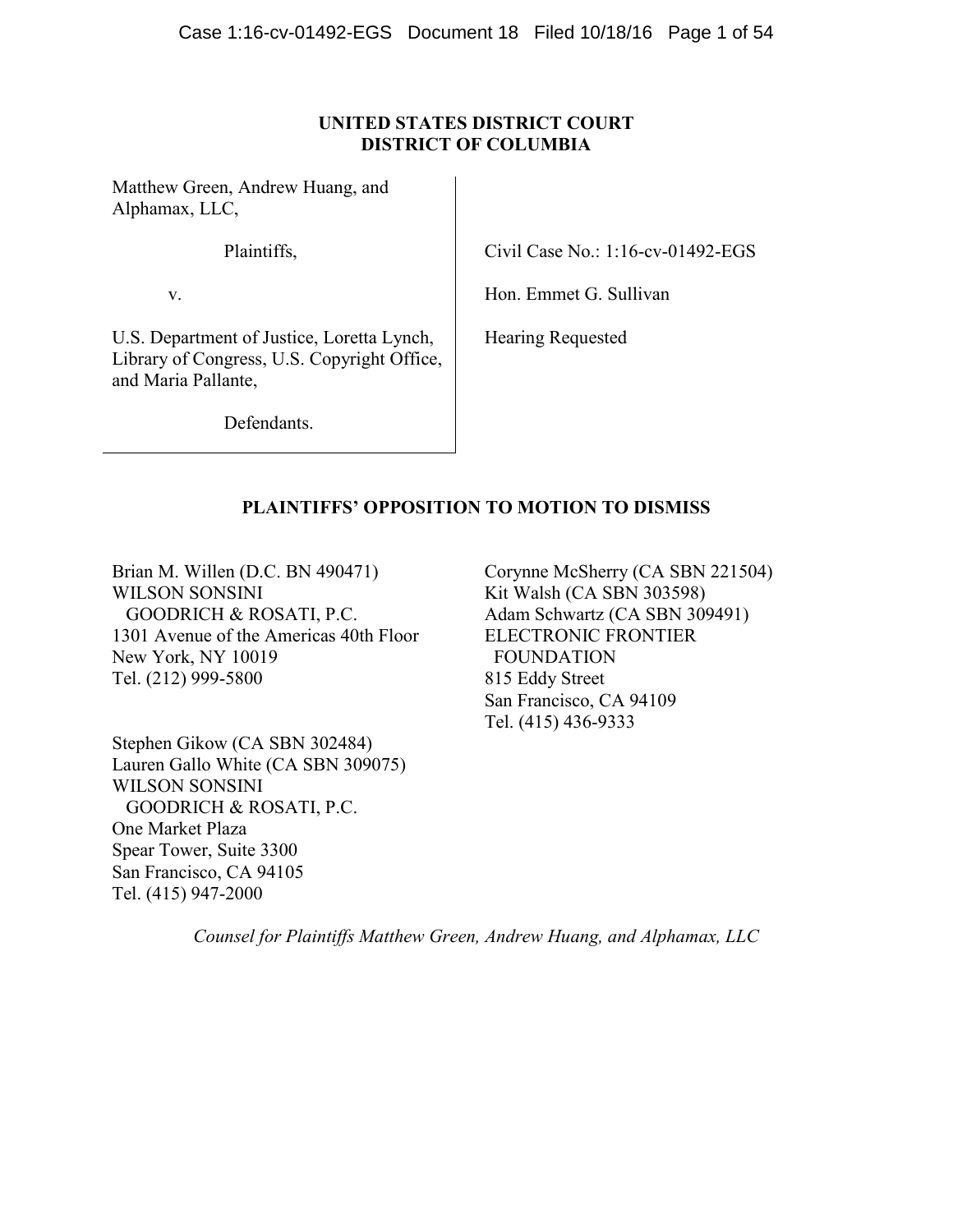## **TABLE OF CONTENTS**

## **Page**

|                | $A$ .           | Section 1201's Anti-Circumvention and Anti-Trafficking Provisions 3 |                                                                     |  |  |
|----------------|-----------------|---------------------------------------------------------------------|---------------------------------------------------------------------|--|--|
|                | B.              |                                                                     |                                                                     |  |  |
|                | $\mathcal{C}$ . |                                                                     |                                                                     |  |  |
|                | D.              |                                                                     |                                                                     |  |  |
|                | E.              |                                                                     |                                                                     |  |  |
|                | F.              |                                                                     | The Librarian Denied Exemptions That Would Have Covered Plaintiffs' |  |  |
|                | G.              |                                                                     |                                                                     |  |  |
|                |                 |                                                                     |                                                                     |  |  |
| $\mathbf{I}$ . |                 |                                                                     | PLAINTIFFS HAVE PROPERLY ALLEGED ARTICLE III STANDING 10            |  |  |
|                | A.              |                                                                     | Standing to Bring A Pre-Enforcement Challenge Based on The First    |  |  |
|                | <b>B.</b>       |                                                                     |                                                                     |  |  |
|                |                 | 1.                                                                  | Plaintiffs' Conduct Is "Affected With a Constitutional              |  |  |
|                |                 | 2.                                                                  | Plaintiffs Allege That Section 1201 Bars Their Intended             |  |  |
|                |                 | 3.                                                                  | Plaintiffs Allege a Substantial Threat of Future                    |  |  |
|                | $\mathcal{C}$ . |                                                                     | Dr. Green Has Standing Based on The Denial of A License To Speak 17 |  |  |
| $\Pi$ .        |                 |                                                                     | PLAINTIFFS HAVE STATED A VIABLE FIRST AMENDMENT CLAIM 18            |  |  |
|                | A.              |                                                                     |                                                                     |  |  |
|                | <b>B.</b>       |                                                                     | Plaintiffs Have Stated A Viable Claim That Section 1201 Is An       |  |  |
|                |                 | 1.                                                                  | Speech-Licensing Schemes Must Satisfy Strict Standards 25           |  |  |
|                |                 | 2.                                                                  | Section 1201 Is An Unconstitutional Speech Licensing                |  |  |
|                |                 | 3.                                                                  | The Government Makes No Attempt to Defend 1201's                    |  |  |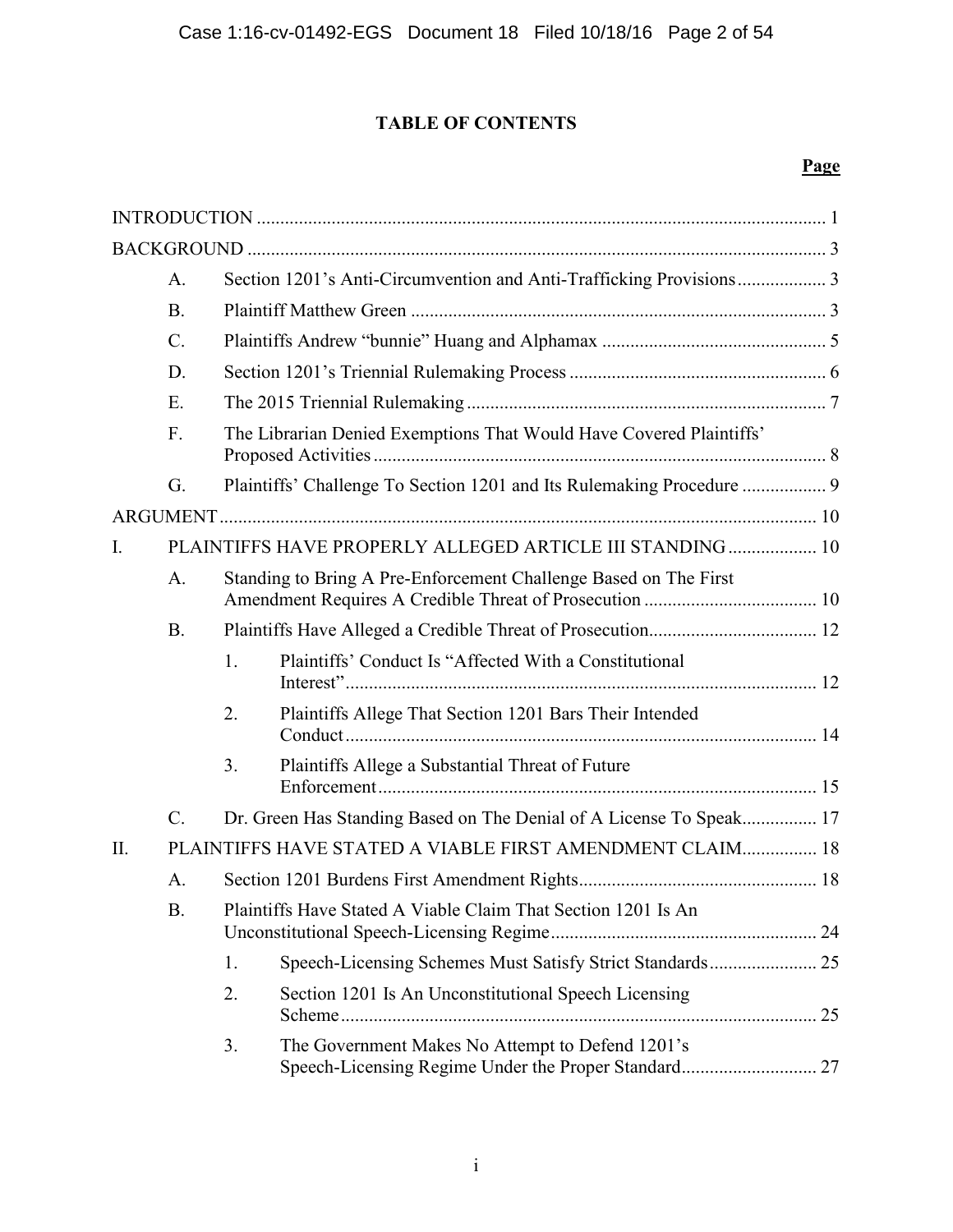|      | $\mathcal{C}$ . | Plaintiffs Have Stated Claims that Section 1201 Violates the First |                                                                                                             |  |
|------|-----------------|--------------------------------------------------------------------|-------------------------------------------------------------------------------------------------------------|--|
|      |                 | 1.                                                                 |                                                                                                             |  |
|      |                 | 2.                                                                 |                                                                                                             |  |
|      |                 | 3.                                                                 | Even If The Anti-Trafficking And Anti-Circumvention<br>Rules Were Not Content-Based, They Fail Intermediate |  |
|      | D.              |                                                                    |                                                                                                             |  |
|      | Е.              |                                                                    |                                                                                                             |  |
| III. |                 |                                                                    |                                                                                                             |  |
|      |                 |                                                                    |                                                                                                             |  |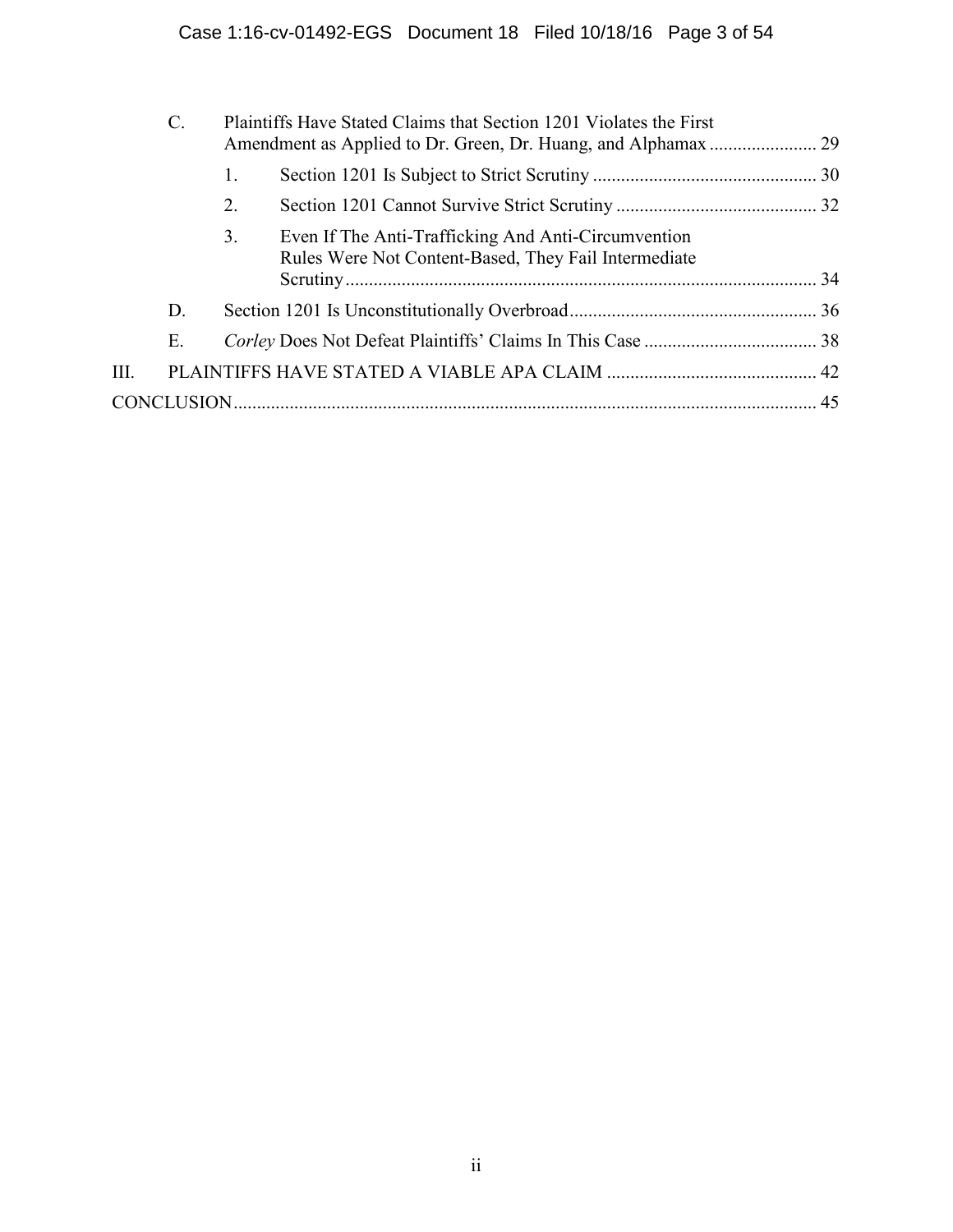# **TABLE OF AUTHORITIES**

## **Page**

## **CASES**

| 321 Studios v. MGM Studios, Inc., 307 F. Supp. 2d 1085 (N.D. Cal 2004)40, 41 |  |
|------------------------------------------------------------------------------|--|
|                                                                              |  |
| Act Now to Stop War & End Racism Coalition v. District of Columbia,          |  |
| Act Now to Stop War & End Racism Coalition v. District of Columbia,          |  |
|                                                                              |  |
|                                                                              |  |
|                                                                              |  |
| Babbitt v. United Farm Workers Nat'l Union, 442 U.S. 289 (1979) 10-11, 17    |  |
|                                                                              |  |
|                                                                              |  |
|                                                                              |  |
|                                                                              |  |
|                                                                              |  |
|                                                                              |  |
|                                                                              |  |
|                                                                              |  |
|                                                                              |  |
|                                                                              |  |
| Chamber of Commerce v. Fed. Election Comm'n, 69 F.3d 600 (D.C. Cir. 1995)16  |  |
| The Chamberlain Grp., Inc. v. Skylink Techs., Inc.,                          |  |
|                                                                              |  |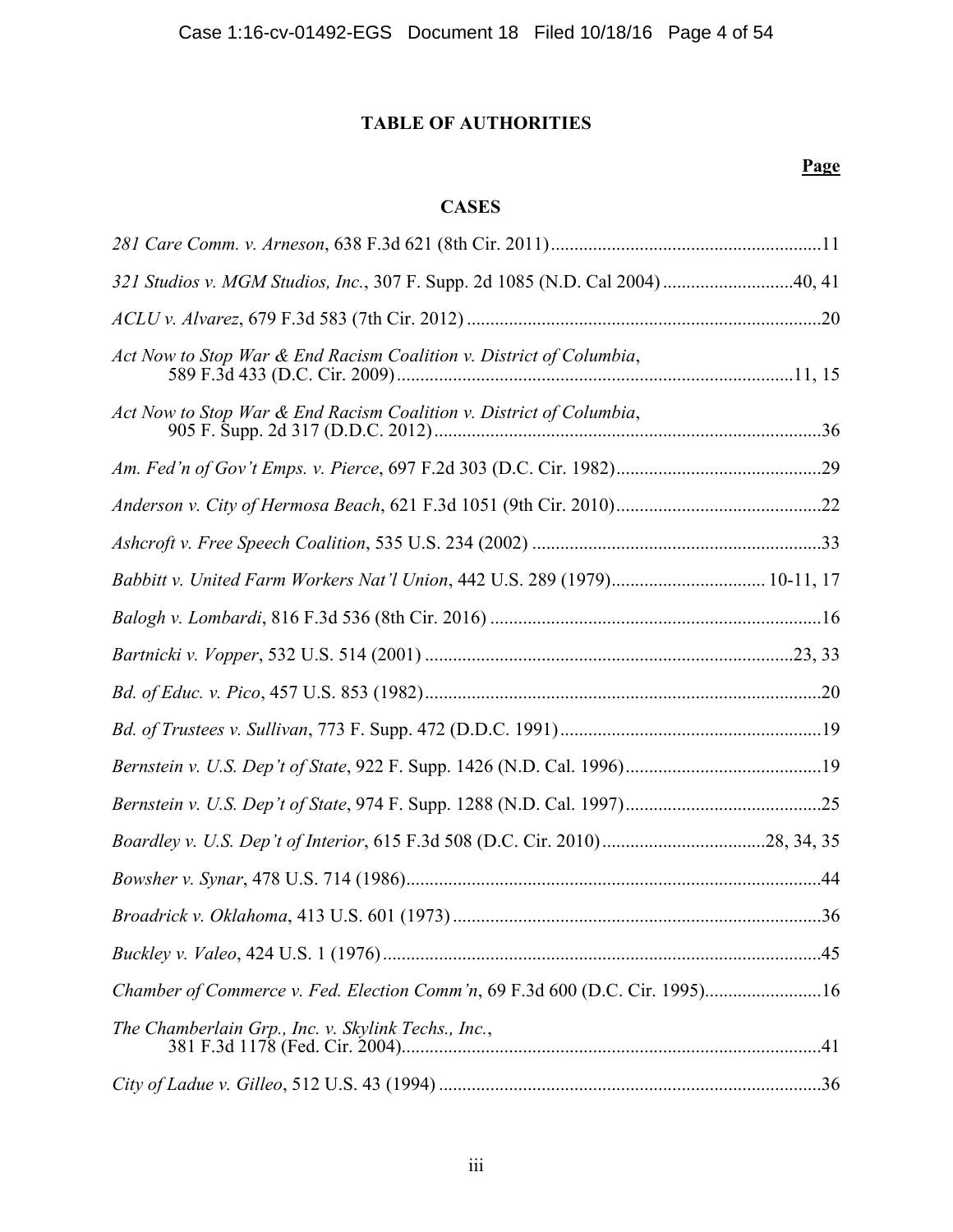| Dun & Bradstreet, Inc. v. Greenmoss Builders, Inc.,            |  |
|----------------------------------------------------------------|--|
|                                                                |  |
|                                                                |  |
|                                                                |  |
|                                                                |  |
| Ethnic Emps. of Library of Cong. v. Boorstin,                  |  |
|                                                                |  |
|                                                                |  |
|                                                                |  |
|                                                                |  |
|                                                                |  |
|                                                                |  |
|                                                                |  |
|                                                                |  |
|                                                                |  |
|                                                                |  |
| Info. Handling Servs., Inc. v. Def. Automated Printing Servs., |  |
|                                                                |  |
| Intercollegiate Broad. Sys., Inc. v. Copyright Royalty Bd.,    |  |
| Intertape Polymer Corp v. Nat'l Labor Relations Bd.,           |  |
|                                                                |  |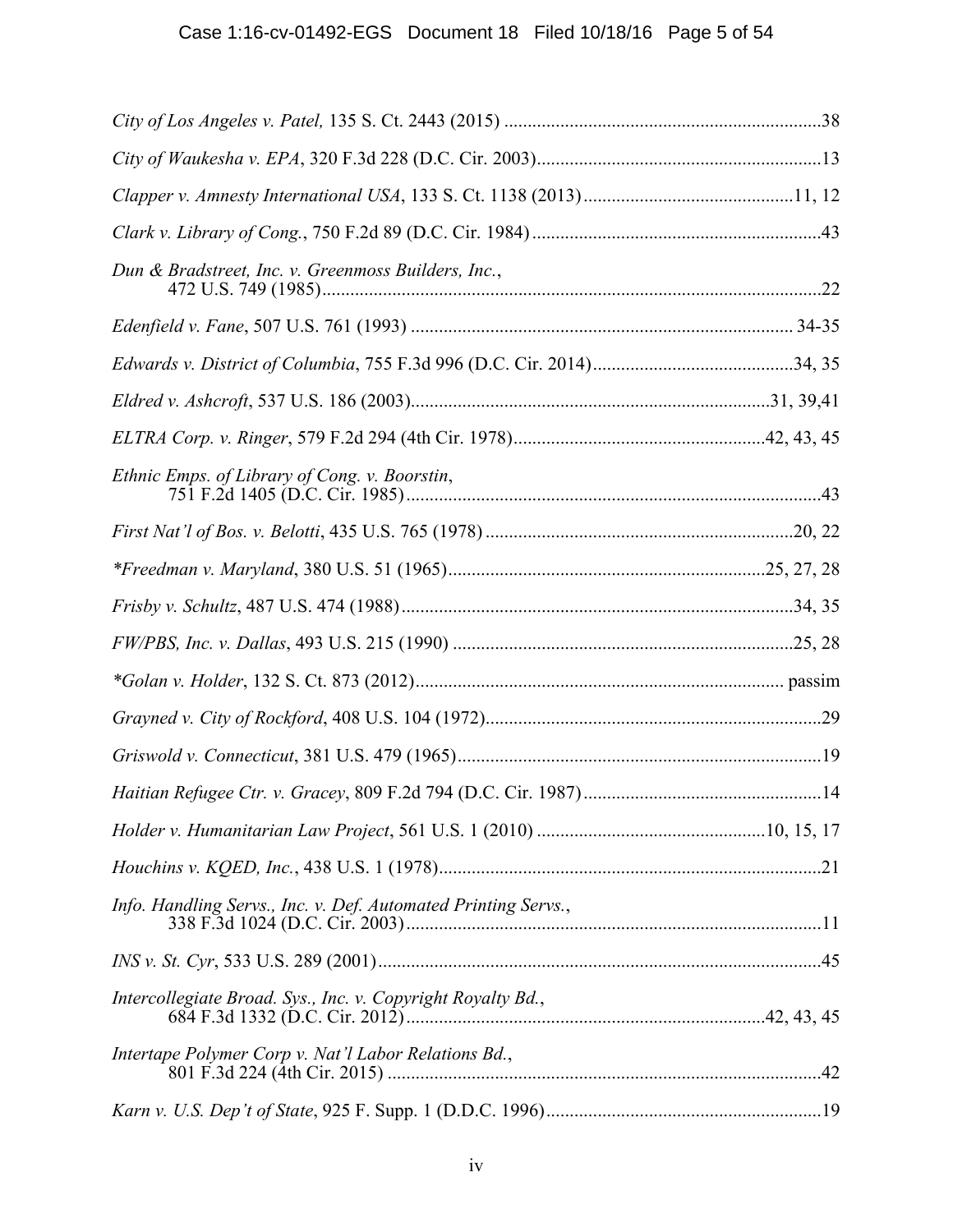| Kissinger v. Reporters Comm. for Freedom of Press, 445 U.S. 136 (1980) 43     |  |
|-------------------------------------------------------------------------------|--|
|                                                                               |  |
|                                                                               |  |
| Lexmark Int'l, Inc. v. Static Control Components, Inc.,                       |  |
|                                                                               |  |
|                                                                               |  |
|                                                                               |  |
| Metro. Washington Airports Auth. v. Citizens for Abatement of Aircraft Noise, |  |
|                                                                               |  |
| Minneapolis Star & Tribune Co. v. Minn. Comm'r of Revenue,                    |  |
| Nat'l Ass'n of Broads. v. Librarian of Cong.,                                 |  |
|                                                                               |  |
|                                                                               |  |
| Peterson v. Transp. Workers Union of Am.,                                     |  |
|                                                                               |  |
|                                                                               |  |
|                                                                               |  |
|                                                                               |  |
|                                                                               |  |
| Secretary of State of Maryland v. Joseph H. Munson Co., 467 U.S. 947 (1984)13 |  |
|                                                                               |  |
|                                                                               |  |
| Sony Comput. Entm't, Inc. v. Connectix Corp.,                                 |  |
|                                                                               |  |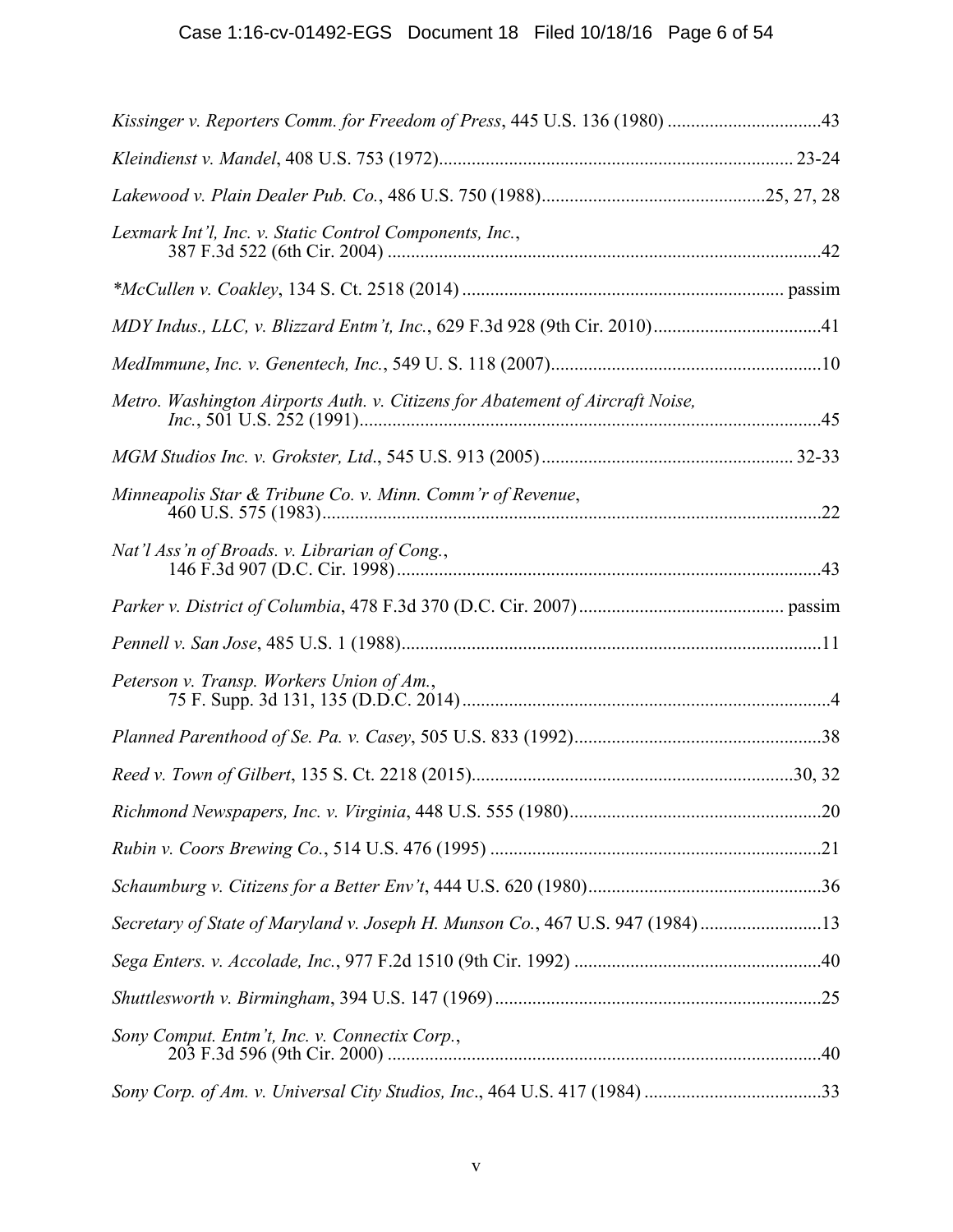| <i>Tracfone Wireless, Inc. v. Billington, No. 06-cv-22942,</i>              |  |
|-----------------------------------------------------------------------------|--|
|                                                                             |  |
| United States Telecom Ass'n v. FCC, 825 F.3d 674 (D.C. Cir. 2016)11, 12, 13 |  |
| United States v. Crippen, No. CR 09-703 PSG,                                |  |
|                                                                             |  |
|                                                                             |  |
|                                                                             |  |
| United States v. Sharp, No. 14-CR-229-TCB,                                  |  |
|                                                                             |  |
|                                                                             |  |
|                                                                             |  |
| United States v. Xiang Li, No. CRIM. 10-112-LPS-1,                          |  |
| Universal City Studios, Inc. v. Corley,                                     |  |
| Virginia State Bd. of Pharmacy v.                                           |  |
|                                                                             |  |
|                                                                             |  |
| Wright v. City of St. Petersburg, No. 15-10315,                             |  |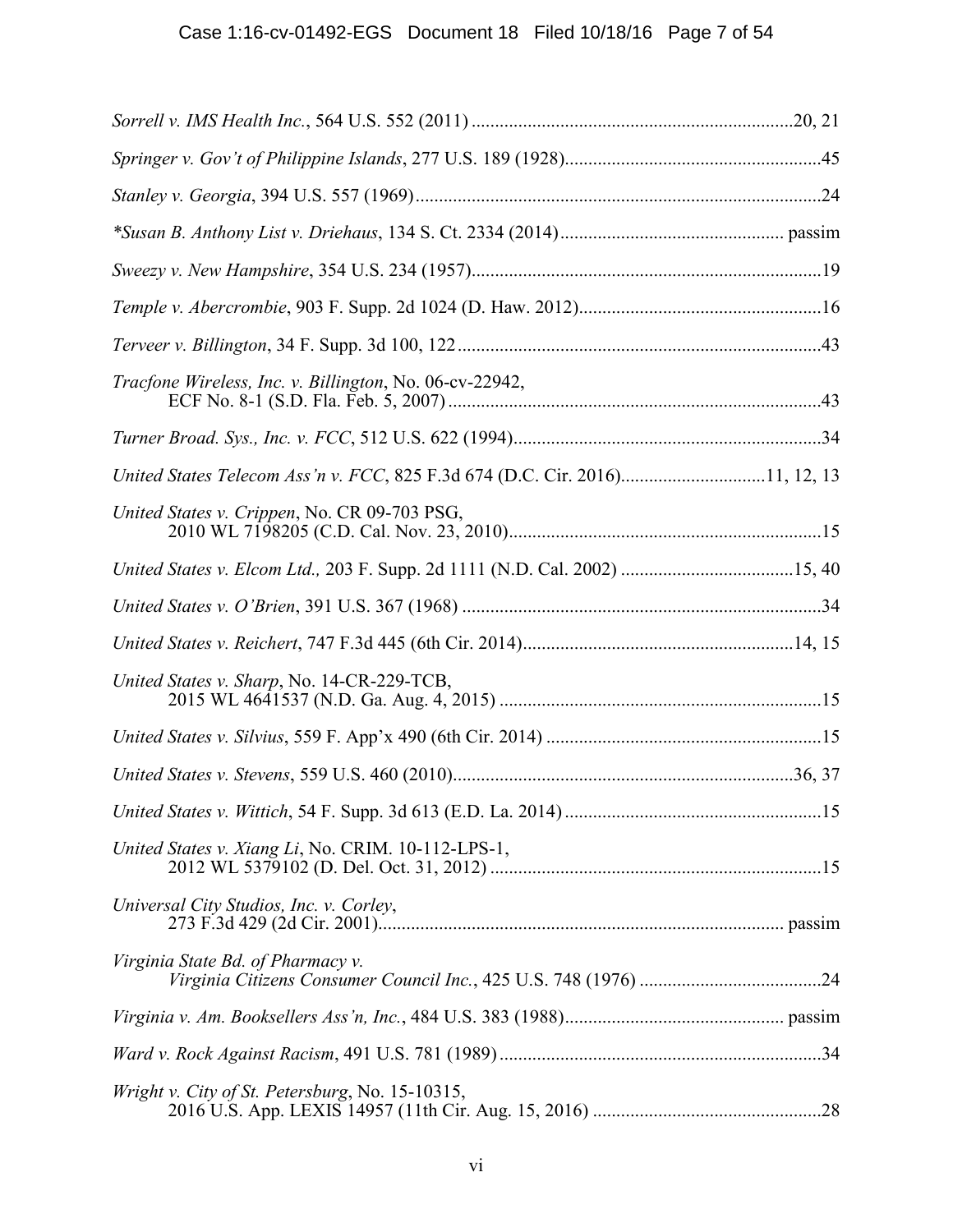|--|--|

# **STATUTES**

# **RULES**

|--|--|--|

# **MISCELLANEOUS**

| Neil Netanel, <i>First Amendment Constraints on Copyright After</i> Golan v. Holder,  |  |
|---------------------------------------------------------------------------------------|--|
| Presidential Statement on Siging the Original Millennium Copyright Act, 34            |  |
| U.S. Dep't of Justice, Prosecuting Intellectual Property Crimes (4th ed. 2013) 15, 32 |  |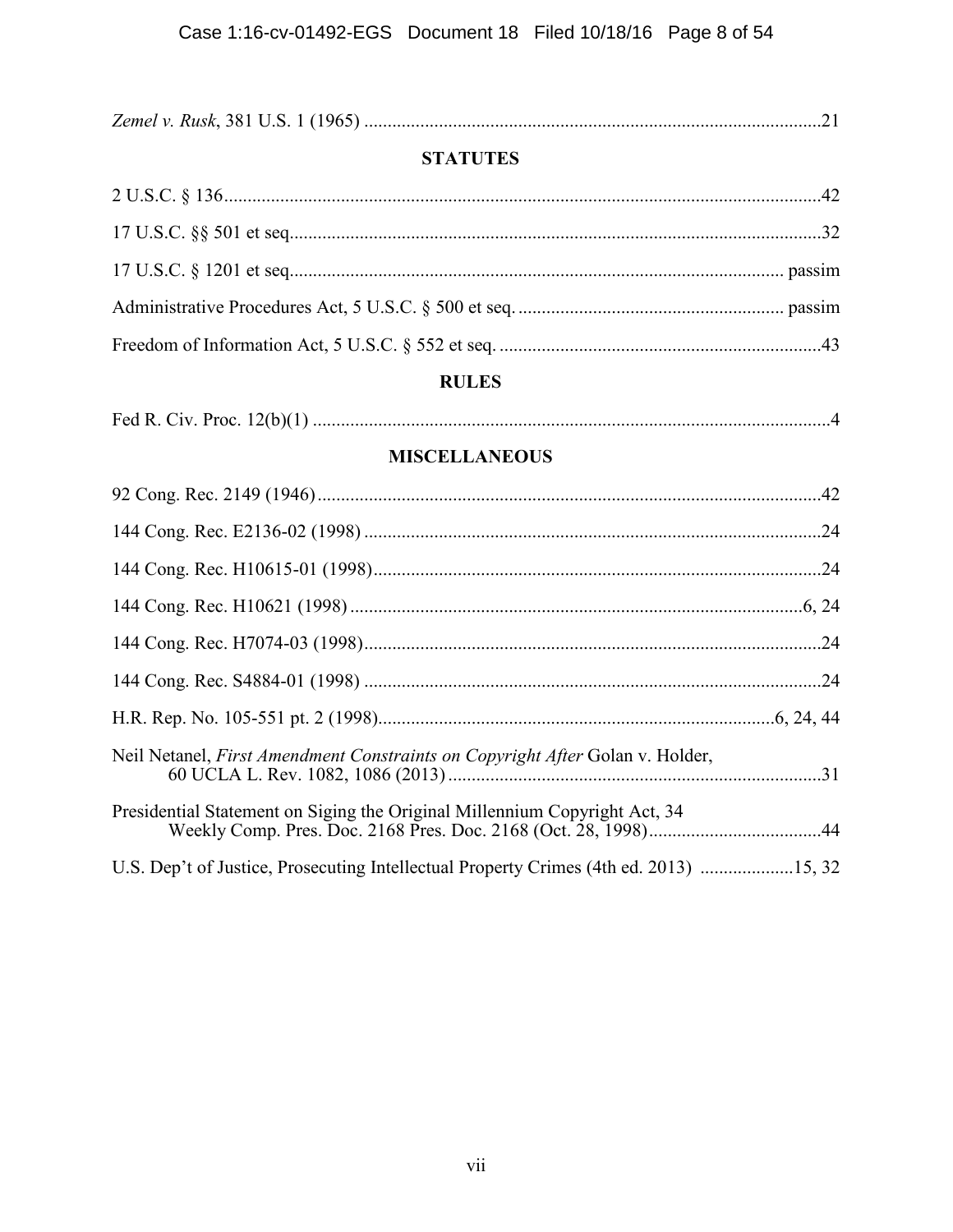#### **INTRODUCTION**

Section 1201 of the Digital Millennium Copyright Act ("DMCA"), 17 U.S.C. § 1201 ("Section 1201"), broadly prohibits "circumventing" measures used to control access to copyrighted works and "trafficking" in the "tools" that can be used to circumvent those controls. These prohibitions are backed by the threat of criminal and civil penalties, and they have been interpreted to apply even where the circumvention serves an entirely lawful purpose. The only way around the statute's blanket restrictions on speech is to apply to the Librarian of Congress for an exemption through a rigid speech-licensing process.

Plaintiffs Dr. Matthew Green and Dr. Andrew "bunnie" Huang—respected computer scientists who wish to engage in and publish important security research and to create and share tools that will foster political and creative expression—have challenged the Section 1201 regime on constitutional and statutory grounds. Plaintiffs' claims are backed by detailed factual assertions, and the Government has not and cannot provide a basis to avoid answering them.

As an initial matter, Plaintiffs have standing. They seek to engage in conduct that is prohibited by Section 1201, and they face a credible threat of being prosecuted for doing so. The Government's standing arguments misstate the legal standard for pre-enforcement challenges and ignore the well-pleaded allegations in the Complaint. In addition, Dr. Green has standing because he sought—and was refused—an exemption from Section 1201's prohibitions that would have specifically protected his research.

On the merits, Plaintiffs have pleaded that Section 1201 violates the First Amendment. Contrary to the Government's assertion, the statute directly restricts speech, including the creation of computer programs and the dissemination and publication of information about circumvention. It also prohibits Plaintiffs and others from engaging in activities that are

1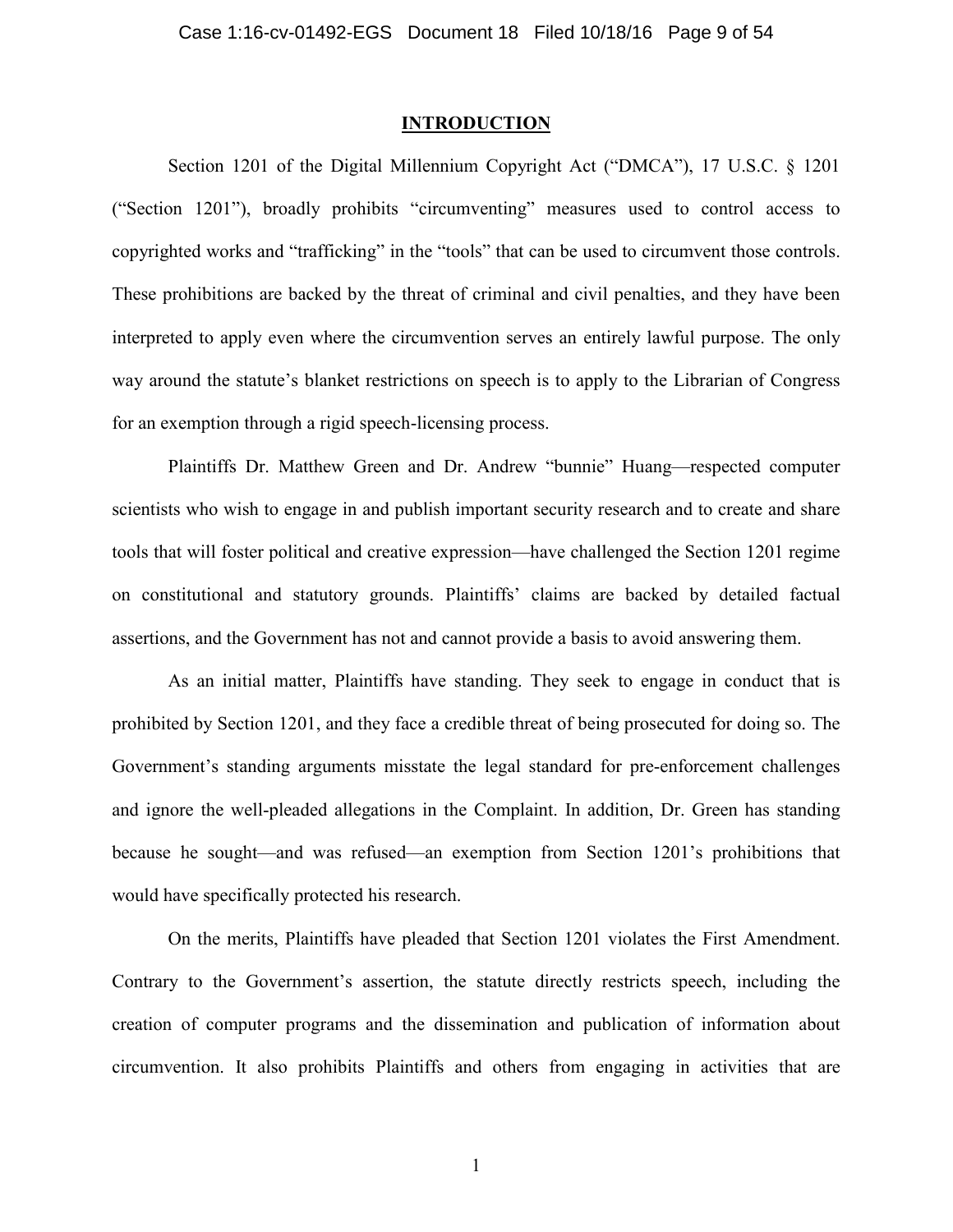#### Case 1:16-cv-01492-EGS Document 18 Filed 10/18/16 Page 10 of 54

fundamental predicates to speech—translating information into a usable form, gathering and creating information, sharing the fruits of that knowledge with others, and expressing oneself via fair use. All of this activity is constitutionally protected, and the burdens imposed on it by Section 1201 violate the First Amendment in at least three ways.

*First*, by broadly forbidding all speech that depends upon circumvention—subject only to a narrow exemption process administered by the Librarian of Congress—Section 1201 erects a speech-licensing regime that lacks the protections required by the First Amendment. *Second*, as applied to Plaintiffs, Section 1201's content-based bans are subject to strict scrutiny, although the Government cannot meet its burden under either strict or intermediate scrutiny because there are ample less restrictive means to advance the purposes supposedly served by Section 1201. Nor can the Government rely on copyright law to avoid that scrutiny. To be compatible with the First Amendment, laws targeting infringement must respect copyright's traditional boundaries, which Section 1201 does not. *Third*, because the statute's sweeping prohibitions are substantially overbroad, and nearly two decades of experience with the law has made clear that it causes extraordinary collateral damage to speech and innovation, Section 1201 is facially invalid as well.

Finally, the Government cannot evade Plaintiffs' statutory challenge by arguing that the Section 1201 rulemaking process is immune from judicial review under the Administrative Procedures Act ("APA"). When the Library of Congress is engaged in substantive rulemaking under Section 1201, statutory text, legislative history, and case law confirm that it is an "agency" whose decisions are subject to the APA. Any other reading of the statute would give rise to serious constitutonal problems, allowing an agent of Congress to exercise core executive power. Because the APA applies in this case, Plaintiff are entitled to proceed with their claim that the results of the most recent rulemaking proceeding were arbitrary, capricious, and unconstitutional.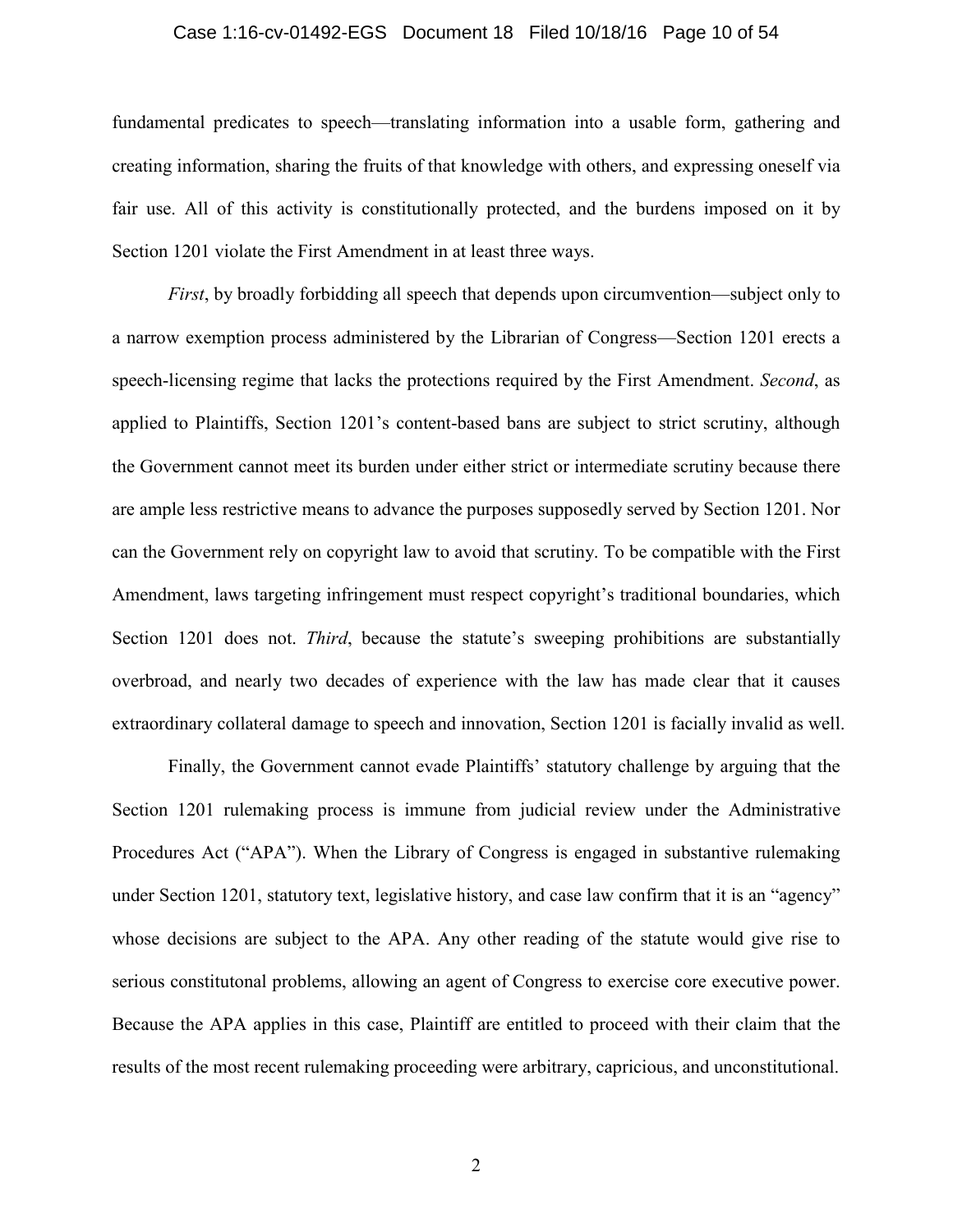#### **BACKGROUND**

## **A. Section 1201's Anti-Circumvention and Anti-Trafficking Provisions**

Plaintiffs challenge two provisions of Section 1201: the anti-circumvention provision in Section  $1201(a)(1)$  and the anti-trafficking provision in Section  $1201(a)(2)$ . The former prohibits "circumvent[ing] a technological measure that effectively controls access to a work protected [by copyright]." 17 U.S.C.  $\frac{1201(a)(1)}{1}$ . Such measures, often referred to as "technological protection measures" (TPMs), include encryption, username/password combinations, and physical memory restrictions that prevent a user from accessing stored information. Complaint, ECF No. 1 ("Compl.")  $\P$  18. The anti-trafficking provision prohibits "manufactur[ing], import[ing], offer[ing] to the public, provid[ing], or otherwise traffic[king] in any technology, product, service, device, component, or part thereof, that … is primarily designed or produced for the purpose of" circumventing an access control TPM. 17 U.S.C.  $\S$  1201(a)(2)(A).

Violation of either provision gives rise to both a private right of action and, if the circumvention or trafficking is done for a commercial purpose, a risk of criminal prosecution punishable by up to \$500,000 in fines and imprisonment up to 5 years. 17 U.S.C. § 1204(a). The Government has prosecuted alleged violations of Section 1201 on multiple occasions. Compl. ¶ 28. Moreover, even though the ostensible ultimate purpose of the law was to inhibit copyright infringement, proscutors are taught that they may pursue individuals under Section 1201 even where the circumvention or trafficking has no nexus with actual infringement. *Id.* ¶ 27.

## **B. Plaintiff Matthew Green**

Dr. Matthew Green is an Assistant Professor of computer science and applied cryptography at the Johns Hopkins Information Security Institute. Compl. ¶¶ 5, 75. He studies the security of computer systems and teaches others how to do the same. *Id*. ¶ 75. This is crucial work, because computer systems have serious vulnerabilities that can be exploited by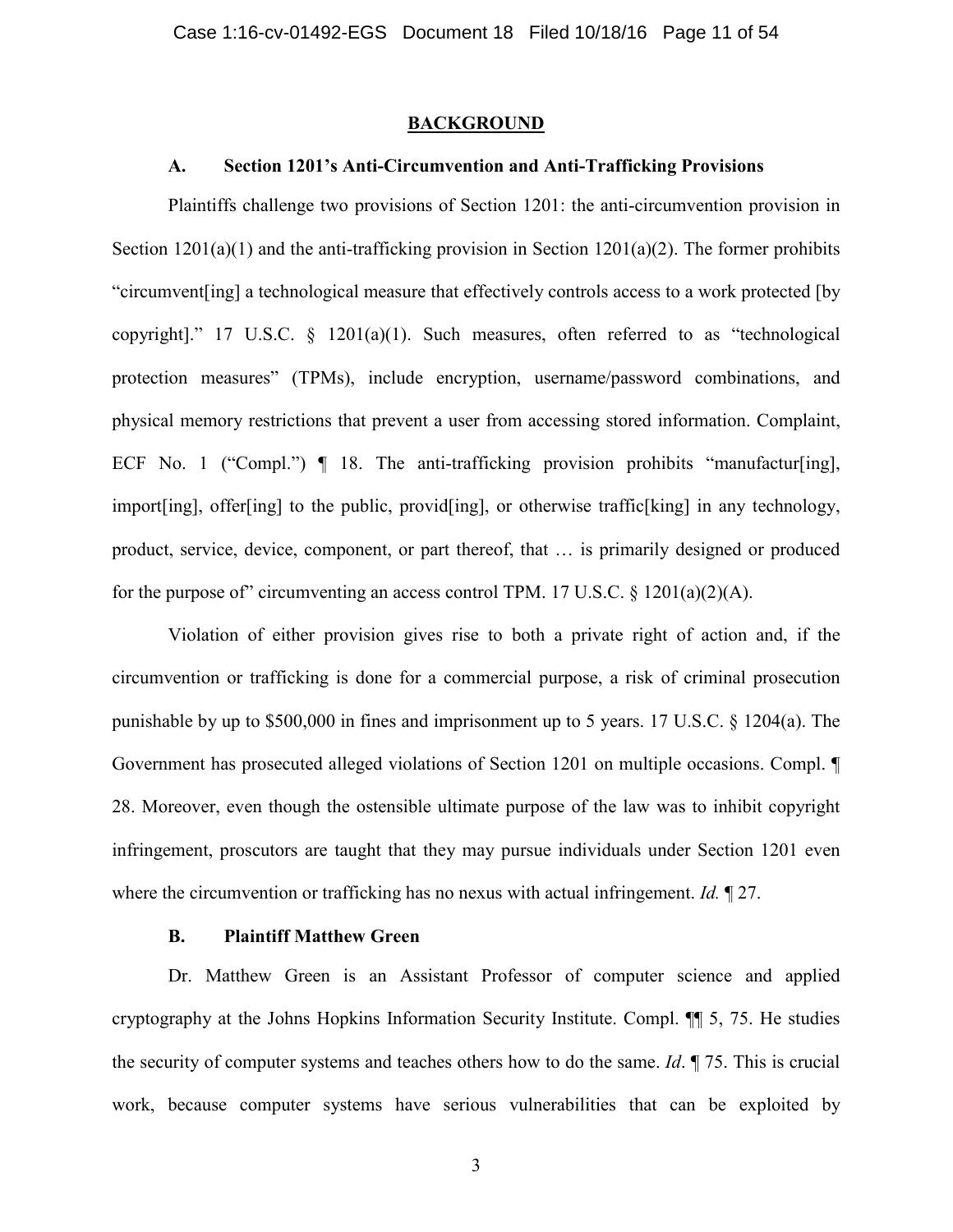#### Case 1:16-cv-01492-EGS Document 18 Filed 10/18/16 Page 12 of 54

wrongdoers. Declaration of Matthew Green ("Green Decl.") (ECF No. 16-2)  $\P$  3.<sup>1</sup> Security researchers like Dr. Green identify those vulnerabilities so they may be fixed. *Id*.; Compl. ¶ 75.

To analyze the security of a given technology, Dr. Green or a member of his team will first lawfully purchase a copy of the system they wish to test. Green Decl. ¶ 5. Dr. Green then seeks to understand how the system works, and where it might be vulnerable, including flaws in TPMs intended to control access to the systems. Green Decl. ¶ 8; Compl. ¶¶ 18, 75-77. A malicious actor would try to bypass these security measures in order to maximize her ability to locate and exploit vulnerabilities. Green Decl. ¶ 8. To identify security flaws, Dr. Green must do the same. *Id*. Otherwise, he cannot determine with confidence whether devices are secure. Compl. ¶¶ 75-78; Green Decl. ¶¶ 8-9. When Dr. Green locates security vulnerabilities, he discusses them with his research team and, where possible, with the company responsible for fixing them and/or people affected by the vulnerability. Green Decl. ¶¶ 12-17.

Dr. Green is currently writing a book about his research. Compl. ¶ 75. To inform readers about the methods of security research, including how to identify vulnerabilities in computer systems, Dr. Green would like to include in the book examples of code capable of bypassing security measures. Compl. ¶ 75; Green Decl. ¶¶ 19-22. Like any scientific research, Dr. Green's findings are credible only to the extent that other scientists can replicate them, so his book must show fellow computer scientists how to do so. Green Decl. ¶ 20. Moreover, Dr. Green hopes that others will build upon his research and locate additional security flaws. *Id*. ¶ 21. Finally, Dr. Green hopes that the people who design computer systems will use his book to learn how to design better systems that do not contain the kinds of flaws that he discovered. *Id*. ¶ 22.

<sup>&</sup>lt;sup>1</sup> "A court may ... examine evidence outside the complaint to decide a Rule  $12(b)(1)$  motion to dismiss." *Peterson v. Transp. Workers Union of Am.*, 75 F. Supp. 3d 131, 135 (D.D.C. 2014) (citation omitted).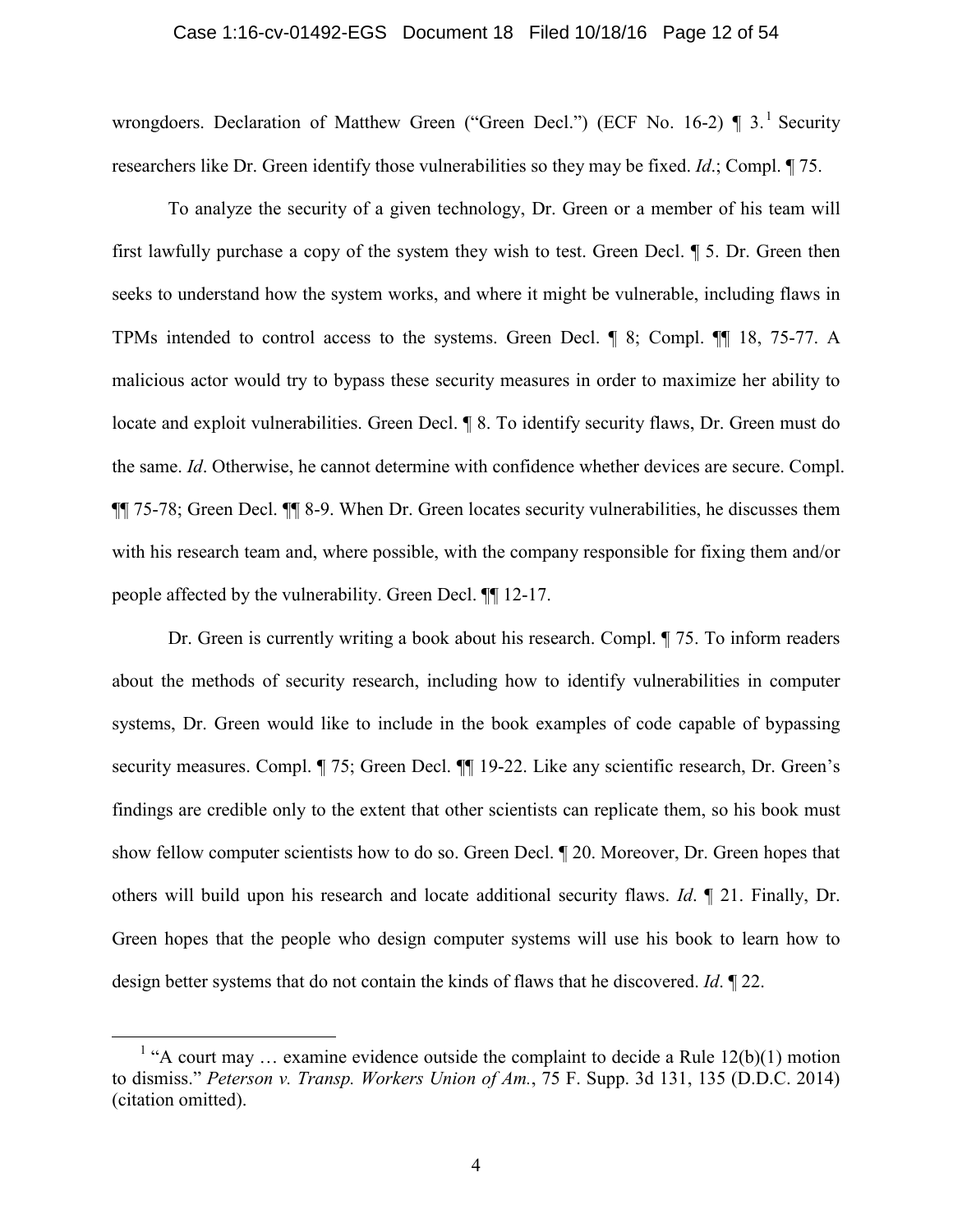#### Case 1:16-cv-01492-EGS Document 18 Filed 10/18/16 Page 13 of 54

Dr. Green would like to offer his book for sale via typical distribution channels, such as bookstores and online retailers, and to receive royalties from its sale. Compl. ¶ 75; Green Decl. ¶ 23. His marketing materials would highlight detailed information contained in the book about bypassing security measures, since that is part of its value as a tool for understanding cuttingedge security research. Compl. ¶ 75; Green Decl. ¶ 24. He fears that these activities could invite criminal prosecution under Section 1201. Compl. ¶ 87.

## **C. Plaintiffs Andrew "bunnie" Huang and Alphamax**

Dr. Huang is an engineer with a Ph.D from the Massachusetts Institute of Technology. Compl. ¶ 88. He owns and runs several small businesses, including Plaintiff Alphamax, and he is a Research Affiliate of the MIT Media Lab. *Id*. Among his inventions are the "NeTV" devices, which allow people to edit high-definition digital video streams. *Id.* ¶ 89.

Dr. Huang, through Alphamax, seeks to create an improved version of the NeTV device called "NetTVCR." *Id*. ¶ 90. This upgrade would allow people to edit their high-definition digital videos—via "High-Definition Multimedia Interface" or "HDMI" signals<sup>2</sup>—and store that edited material in a way that can be used later. *Id*. The device would facilitate a wide-range of protected and non-infringing speech. For example, it would enable users to display a live presidential debate along with the text from a commentator's live blog, or display coverage from multiple sources at once. *Id*. ¶ 100. It would enable the creation of remix videos mashing up pieces of several different works, as well as materials for media literacy education, versions of videos that are more accessible to persons with visual impairment, and a variety of other forms of expression detailed in the Complaint. *Id.* NeTVCR would also allow people to recapture the functionality of a VCR: a person could save content for later viewing, move content to a different device, or

<sup>&</sup>lt;sup>2</sup> HDMI is a digital video standard used to send video signals from devices like computers, DVD players, and video game consoles to televisions and computer monitors. Compl. 192.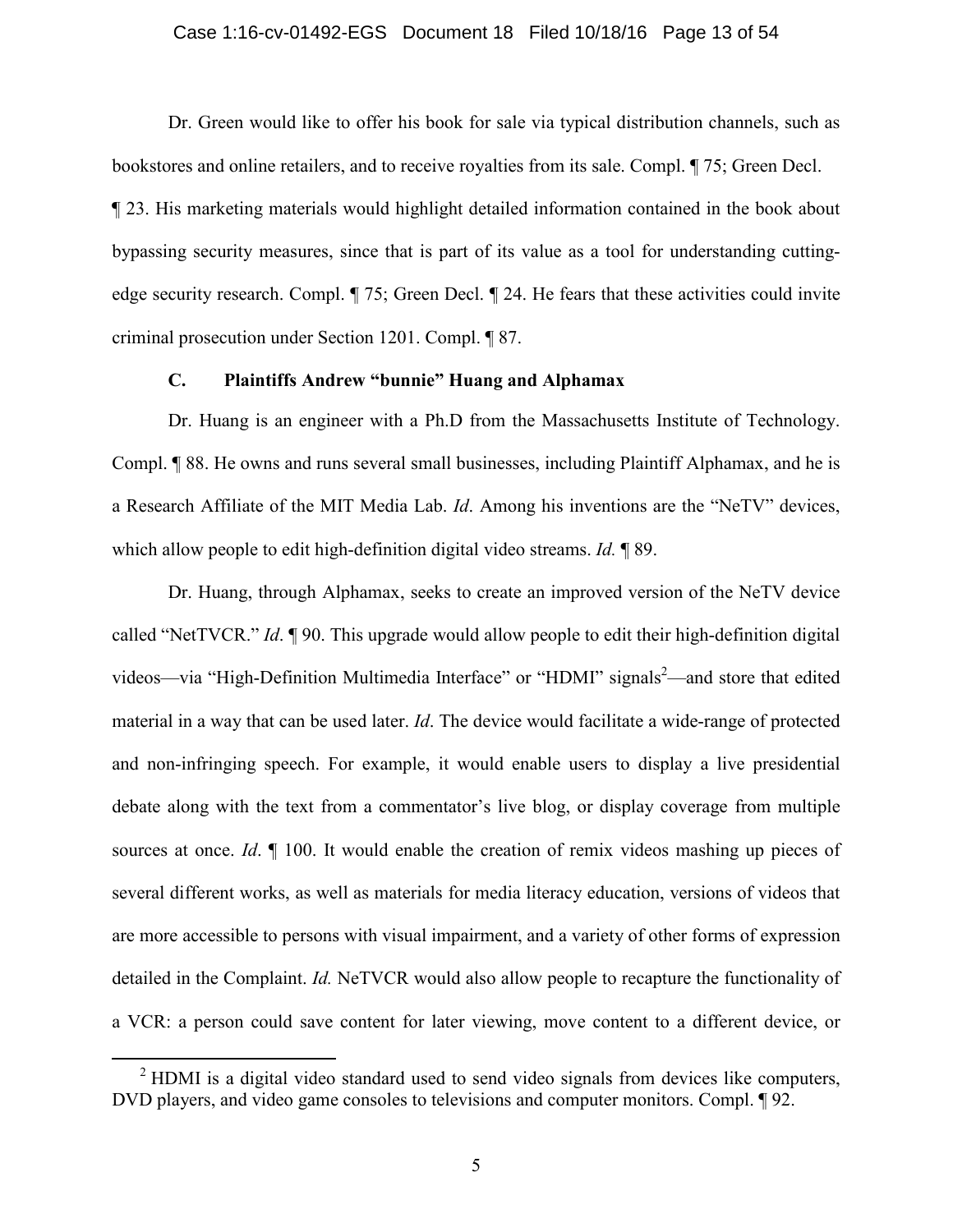convert it to a more useful format. *Id*. ¶ 91.

To produce, sell and use the NeTVCR upgrade, Dr. Huang and Alphamax must circumvent the TPM that restricts the viewing of HDMI signals. *Id*. ¶ 93. Known as High-Bandwidth Digital Content Protection ("HDCP") and created by Intel, this TPM relies on on a set of secret cryptographic keys that prevent a user from viewing HDCP-restricted media. *Id*. To receive one of these secret keys from Intel, manufacturers must promise to implement certain playback and copying restrictions that run directly contrary to Plaintiffs' goals. *Id*. <sup>3</sup> And because Dr. Huang and Alphamax seek to distribute NeTVCR commercially, Section 1201 puts them at risk of criminal prosecution.

## **D. Section 1201's Triennial Rulemaking Process**

When Congress enacted Section 1201, it recognized that the statute's breadth could lead to adverse impacts on a range of legitimate and socially beneficial activity. H.R. Rep. No. 105- 551 pt. 2, at 36 (1998). Rather than narrowing the law to address that problem, Congress included an unusual provision directing the U.S. Copyright Office and the Librarian of Congress ("the Rulemaking Defendants") to conduct a rulemaking process once every three years in order to determine "whether persons who are users of a copyrighted work are, or are likely to be in the succeeding 3-year period, adversely affected by the prohibition [on circumvention] in their ability to make noninfringing uses under this title of a particular class of copyrighted works." 17 U.S.C. § 1201(a)(1)(C); 144 Cong. Rec. H10621 (1998), at H10617. If so, the statute instructs the Librarian to grant an exemption for such uses, for a three year period. 17 U.S.C.  $§ 1201(a)(1)(D)$ . The exemption process applies only to the circumvention ban.

<sup>&</sup>lt;sup>3</sup> The "master key," which allows users to bypass the HDCP restrictions without obtaining any other key, was anonymously uploaded to the Internet in 2010. Compl. ¶¶ 95-96. Intel has made it clear that it would bring a Section 1201 claim against anyone who uses the key to create an unauthorized device for HDCP playback. *Id*. ¶ 97.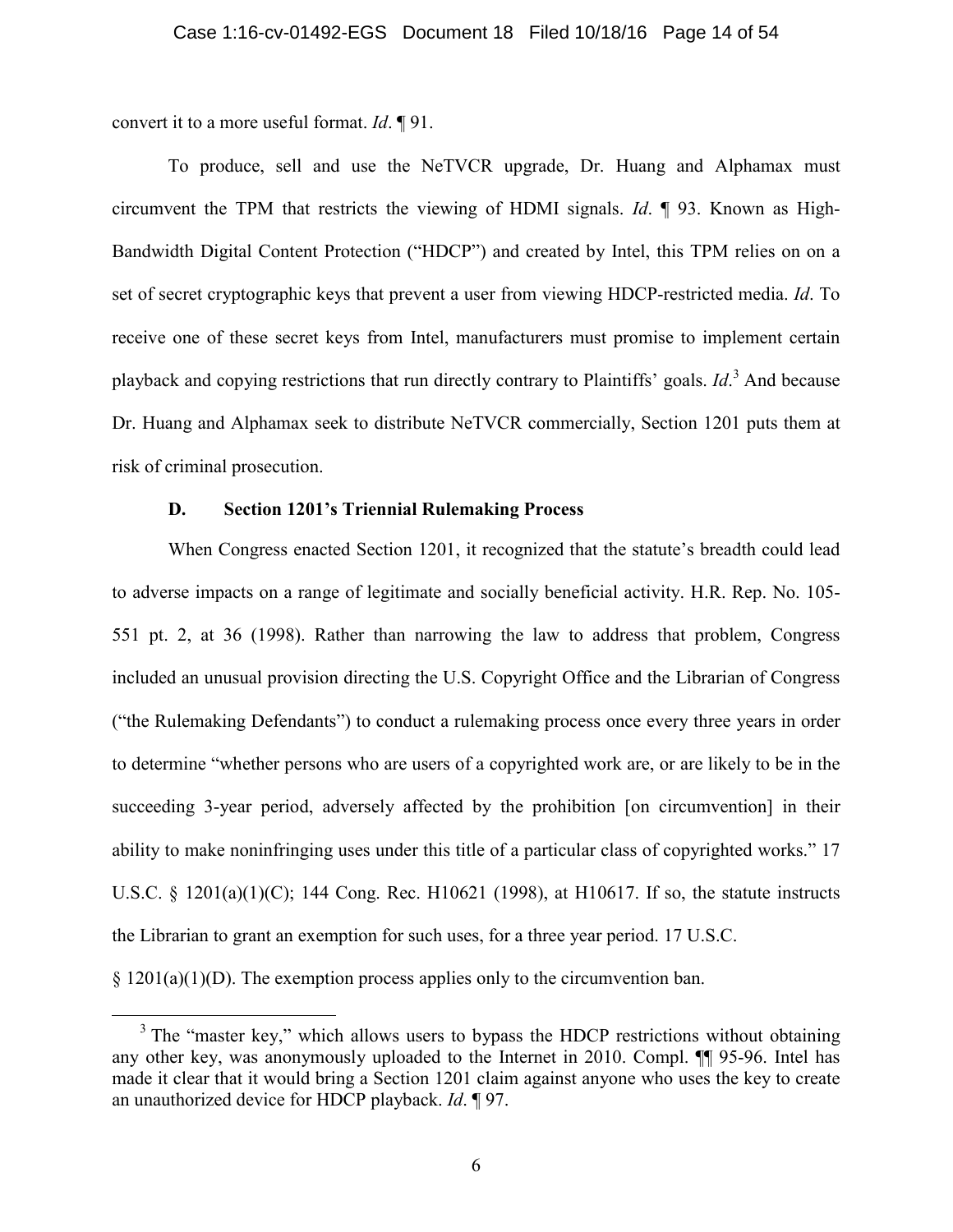#### Case 1:16-cv-01492-EGS Document 18 Filed 10/18/16 Page 15 of 54

The statute instructs the Librarian to consider several specific factors: (i) the availability for use of copyrighted works; (ii) the availability for use of works for nonprofit archival, preservation, and educational purposes; (iii) the impact of the anti-circumvention rule on criticism, comment, news reporting, teaching, scholarship, or research; and (iv) the effect of circumvention of technological measures on the market for or value of copyrighted works. 17 U.S.C. § 1201(a)(1)(C). In addition, the Librarian may consider "such other factors as the Librarian considers appropriate." 17 U.S.C.  $\S$  1201(a)(1)(C)(v). The Librarian has used this catch-all provision to deny exemptions based on issues that have nothing to do with the DMCA's ostensible purpose of protecting the market for copyrighted works. For example, exemptions have been rejected based on potential impacts on automobile pollution and energy policy. Compl. ¶ 33(e); *see also* Declaration of Brian M. Willen (dated September 29, 2016) ("Willen Decl.") (ECF No. 16-3) Exhibit ("Ex.") 1 ("2015 Final Rule") at 65,954.

In addition, the Rulemaking Defendants have imposed a variety of other requirements on applicants seeking exemptions. Compl. ¶ 33. Those include: (1) putting the burden of proof on the party seeking an exemption; (2) requiring applicants to demonstrate the rule's widespread impact on noninfringing uses; (3) requiring evidence that people are already engaging in circumvention, even though that invites criminal and civil jeopardy; and (4) requiring applicants to show that there is *no* viable alternative means of engaging in the prohibited use, even if the alternative is far more onerous and expensive. *See id*. Granted exemptions lapse every three years with no presumption of renewal, and the Rulemaking Defendants have failed to renew several previously granted exemptions. Compl. ¶ 35; *see also* Willen Decl. Ex. 9 ("2012 Final Rule") at 65,264-66.

#### **E. The 2015 Triennial Rulemaking**

Despite the substantial burdens of the rulemaking process, thousands of members of the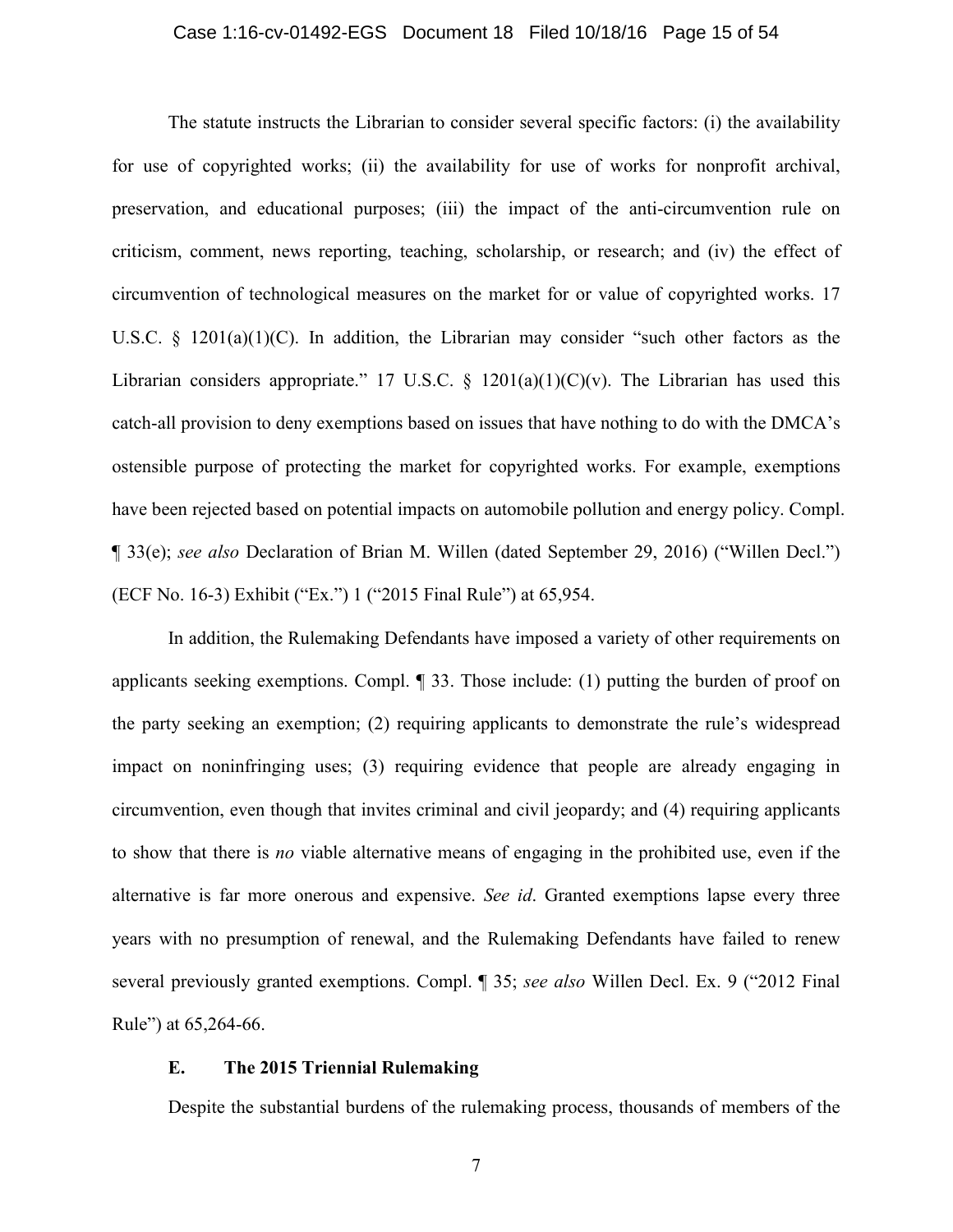#### Case 1:16-cv-01492-EGS Document 18 Filed 10/18/16 Page 16 of 54

public approached the Copyright Office in the last rulemaking cycle to explain how the ban on circumvention interferes with their noninfringing speech, and to seek or support exemptions from the ban. Compl. ¶¶ 36-37. In the most recent rulemaking, the requested exemptions included documentary and narrative filmmaking (*id*. ¶¶ 37-38); educational uses to teach media criticism and analysis (*id*. ¶ 39(a)); security research (*id*. ¶ 41(e)); conversion of media to accessible formats for the visually impaired (*id*. ¶ 41(f)); analysis of medical data on medical devices (*id*. ¶ 41(i)); "format shifting" and "space shifting" (converting lawfully-acquired media from one format or device to another) (*id*. ¶ 39(d-e)). The Rulemaking Defendants denied many of the requested exemptions (including for space- and format-shifting) and significantly limited others (including for security research). *Id*. ¶¶ 39-42.

## **F. The Librarian Denied Exemptions That Would Have Covered Plaintiffs' Proposed Activities**

Dr. Green participated in the 2015 Rulemaking, hoping to obtain an exemption to cover his security research. *Id.*¶ 78. He submitted a proposed exemption and explained that the research is otherwise lawful and noninfringing. *Id*. He then submitted detailed comments on a subsequent security research exemption proposal, explaining the need for an exemption that covered not only consumer devices, but also non-consumer devices such as industrial-grade firewall and virtual private network modules, hardware encryption devices, toll collection systems, and other devices excluded from the rulemaking exemption. *Id*. ¶ 77; Green Decl.

¶¶ 42-48. The Rulemaking Defendants recognized both that the ban on circumvention has an adverse effect on computer security research like Dr. Green's, and that this adverse effect was not cured by any of the potentially relevant statutory exemptions. Compl. ¶ 79.

Nonetheless, the final exemption for security research offers insufficient protection for Dr. Green. It is confined to circumvention on "a device or machine that is primarily designed for use

8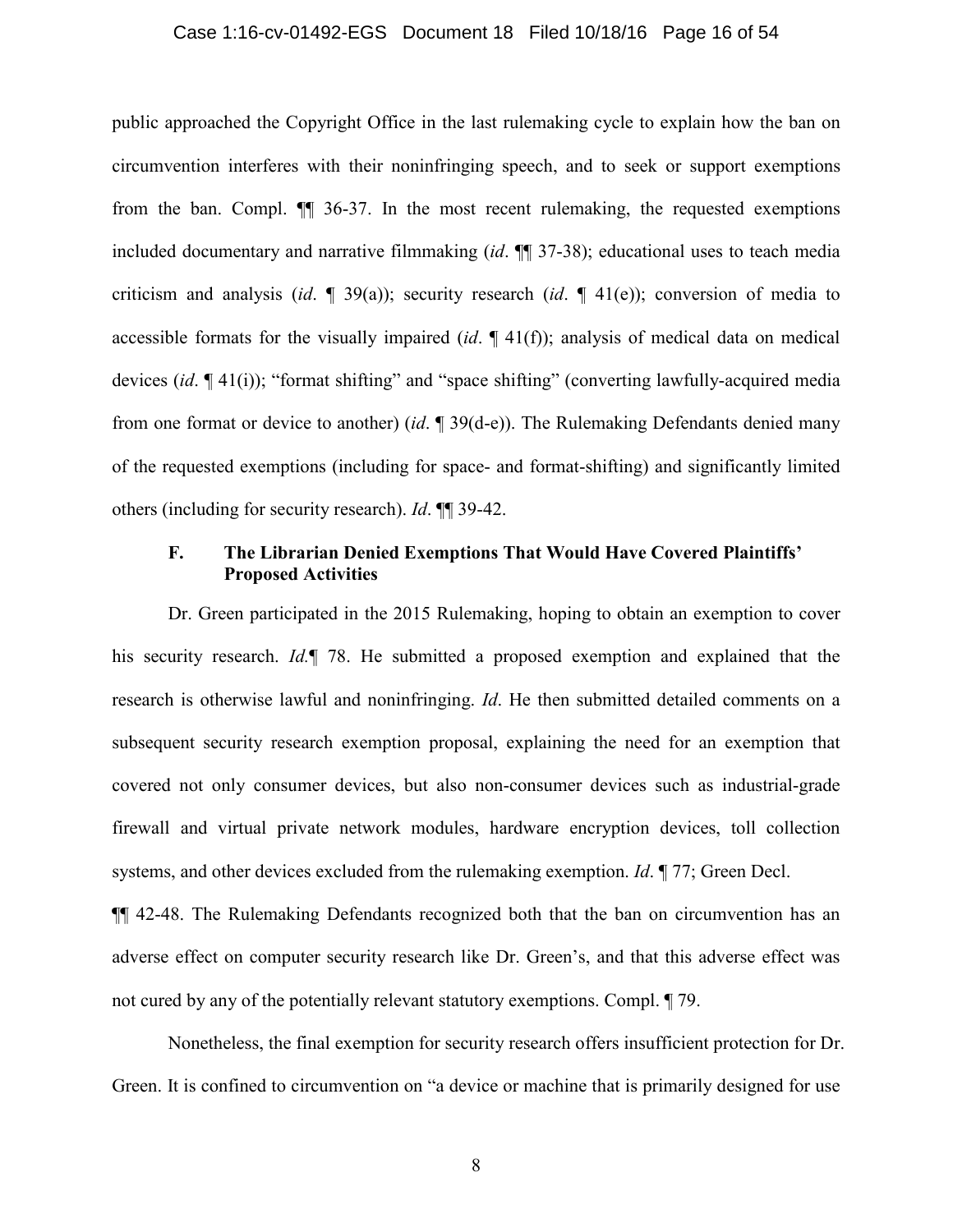#### Case 1:16-cv-01492-EGS Document 18 Filed 10/18/16 Page 17 of 54

by individual consumers (including voting machines)," motorized land vehicles, and medical devices that are designed for "implantation in patients or a corresponding personal monitoring system, that is not and will not be used by patients or for patient care." Compl.  $\P$  67; Willen Decl. Ex. 1 (2015 Final Rule) at 65,956. And it includes further restrictions on how research may be conducted and how researchers may use or distribute the information they glean from their inquiries. Compl. ¶ 68; Willen Decl. Ex. 1 (2015 Final Rule) at 65,956.

The Rulemaking Defendants also denied a number of exemptions that would have allowed Dr. Huang, Alphamax, and their customers to use NeTVCR for various forms of expression. The relevant exemptions were consolidated into Proposed Classes 1-7 (pertaining to uses of audiovisual works) and Proposed Classes 8 and 10 (pertaining to space- and formatshifting). Compl. ¶¶ 48-56, 57-64. The Rulemaking Defendants denied an exemption for extracting clips of motion pictures for narrative films (as opposed to documentaries), relying entirely on speculation about the potential effects of such an exemption on licensing markets. *Id*. ¶ 51. The Rulemaking Defendants also denied an exemption for space- and format-shifting, concluding that these were not sufficiently "established" as noninfringing uses, and that other online distribution sources offered adequate alternatives to circumvention—without considering the cost, quality, or availability of these supposed alternatives. *Id*. ¶¶ 62-63.

#### **G. Plaintiffs' Challenge To Section 1201 and Its Rulemaking Procedure**

Section 1201 continues to frustrate Dr. Green's research and publication efforts, as well as Dr. Huang's and Alphamax's ability to develop, distribute, and use the NeTVCR. Plaintiffs allege that Section 1201 violates the First Amendment on its face and as applied to them. They further contend that the Rulemaking Defendants' refusal to grant appropriate exceptions from the circumvention ban violates the APA. On September 29, 2016, Dr. Green also filed a motion for a preliminary injunction seeking to enjoin the Government from prosecuting him under Section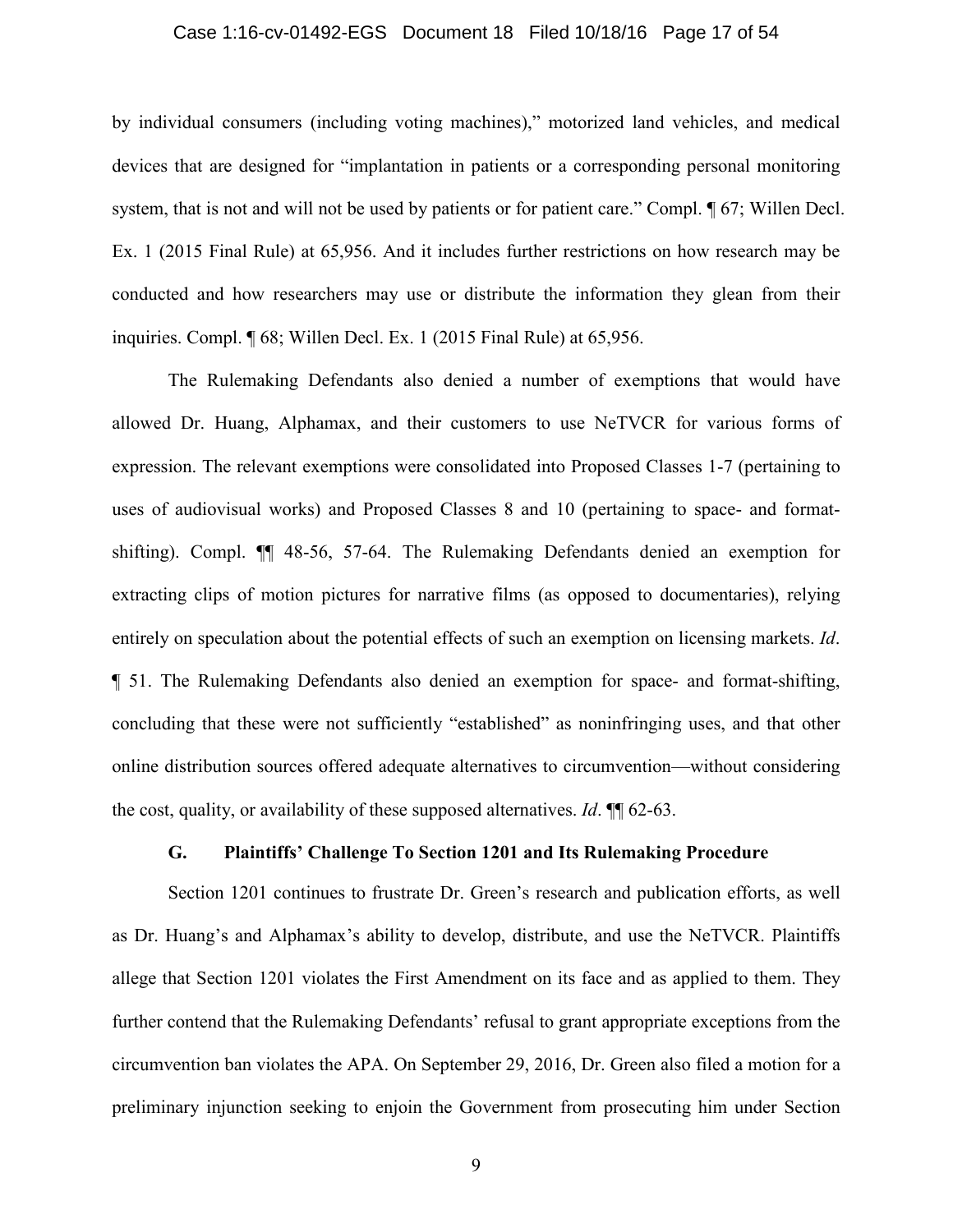1201 during this litigation. ECF No. 16. The Government opposed the motion. *Id*. The Court stayed resolution of Dr. Green's motion pending a ruling on the Government's Motion to Dismiss. ECF Minute Order (Sept. 30, 2016)*.*

#### **ARGUMENT**

## **I. PLAINTIFFS HAVE PROPERLY ALLEGED ARTICLE III STANDING**

The Government claims Plaintiffs lack standing because they have not alleged that they are certain to be prosecuted for violating Section 1201. But the Government misstates the standard. Supreme Court and D.C. Circuit authority simply require a "credible threat of prosecution"—which is exactly what Plaintiffs have alleged.

## **A. Standing to Bring A Pre-Enforcement Challenge Based on The First Amendment Requires A Credible Threat of Prosecution**

Where a plaintiff alleges injury stemming from the threatened enforcement of a law, "an actual arrest, prosecution, or other enforcement action is not a prerequisite to challenging the law." *Susan B. Anthony List v. Driehaus*, 134 S. Ct. 2334, 2342 (2014); *see also MedImmune*, *Inc. v. Genentech, Inc.*, 549 U. S. 118, 128-29 (2007). Instead, a plaintiff must offer well-pleaded allegations establishing "an intention to engage in a course of conduct arguably affected with a constitutional interest, but proscribed by a statute, and . . . a credible threat of prosecution thereunder." *Driehaus*, 134 S. Ct. at 2342; *see, e.g*., *Holder v. Humanitarian Law Project*, 561 U.S. 1, 15-16 (2010) (plaintiffs faced a "credible threat" of enforcement where they alleged that their conduct was covered by the challenged statute, others had been prosecuted for violating the law, and the Government declined to disavow prosecution); *Babbitt v. United Farm Workers Nat'l Union*, 442 U.S. 289, 302 (1979) (plaintiff unions had standing where they alleged "some reason in fearing prosecution for violation of the ban on specified forms of consumer publicity" because the ban "on its face" applied to "any person" and "the State has not disavowed any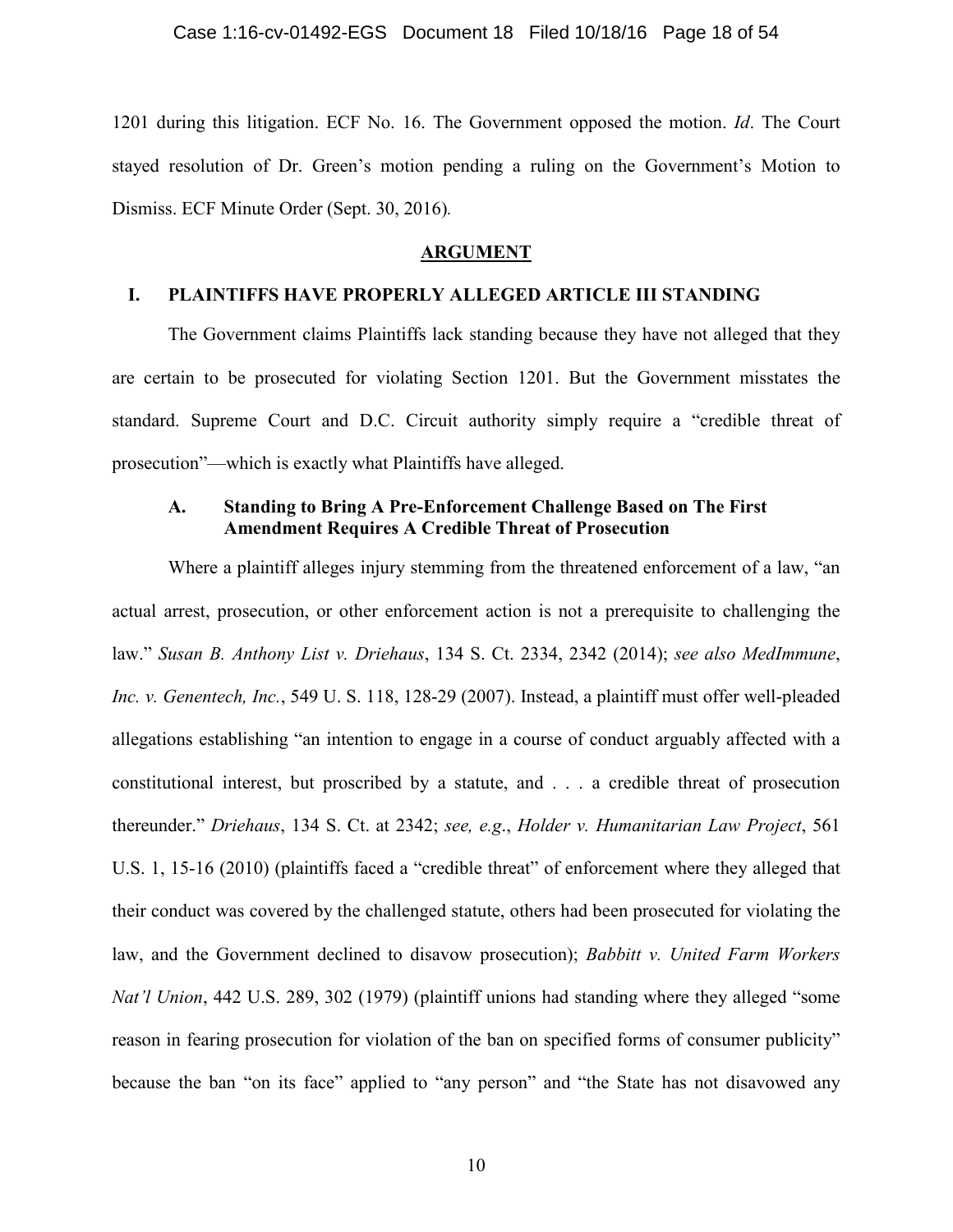intention of invoking the criminal penalty provision.").<sup>4</sup>

These standards are applied with special solicitude in the First Amendment context, where an "actual and well-founded fear that the law will be enforced against [plaintiffs]" can give rise to self-censorship that can itself constitute injury. *Virginia v. Am. Booksellers Ass'n, Inc.*, 484 U.S. 383, 393 (1988); *accord United States Telecom Ass'n v. FCC*, 825 F.3d 674, 740 (D.C. Cir. 2016) ("[T]he courts' willingness to permit pre-enforcement review is at its peak when claims are rooted in the First Amendment.") (citation omitted). As the D.C. Circuit has explained, "standing to challenge laws burdening expressive rights requires only 'a credible statement by the plaintiff of intent to commit violative acts and a conventional background expectation that the government will enforce the law.'" *Act Now to Stop War & End Racism Coalition v. District of Columbia*, 589 F.3d 433, 435 (D.C. Cir. 2009) (internal marks omitted). This burden is modest at the pleading stage, where the plaintiff's factual allegations must be taken as true. *See Pennell v. San Jose*, 485 U.S. 1, 7 (1988) (court must accept factual allegations as true and construe in favor of the complaining party in ruling on a motion to dismiss for lack of standing); *Info. Handling Servs., Inc. v. Def. Automated Printing Servs.*, 338 F.3d 1024, 1029 (D.C. Cir. 2003) (same).

Ignoring this authority, the Government asserts that Plaintiffs must allege that injury is "certainly impending" or "imminent." Gov't Br. at 15-16. That is not the correct standard, and the Government's own cases do not support it. The Government points to *Clapper v. Amnesty International USA*, 133 S. Ct. 1138, 1147 (2013)), but that case *did not arise out of a pre-*

<sup>&</sup>lt;sup>4</sup> "The Supreme Court has repeatedly found that plaintiffs have standing to bring preenforcement First Amendment challenges to criminal statutes, even when those statutes have never been enforced." *281 Care Comm. v. Arneson*, 638 F.3d 621, 628 (8th Cir. 2011) (citing cases); *see, e.g.*, *Babbit*, 442 U.S. at 302 (plaintiffs had standing notwithstanding that "the criminal penalty provision has not yet been applied and may never be applied").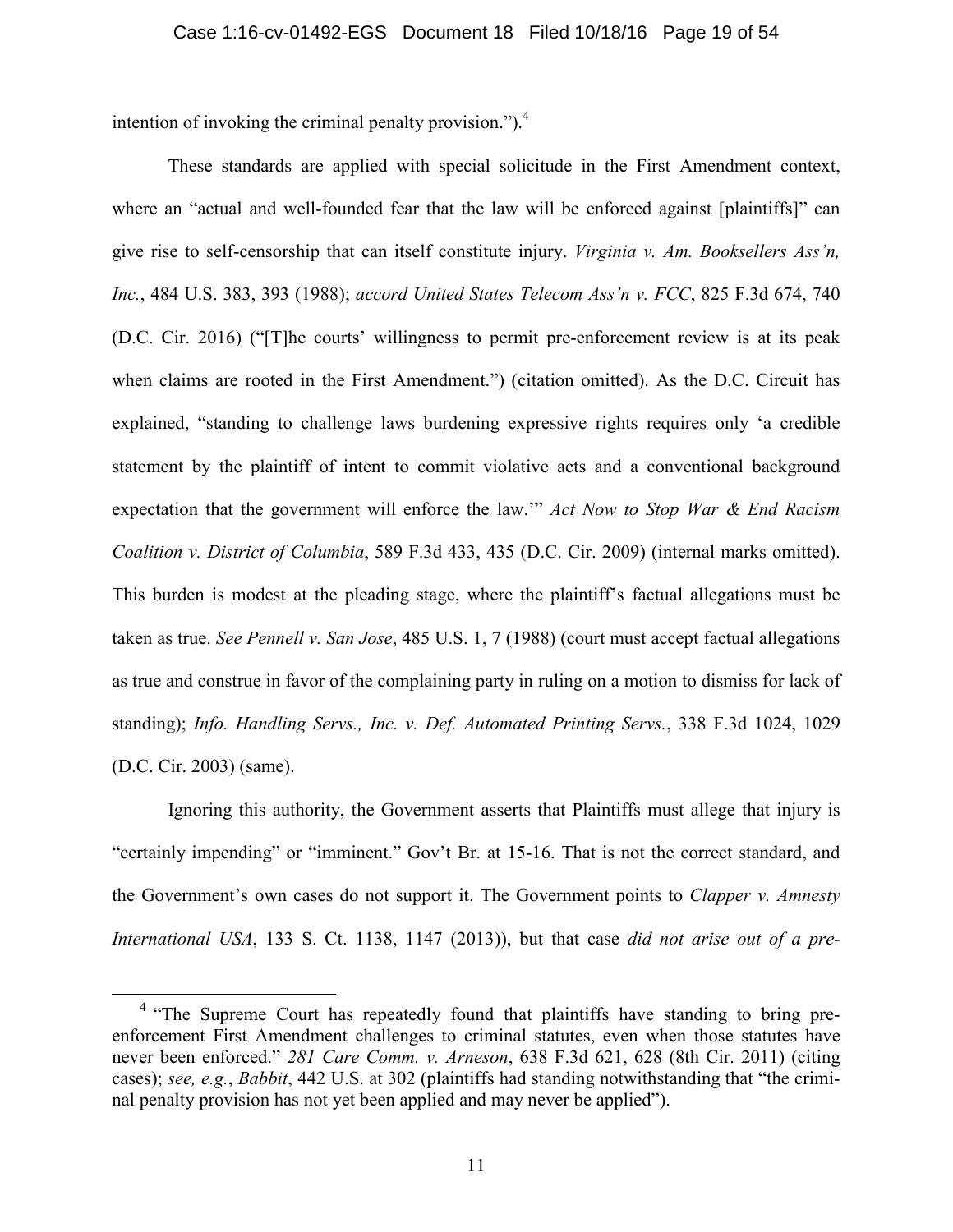#### Case 1:16-cv-01492-EGS Document 18 Filed 10/18/16 Page 20 of 54

*enforcement challenge to a criminal statute.* The standing question in *Clapper* was whether plaintiffs had been affected by the statute at all, not whether they faced a credible threat of being prosecuted for violating it. Moreover, the Supreme Court recognized in *Clapper* that standing can be "based on a 'substantial risk' that the harm will occur." *Id.* at 1150 n.5. And the Court has applied that test following *Clapper*. *See Driehaus*, 134 S. Ct. at 2341 ("An allegation of future injury may suffice if the threatened injury is 'certainly impending,' or there is a 'substantial risk' that the harm will occur") (quoting *Clapper*, 133 S. Ct. at 1150 n.5); *accord United States Telecom*, 825 F.3d at 740.

#### **B. Plaintiffs Have Alleged a Credible Threat of Prosecution**

The allegations in Plaintiffs' Complaint are more than sufficient to establish a credible threat of prosecution under Section 1201.

#### 1. Plaintiffs**'** Conduct Is **"**Affected With a Constitutional Interest**"**

Plaintiffs have alleged "an intention to engage in a course of conduct arguably affected with a constitutional interest." *Driehaus*, 134 S. Ct. at 2342-43. Dr. Green alleges that he wishes to engage in and publish security research techniques that require circumventing TPMs in various non-consumer devices to make sense of the software they contain. Compl. ¶¶ 77, 80, 85. Similarly, Dr. Huang and Alphamax have alleged that they wish to circumvent HDCP to improve access to HDMI content, allowing them and their customers to, *e.g.*, engage in new forms of political, educational, and cultural expression, save content for later viewing, move content between devices (space-shift), and convert content to different formats (format-shift). Compl. ¶¶ 90-93, 100-101. They have also alleged that they intend to develop, publish, and make commercially available software code for NeTVCR and devices pre-programmed with that code: a "technology . . . primarily designed" to circumvent access controls, with little-to-no other commercially significant uses. *Id*. ¶ 67; *id*. ¶ 100.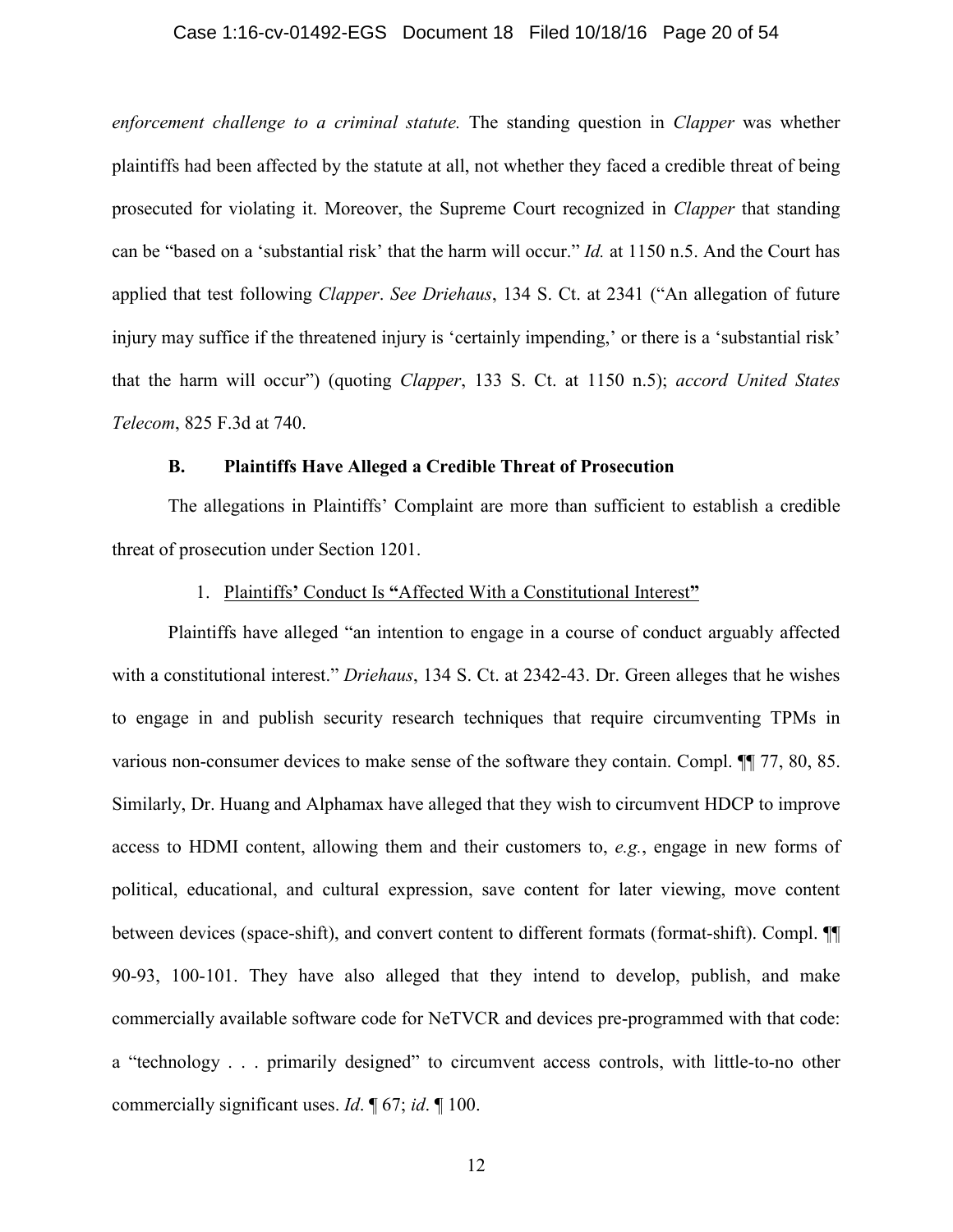#### Case 1:16-cv-01492-EGS Document 18 Filed 10/18/16 Page 21 of 54

The Government argues that these activities are not protected by the First Amendment. Gov't Br. at 18-21. That is incorrect, but in any event it speaks to the merits of Plaintiffs' challenge, not to their standing to bring that challenge. "The Supreme Court has made clear that when considering whether a plaintiff has Article III standing, a federal court must assume *arguendo* the merits of his or her legal claim." *Parker v. District of Columbia*, 478 F.3d 370, 377 (D.C. Cir. 2007); *see also City of Waukesha v. EPA*, 320 F.3d 228, 235 (D.C. Cir. 2003) ("in reviewing the standing question, the court must . . . assume that on the merits the plaintiffs would be successful in their claims") (citations omitted). For example, the D.C. Circuit recently held that a broadband provider had standing to bring a First Amendment challenge notwithstanding the merits of its claim, which the Court ultimately rejected because it found the plaintiff was not engaged in constitutionally protected speech. *United States Telecom*, 825 F.3d at 740-44.

The same reasoning applies in this case. Although Plaintiffs clearly are engaged in constitutionally protected speech, to assert standing Plaintiffs need only allege that they wish to pursue activities "arguably affected with a constitutional interest." *Driehaus*, 134 S. Ct. at 2342- 43. This is a lenient standard and, as explained below, it is clearly satisfied here. Plaintiffs' proposed course of conduct would directly contribute to public discourse, enhance the body of public knowledge, and faciliate creative expression. That conduct implicates the First Amendment, particularly its protections for necessary predicates to speech. *See* Section II.A *infra*. 5

 $<sup>5</sup>$  Moreover, "in the First Amendment context, 'litigants . . . are permitted to challenge a stat-</sup> ute not because their own rights of free expression are violated, but because of a judicial prediction or assumption that the statute's very existence may cause others not before the court to refrain from constitutionally protected speech or expression.'" *Am. Booksellers*, 484 U.S. at 392-93 (alteration omitted) (quoting *Secretary of State of Maryland v. Joseph H. Munson Co.*, 467 U.S. 947, 956-57 (1984)). Dr. Huang and Alphamax have alleged that the First Amendment rights of their filmmaker customers are infringed by  $\S$  1201(a)(2)'s prohibition on the sale of equipment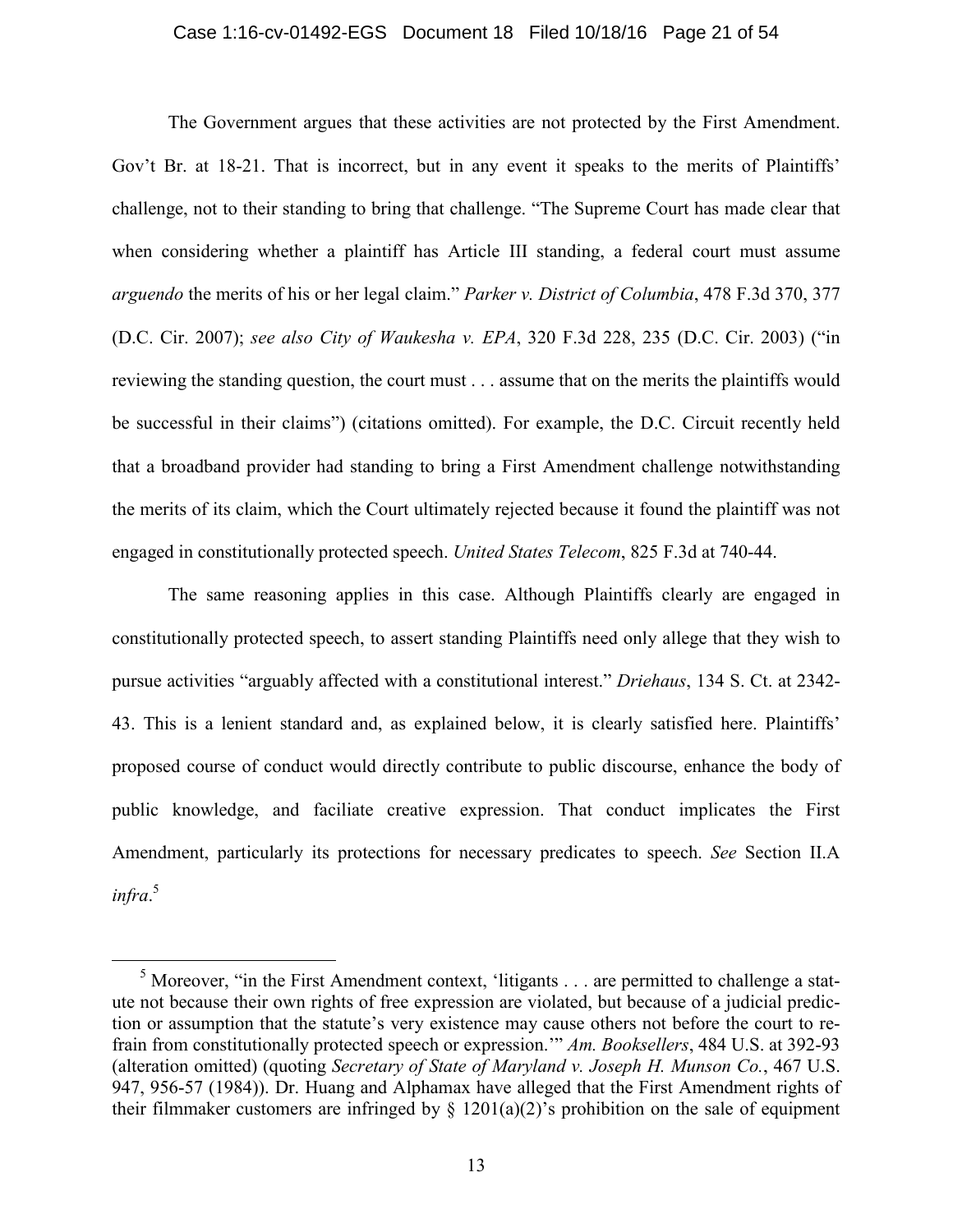## 2. Plaintiffs Allege That Section 1201 Bars Their Intended Conduct

Plaintiffs' intended conduct is also "arguably . . . proscribed by [the] statute" they wish to challenge. *Driehaus*, 134 S. Ct. at 2344. On its face, Section 1201 applies to the activities that Plaintiffs contemplate. The Government does not argue otherwise, at least as to the anticircumvention provision. Nor does the Government dispute that Huang and Alphamax's intended activity is covered by the anti-trafficking provision. *See* Gov't Br. at 20 n.8.

Instead, the Government claims that Dr. Green's book would not be proscribed by Section 1201(a)(2) because it is not a "'technology, product, service, device, component, or part thereof.'" Gov't Br. at 20 (quoting  $\S$  1201(a)(2)). But, as Dr. Green explained in his motion for a preliminary injunction, his book will include specific circumvention methods, including computer code "primarily designed or produced for the purpose" of circumvention, with no other "commercially significant purpose or use," and "marketed … for [such] use." ECF No. 16-1 at 22 (citing § 1201(a)(2)).<sup>6</sup> Such code plainly falls within Section 1201. *See, e.g.*, *United States v. Reichert*, 747 F.3d 445, 457 (6th Cir. 2014) ("Generally speaking, circumvention technology [regulated by § 1201] is computer code[.]"). Dr. Green thus has plausibly alleged that publishing his book would subject him to liability under the anti-trafficking provision's broad ambit. *See, e.g*., *Am. Booksellers*, 484 U.S. at 392 (plaintiffs had standing where they risk criminal prosecution "if their interpretation of the statute is correct").

Contrary to the Government's suggestion (Gov't Br. at 15), Plaintiffs have also alleged an intent to "willfully" circumvent copyright access controls and traffic in the code used to

14

necessary for their free expression. Compl. ¶¶ 88-110. *See, e.g.*, *Haitian Refugee Ctr. v. Gracey*, 809 F.2d 794, 809 (D.C. Cir. 1987) (holding that a litigant has standing to assert third parties' First Amendment rights where those rights protect the third parties' customer/client relationship with the litigant).

<sup>&</sup>lt;sup>6</sup> The Government correctly understood from the Complaint that Dr. Green's book would include circumvention code. Gov't Br. at 38-39; Compl. ¶ 75.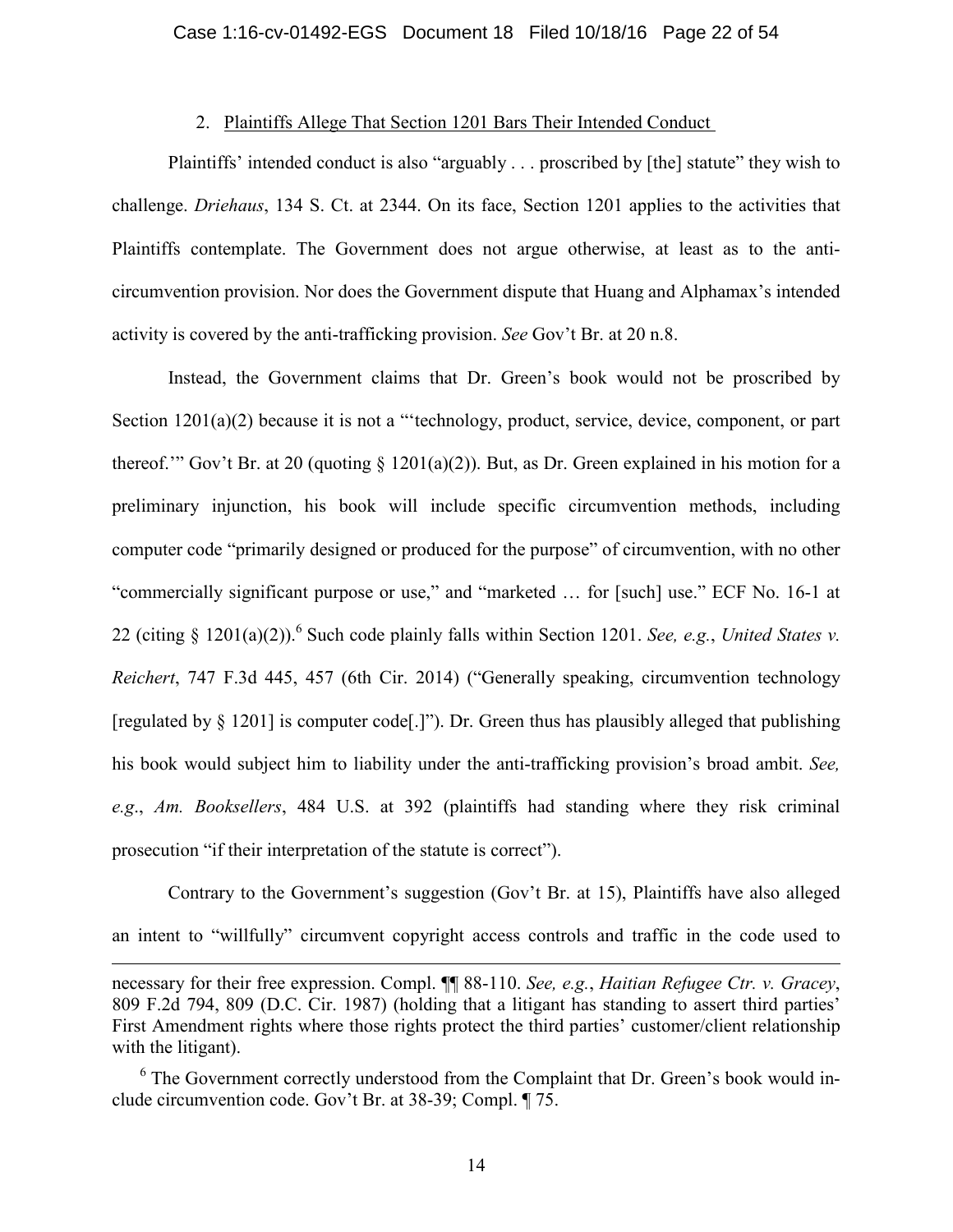#### Case 1:16-cv-01492-EGS Document 18 Filed 10/18/16 Page 23 of 54

circumvent those controls for purposes of "commercial advantage or private financial gain"—Dr. Green to publish and sell an academic book on security research, and Dr. Huang and Alphamax to market and sell the NeTVCR. *See* 17 U.S.C. §§ 1201, 1204(a); Compl. ¶¶ 75-110. Article III requires no more. *See Act Now*, 589 F.3d at 435 (pre-enforcement standing "requires only a credible statement . . . of intent to commit violative acts").

#### 3. Plaintiffs Allege a Substantial Threat of Future Enforcement

Finally, the threat of future enforcement is "substantial." *Driehaus*, 134 S. Ct. at 2341, 2345. As an initial matter, Plaintiffs allege that the Government has prosecuted alleged Section 1201 violations on multiple occasions in the eighteen years since its adoption. Compl. ¶ 28; *see also, e.g.*, *Reichert*, 747 F.3d at 448; *United States v. Silvius*, 559 F. App'x 490 (6th Cir. 2014); *United States v. Sharp*, No. 14-CR-229-TCB, 2015 WL 4641537 (N.D. Ga. Aug. 4, 2015); *United States v. Wittich*, 54 F. Supp. 3d 613 (E.D. La. 2014); *United States v. Xiang Li*, No. CRIM. 10-112-LPS-1, 2012 WL 5379102 (D. Del. Oct. 31, 2012); *United States v. Crippen*, No. CR 09-703 PSG, 2010 WL 7198205 (C.D. Cal. Nov. 23, 2010); *United States v. Elcom Ltd.,* 203 F. Supp. 2d 1111 (N.D. Cal. 2002). Plaintiffs are not required to allege greater detail about past prosecution. *Accord Holder*, 561 U.S. at 15-16. Indeed, the Government itself has taken steps that indicate Plaintffs risk being prosecuted. DOJ recently promulgated an enforcement manual that explains how to successfully prosecute violations of Section 1201's anti-circumvention rule and anti-trafficking rules. *See* U.S. Dep't of Justice, Prosecuting Intellectual Property Crimes 233-79 (4th ed. 2013).<sup>7</sup> The manual takes the position that a Section 1201 violation need not be linked to actual infringement, and that fair use is no defense. *See, e.g., id*. at 242.

In addition to multiple past criminal prosecutions of Section 1201, Plaintiffs have also

<sup>7</sup> https://www.justice.gov/sites/default/files/criminal-ccips/legacy/2015/03/26/prosecuting\_ ip\_crimes\_manual\_2013.pdf .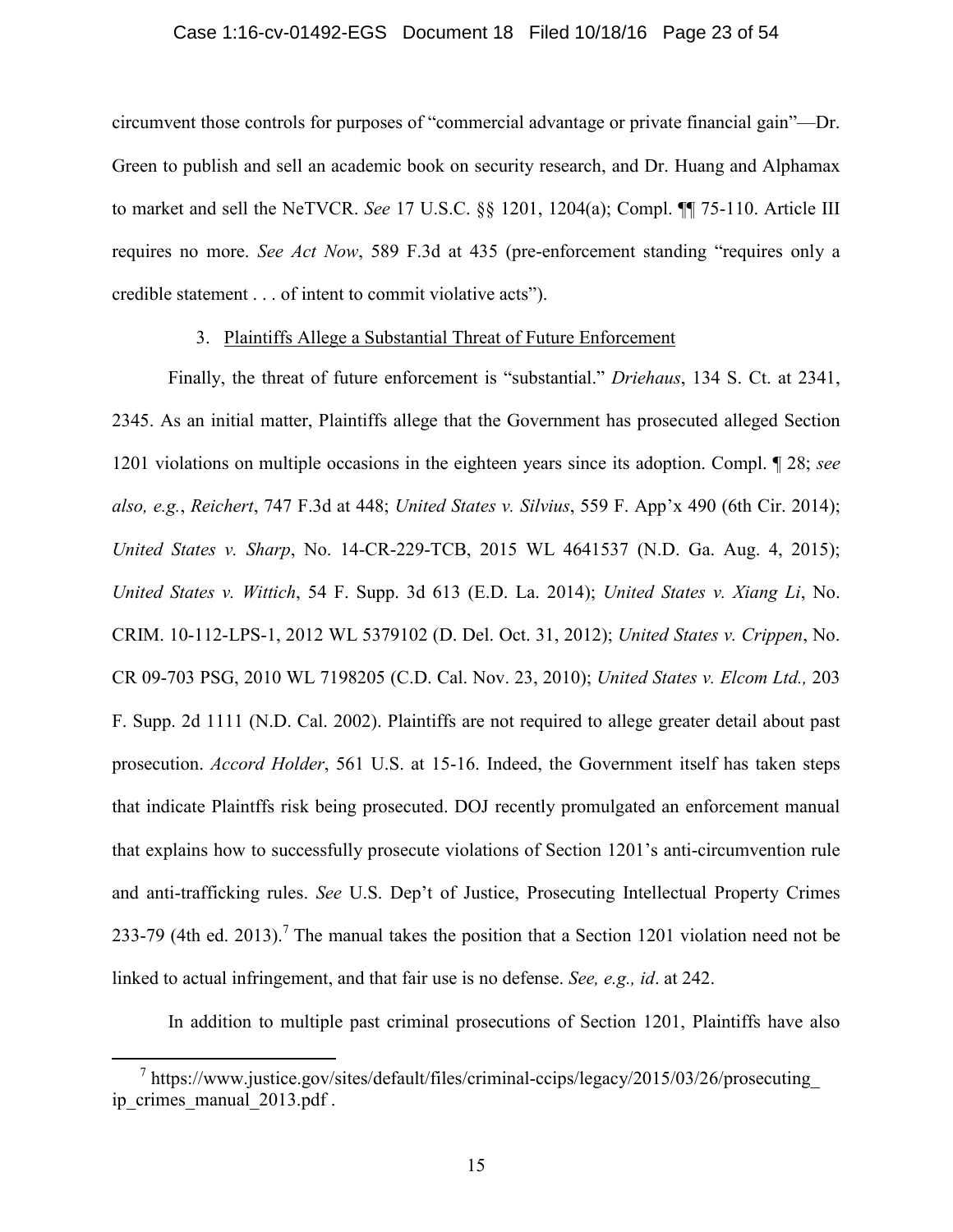#### Case 1:16-cv-01492-EGS Document 18 Filed 10/18/16 Page 24 of 54

alleged that they have been chilled by the threat of private litigation. Compl. ¶¶ 81-83. Both the Supreme Court and the D.C. Circuit have acknowledged the further chilling effect of laws allowing private enforcement. *Driehaus*, 134 S. Ct. at 2345 ("The credibility of that threat is bolstered by the fact that authority to file a complaint with the Commission is not limited to a prosecutor or an agency."); *Chamber of Commerce v. Fed. Election Comm'n*, 69 F.3d 600, 603 (D.C. Cir. 1995) ("[E]ven without a Commission enforcement decision, appellants are subject to litigation [by private parties] challenging the legality of their actions if contrary to the Commission's rule." $)^8$ 

Moreover, even absent a history of criminal or private enforcement, allegations that a plaintiff has personally suffered as a result of the administrative actions taken in connection with the challenged law are strong evidence of a credible threat of prosecution. *See, e.g.*, *Parker*, 478 F.3d at 375-76 (plaintiff had standing to bring Second Amendment challenge to D.C. law prohibiting carrying a gun without a license where plaintiff had "applied for and been denied a registration certificate to own a handgun"). Here, Dr. Green applied for exemptions that would have allowed him to conduct security research on non-consumer-oriented devices and nonimplanted medical devices. The Rulemaking Defendants denied that petition exercising their authority under Section 1201. Compl. ¶¶ 78-85. This administrative action shows that the Government has affirmatively considered whether to allow the expressive activity Green seeks to engage in, and has decided that the activity should not be permitted even for a limited three-year term. Dr. Huang has similarly suffered from the denial of a requested speech license under

<sup>&</sup>lt;sup>8</sup> The Government's purportedly contrary authorities, which are from outside this Circuit, do not undermine this conclusion. Gov't Br. at 17 (citing *Balogh v. Lombardi*, 816 F.3d 536, 543 (8th Cir. 2016) (plaintiffs failed to allege a fairly traceable injury where they challenged a law lacking any criminal or administrative enforcement mechanism); *Temple v. Abercrombie*, 903 F. Supp. 2d 1024, 1034-35 (D. Haw. 2012) (same)).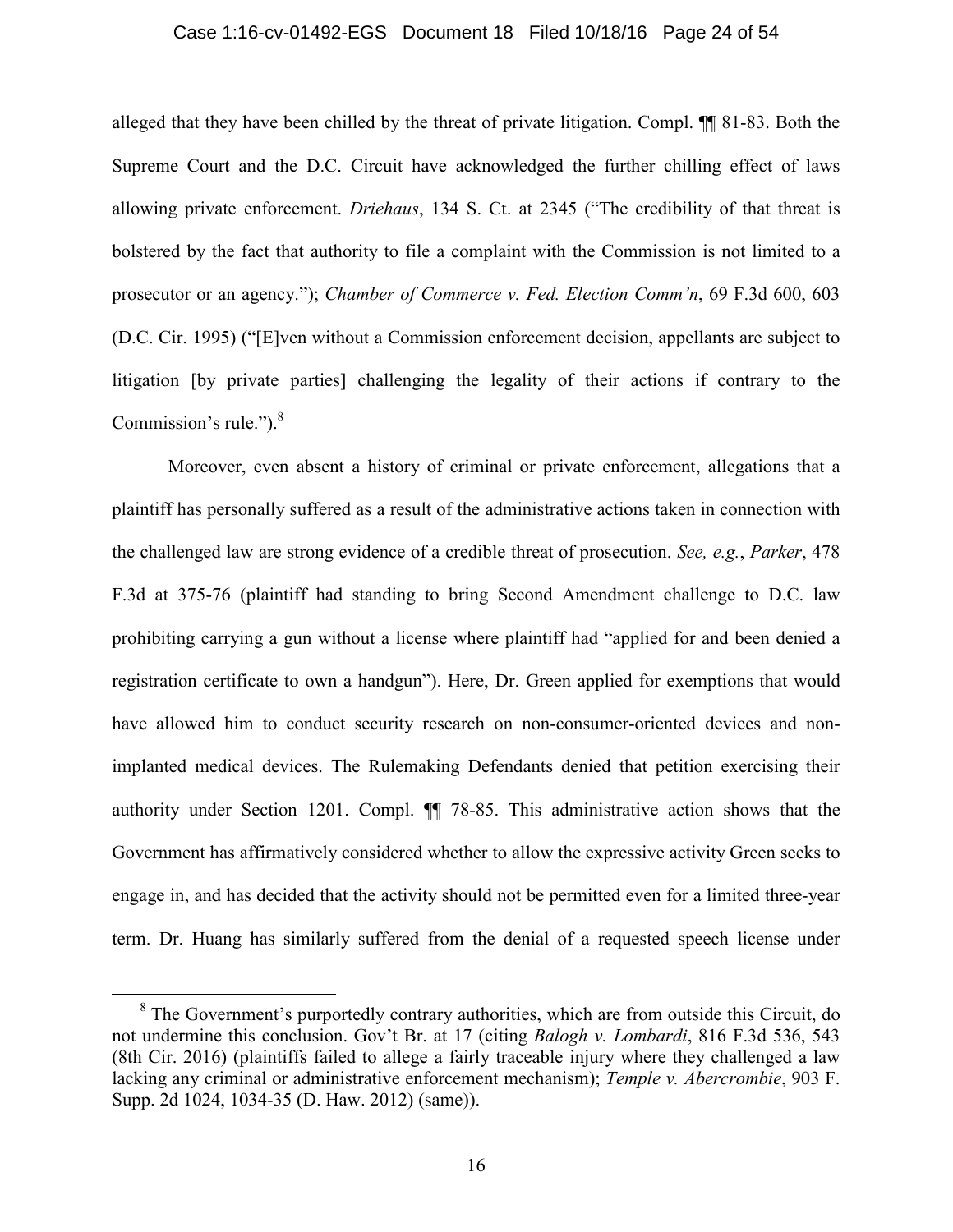#### Case 1:16-cv-01492-EGS Document 18 Filed 10/18/16 Page 25 of 54

Section 1201(a)(1). *Id.* ¶¶ 107-108. The Rulemaking Defendants rejected the circumvention exemptions that Dr. Huang and Alphamax seek to use. From those actions, it is reasonable to infer that the Government has a "particular interest" in prohibiting the expressive activities that Plaintiffs intend to engage in and will act to prohibit those activities. *Parker*, 478 F.3d at 375.

Finally, the Government has in no way disclaimed interest in bringing charges against Plaintiffs (indeed, it apparently plans to oppose Dr. Green's request for a preliminary injunction preventing him from being prosecuted under Section 1201 while this case is pending). ECF No. 16, at 1-2. The Government's own actions thus confirm Plaintiffs' pre-enforcement standing. *See, e.g.*, *Babbitt*, 442 U.S. at 302 ("[T]he State has not disavowed any intention of invoking the criminal penalty provision against unions that commit unfair labor practices."); *Am. Booksellers*, 484 U.S. 393 (finding credible threat of prosecution where "State has not suggested that the newly enacted law will not be enforced"); *Holder*, 561 U.S. at 15-16 ("The Government has not argued . . . that plaintiffs will not be prosecuted if they do what they say they wish to do.").

Because Plaintiffs have alleged facts sufficient to show that their self-censorship is a reasonable response to a credible threat of prosecution, they have standing to bring this action.

#### **C. Dr. Green Has Standing Based on The Denial of A License To Speak**

While all Plaintiffs have standing based on the threat of prosecution, Dr. Green has an independent basis for establishing standing to challenge Section 1201's ban on circumvention. As described above, Dr. Green expressly asked for, and was denied, permission to speak in the most recent triennial rulemaking proceeding. *See* Compl. ¶¶ 78-85. The D.C. Circuit's decision in *Parker* is squarely on point. The court held that the plaintiff had Article III injury to challenge a D.C. law barring civilians from carrying a pistol without a license based simply on the fact that he had "applied for and was denied a registration certificate to own a handgun." 478 F.3d at 374- 76. As the court explained: "We have consistently treated a license or permit denial pursuant to a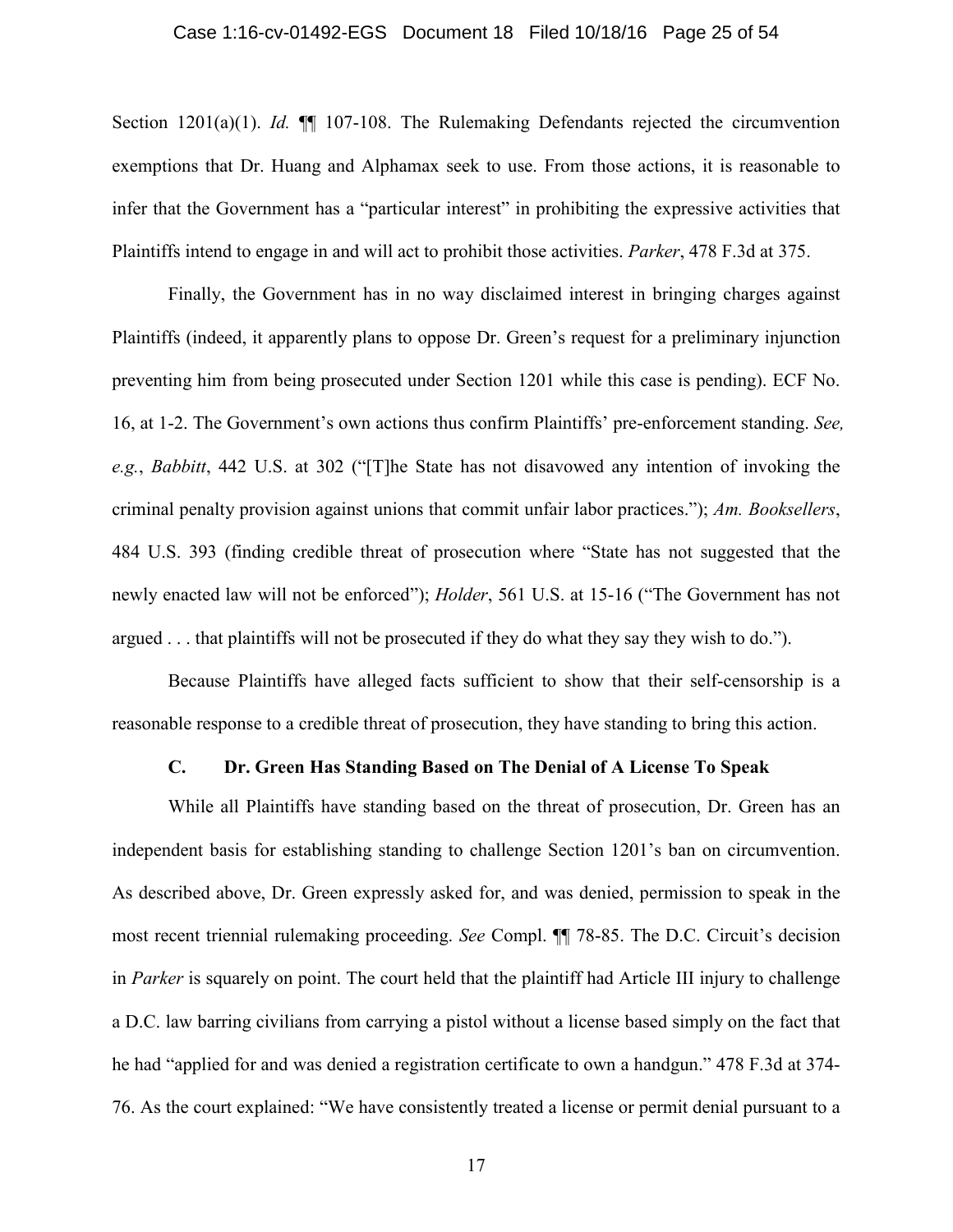#### Case 1:16-cv-01492-EGS Document 18 Filed 10/18/16 Page 26 of 54

state or federal administrative scheme as an Article III injury." *Id*. at 376.

That is the situation here. Dr. Green's constitutional rights were restricted by a broad statute; he then sought a license that would have allowed him to engage in activity otherwise forbidden by the statute, but administrative officials rejected that request. The denial of Dr. Green's requested license inflicted an independent Article III injury that allows him to challenge the validity of the statute. *See id*. (explaining that "the formal process of application and denial, however routine, makes the injury to [Plaintiff's] alleged constitutional interest concrete and particular"). As in *Parker*, Dr. Green is not asserting that his injury is only a threatened prosecution for violating Section 1201, nor is he claiming only a general right to circumvent TPMs. He is asserting a right to an exemption, "the denial of which is his distinct injury." *Id*.

## **II. PLAINTIFFS HAVE STATED A VIABLE FIRST AMENDMENT CLAIM**

Plaintiffs' Complaint alleges, in detail, the various ways in which Section 1201 impermissibly burdens their First Amendment rights and those of the public at large. The Government argues that Section 1201 does not implicate protected speech at all, but that position disregards Plaintiffs' well-founded factual allegations and established First Amendment principles. And once that much is clear, the Government's remaining arguments fall away.

## **A. Section 1201 Burdens First Amendment Rights**

The Government's principal argument on the merits is that Section 1201 does not regulate speech or expressive conduct and thus does not implicate the First Amendment at all. *See, e.g.*, Gov't Br. at 37. The Government is wrong.

To see how acts of circumvention and trafficking implicate speech interests, the Court need look no further than the activities in which Plaintiffs themselves wish to engage. Plaintiffs seek to gather information, to engage in valuable academic research, to create new information, to build tools for speech, and to publish what they learn, using both words and computer code.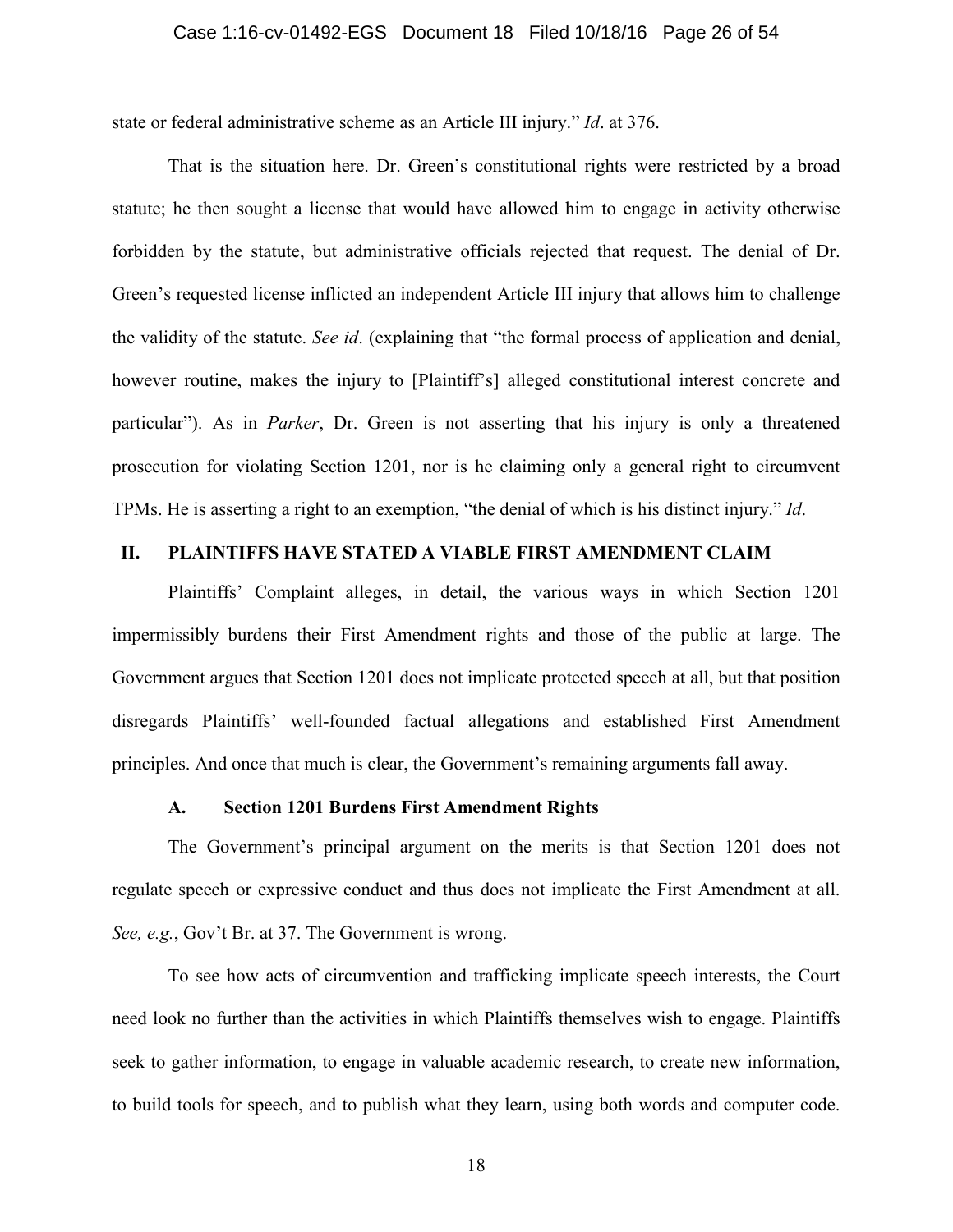#### Case 1:16-cv-01492-EGS Document 18 Filed 10/18/16 Page 27 of 54

Compl. ¶¶ 3, 5, 75-78, 89-91, 100; *see also* Green Decl. ¶¶ 5, 8-9, 12-17, 19-22. All of these steps are protected links in a unified chain of expression that will ultimately reach a public audience that has a corresponding right to hear Plaintiffs' speech and to use their work to engage in new acts of speech and expression. That chain falls squarely within the First Amendment. *See Griswold v. Connecticut*, 381 U.S. 479, 482-83 (1965) ("The right of freedom of speech and press includes not only the right to utter or to print, but the right to distribute, the right to receive, the right to read and freedom of inquiry, freedom of thought, and freedom to teach.") (citations omitted); *Sweezy v. New Hampshire*, 354 U.S. 234, 263 (1957) ("Freedom to reason and freedom for disputation on the basis of observation and experiment are the necessary conditions for the advancement of scientific knowledge.").

But Section 1201 stands in the way of Plaintiffs' activities—and those of many other people. In doing so, the statute restricts a wide variety of protected speech.

*Section 1201 burdens the right to create and use computer code.* Plaintiffs have created computer programs that are designed to circumvent access controls on certain copyrighted works. Compl. ¶¶ 132, 139. It is well settled, and the Government itself concedes, that "computer code, and computer programs constructed from code," are forms of speech. *Universal City Studios, Inc. v. Corley*, 273 F.3d 429, 446-50 (2d Cir. 2001) ("Computer programs are not exempted from the category of First Amendment speech simply because their instructions require use of a computer."); Gov't Br. at 38-39; *see also Bernstein v. U.S. Dep't of State*, 922 F. Supp. 1426, 1436 (N.D. Cal. 1996); *Karn v. U.S. Dep't of State*, 925 F. Supp. 1, 9-10 (D.D.C. 1996). Thus, the creation and use of a computer program is protected by the First Amendment, just as is the creation and performance of a musical work, a film, or a scientific experiment. *Corley*, 273 F.3d at 447 (comparing computer code to musical scores); *Bd. of Trustees v. Sullivan*, 773 F. Supp.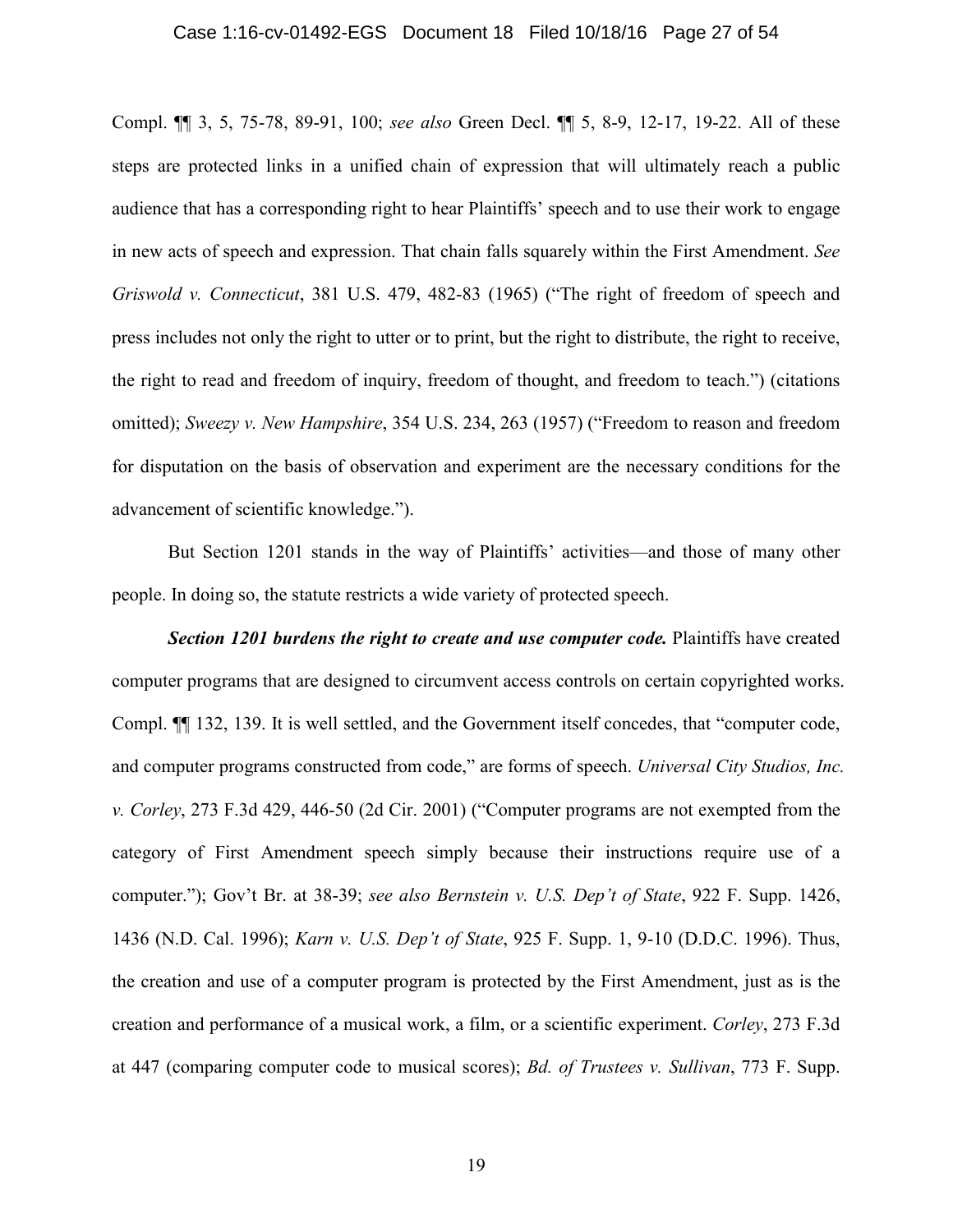472, 474 (D.D.C. 1991) (the "First Amendment protects scientific expression and debate just as it protects political and artistic expression"). Yet Section 1201 bars Plaintiffs from using the code they have created or disseminating it to others. That prohibition squarely implicates their First Amendment rights.

*Section 1201 burdens the right to gather information*. "[T]he First Amendment goes beyond protection of the press and self-expression of individuals to prohibit government from limiting the stock of information from which members of the public may draw." *First Nat'l of Bos. v. Belotti*, 435 U.S. 765, 783 (1978). This principle is implicated here. Plaintiffs seek to gather factual information that they intend to share with the public. Dr. Green seeks to circumvent TPMs to identify and to understand security flaws in computer programs and then share that information to help make computer systems more secure. Dr. Huang seeks to circumvent TPMs in order to gather information about how to create a workable version of the NeTVCR, and to share his methods with his customers. Compl. ¶¶ 78-82, 93, 98-106.

The Supreme Court has recognized that the ability to gather information is a "necessary predicate" to the subsequent exercise of "rights of speech, press, and political freedom." *Bd. of Educ. v. Pico*, 457 U.S. 853, 867 (1982) (plurality). "Facts, after all, are the beginning point for much of the speech that is most essential to advance human knowledge and to conduct human affairs." *Sorrell v. IMS Health Inc.*, 564 U.S. 552, 570 (2011); *see, e.g.*, *ACLU v. Alvarez*, 679 F.3d 583, 595 (7th Cir. 2012) (First Amendment right to record police officers because "[t]he right to publish . . . would be insecure, or largely ineffective" if the necessary antecedent acts of gathering information were "wholly unprotected."); *Richmond Newspapers, Inc. v. Virginia*, 448 U.S. 555 (1980) (First Amendment right to monitor court proceedings).

The cases on which the Government relies (Gov't Br. 19-20) do not suggest otherwise.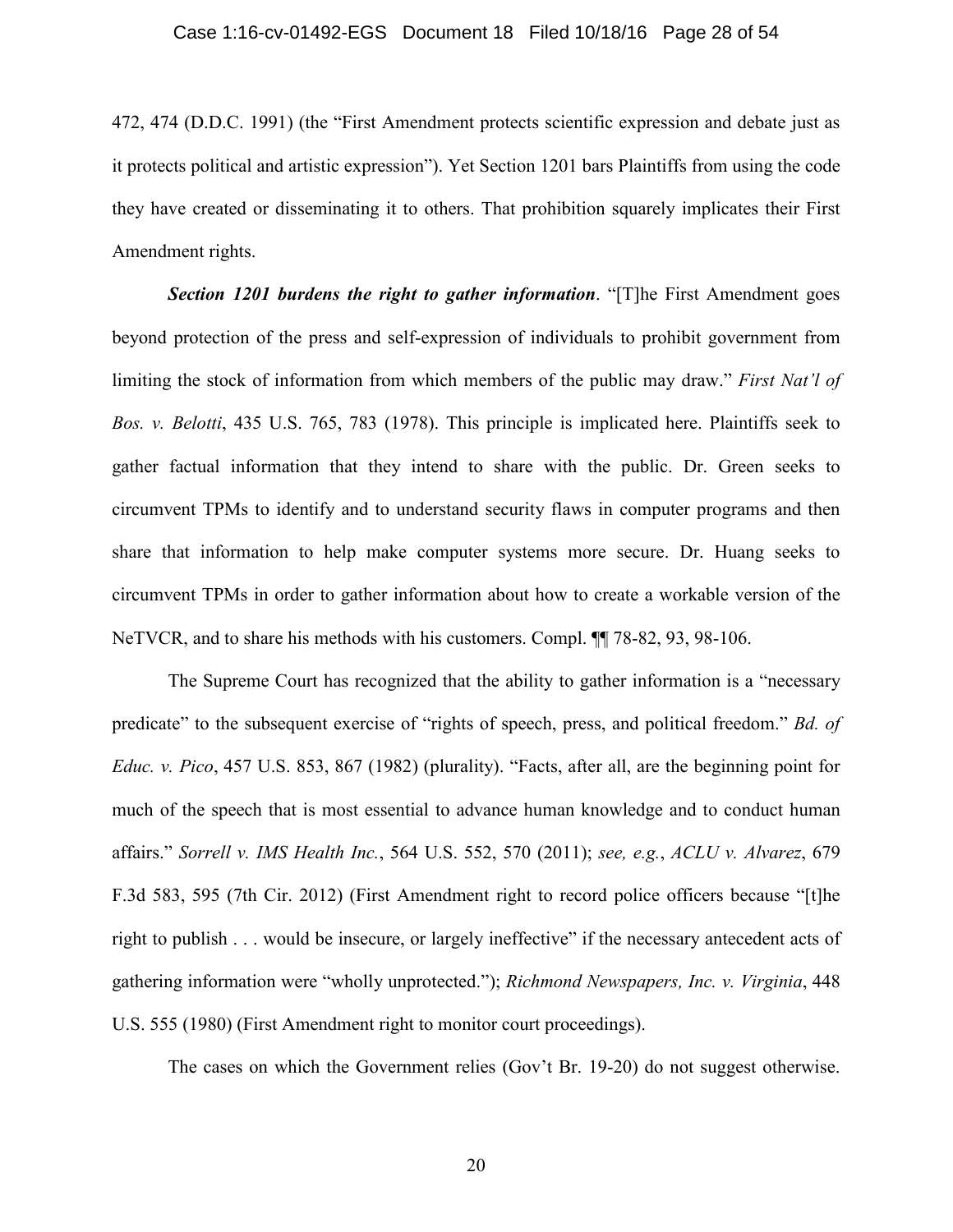#### Case 1:16-cv-01492-EGS Document 18 Filed 10/18/16 Page 29 of 54

*Zemel v. Rusk*, 381 U.S. 1 (1965), involved the right to travel to a particular foreign coutry (Cuba). But even in that very different context (which involved the possibility of "dangerous international incidents," *id* at 15), while the Court rejected an "unrestrained" right to gather information, it nonetheless affirmed that limits on "the flow of information" implicate the Constitution. *Id*. at 16-17. Likewise, *Houchins v. KQED, Inc.*, 438 U.S. 1, 10-11 (1978), a case about the right to access prisoners, is far afield here. It rejected a "First Amendment guarantee of a right of access to all sources of information within government control" (*id*. at 9) and a "claimed special privilege of access" to places closed to the general public (*id*. at 12). In contrast, this case involves the right to access information on Plaintiffs' *own property* and on works otherwise lawfully in their possession. *Id*. at 17 (Stewart, J., concurring) (recognizing the right "to gather information to be passed on to others" and to "use cameras and sound equipment" as important predicates to speech).

*Section 1201 burdens the right to create and share information*. Plaintiffs do not merely want to gather information; they also seek to create new information that they intend to share with others. By circumventing access controls on works in his lawful possession, Dr. Green seeks to shed new light on computer security vulnerabilities and the methods of investigating them. He then plans to share his insights, and the computer code that made them possible, with others for the benefit of public. Dr. Huang and Alphamax seek to create NeTVCR, a circumvention tool, so they and their customers can create fair use remixes of videos they lawfully possess. Compl. ¶¶ 75, 90-91, 98-106.

This too is protected speech. As the Supreme Court has explained, "the creation and dissemination of information are speech within the meaning of the First Amendment." *Sorrell*, 564 U.S. at 570 (citing *Rubin v. Coors Brewing Co.*, 514 U.S. 476, 481 (1995) (product labels);

21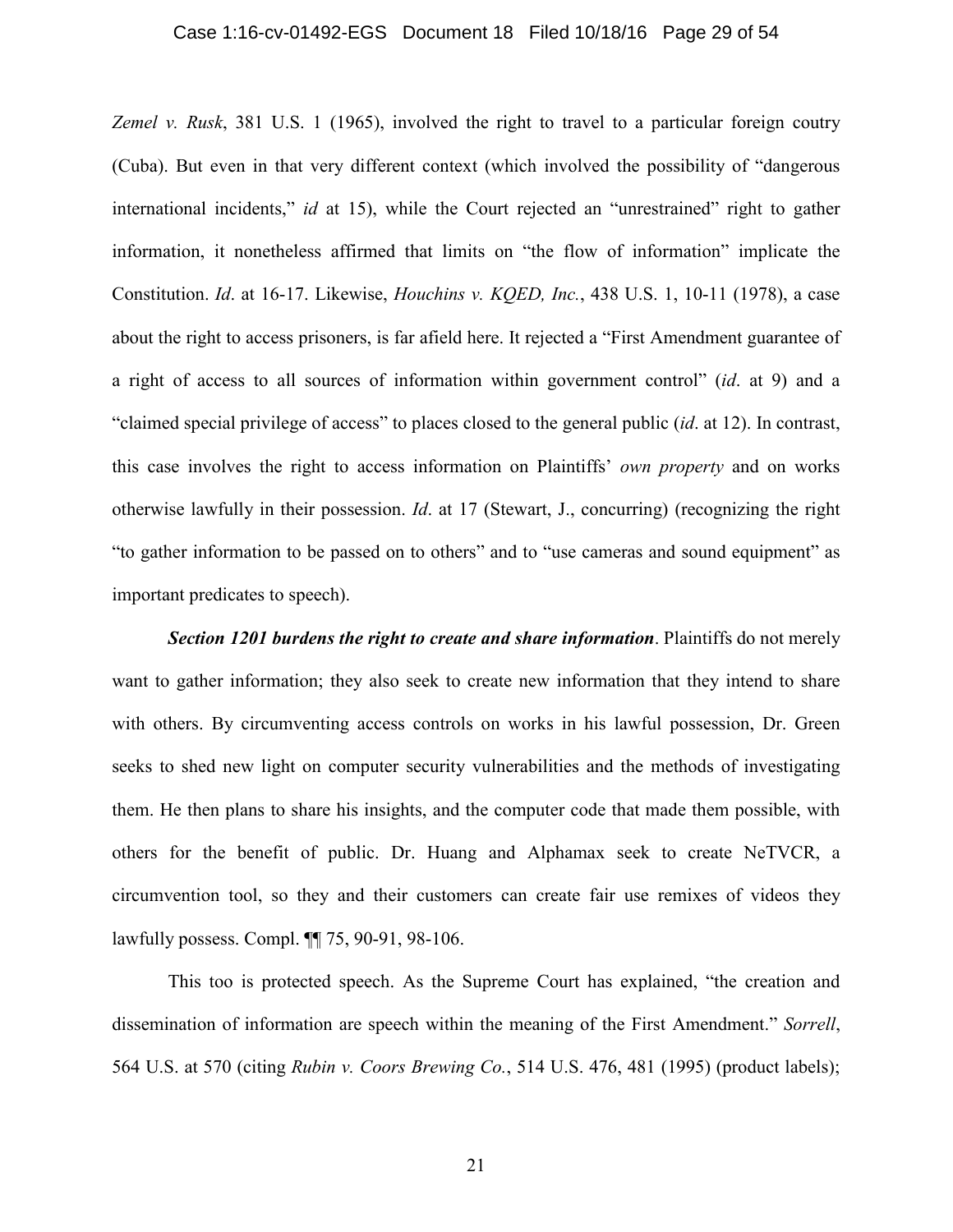#### Case 1:16-cv-01492-EGS Document 18 Filed 10/18/16 Page 30 of 54

and *Dun & Bradstreet, Inc. v. Greenmoss Builders, Inc.*, 472 U.S. 749, 759 (1985) (plurality opinion) (credit reports)). That Plaintiffs use technology like circumvention code to faciliate their information-creation efforts is no barrier to protection. The "process of creating" is as protected as "the product of these processes." *Anderson v. City of Hermosa Beach*, 621 F.3d 1051, 1061-62 (9th Cir. 2010) ("[W]e have not drawn a hard line between the essays that John Peter Zenger published and the act of setting the type."). Indeed, it is well settled that the First Amendment protection for speech includes protection for the tools that enable speech. *See, e.g.*, *Minneapolis Star & Tribune Co. v. Minn. Comm'r of Revenue*, 460 U.S. 575 (1983) (striking down a tax on ink used to publish newspapers); *First Nat'l Bank of Bos.*, 435 U.S. at 795 (striking down a limit on contributing money to a political campaign). Circumvention technology is just such a tool: not only may it constitute speech in and of itself (as discussed above), it is designed to facilitate the gathering and creation of information. It enables Plaintiffs to engage in protected First Amendment activities and to allow others to do so as well.

The Government compares the anti-circumvention rule to a ban on breaking into a locked room and stealing a book. Gov't Br. at 23. But that analogy overlooks one of the most basic problems with Section 1201: it applies to works that people like Plaintiffs have lawfully acquired. Indeed, one of the provision's central purposes and effects is to prevent people from *accessing their own property*. Thus, someone who buys an ebook or DVD would violate the DMCA by using circumvention to access the work's full contents. Section 1201 also prohibits transformation of information into a form to be used for subsequent speech. For example, the statute identifies "encryption"—the "scrambling" of information—as a technological protection measure that controls access to a work. *See* 17 U.S.C. §§ 1201(g)(1)(B), 1201(a)(3)(A). By prohibiting the use of decryption technology to unscramble information, Section 1201 proscribes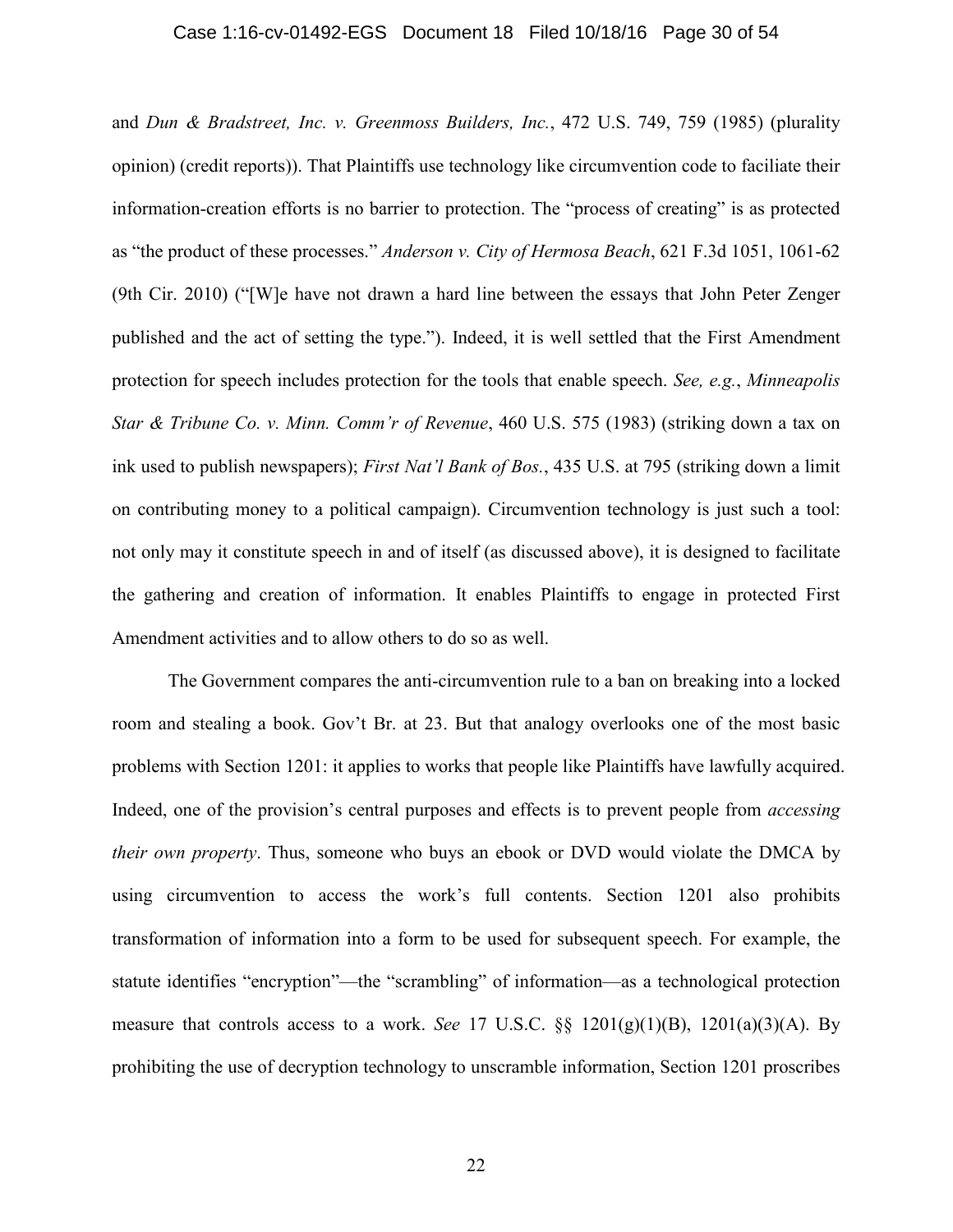#### Case 1:16-cv-01492-EGS Document 18 Filed 10/18/16 Page 31 of 54

efforts to understand and make use of information in the works or items that a person already lawfully possesses. In that respect, Section 1201 is more like a ban on unlocking the contents of one's own library or using certain tools to read a book in that library printed in invisible ink.

*Section 1201 burdens the right to publish speech.* Beyond all this, Plaintiffs also seek to disseminate the technological information they have developed. Dr. Green wishes to publish an academic book that contains circumvention instructions, including code. Dr. Huang wishes to distribute his circumvention upgrade code, so his customers can reprogram the computer in their NeTV (which cannot circumvent) to NeTVCR (which can) and thereby engage in new acts of creativity, analysis, and cultural expression. Compl. ¶¶ 75, 110, 112-113. This kind of publication comes squarely within the First Amendment. *See, e.g.*, *Bartnicki v. Vopper*, 532 U.S. 514, 527 (2001) (protecting "the acts of 'disclosing' and 'publishing' information"). While the Government seems to concede this point for Dr. Green's book, it argues that Dr. Huang's NeTVCR is not protected because it is a device. Gov't Br. at 20-21, 39. But that makes no meaningful difference. What Dr. Huang and Alphamax seek to disseminate is their code, sometimes on its own, sometimes with a device containing a computer that can read and execute it as instructed by a customer. "[T]he fact that a program has the capacity to direct the functioning of a computer does not mean that it lacks the additional capacity to convey information, and it is the conveying of information that renders instructions 'speech' for purposes of the First Amendment." *Corley*, 273 F.3d at 447 ("A recipe is no less 'speech' because it calls for the use of an oven, and a musical score is no less 'speech' because it specifies performance on an electric guitar."). Code is no less speech because it is sold with a computer.

*Section 1201 burdens the right to receive information.* It is "well established that the Constitution protects the right to receive information and ideas." *Kleindienst v. Mandel*, 408 U.S.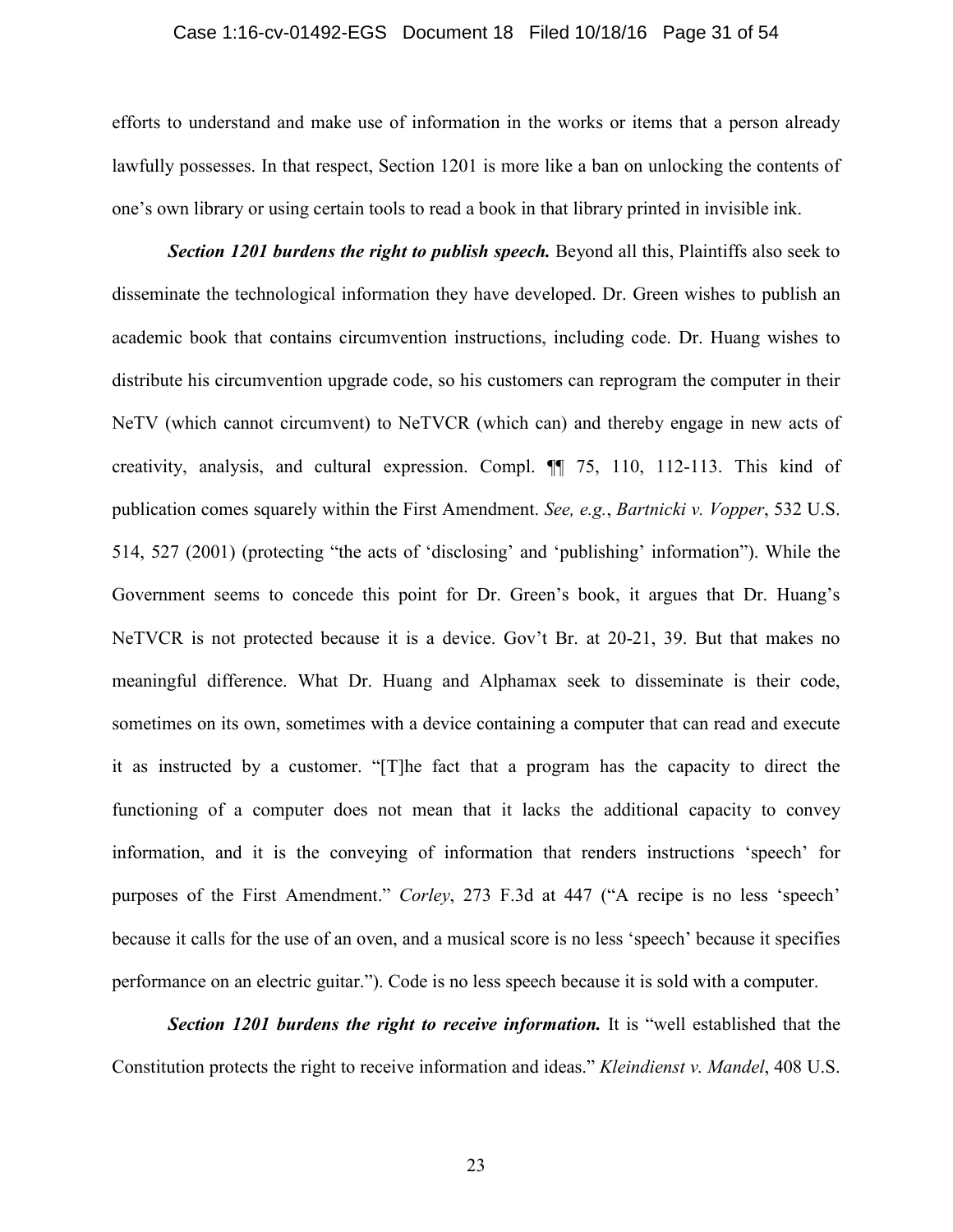#### Case 1:16-cv-01492-EGS Document 18 Filed 10/18/16 Page 32 of 54

753, 762 (1972). *See, e.g.*, *Virginia State Bd. of Pharmacy v. Virginia Citizens Consumer Council Inc.*, 425 U.S. 748, 757 (1976) (advertising); *Stanley v. Georgia*, 394 U.S. 557, 564 (1969) (obscenity). Many people want to receive the information that Plaintiffs seek to offer. Security researchers, computer vendors, and consumers want to hear Green's speech about security flaws and circuvmention techniques. Consumers who lawfully possess videos want to hear Huang's speech about how to use circumvention to enable lawful fair use. Compl.  $\P$  90-91, 100-101, 107. The rights of these audiences to receive information buttresses Plaintiffs' own First Amendment rights to gather and publish it.

For these reasons, the Court should reject the Government's expansive argument that Section 1201 does not implicate protected speech at all. Plaintiffs seek to engage in activity that falls within established First Amendment protections, and Section 1201 stands in the way of such activity. The statute thus is subject to traditional First Amendment review. As set forth below, Plaintiffs have properly alleged that Section 1201 cannot survive that review, whether generally or as applied to them. That is so for three independent reasons.

## **B. Plaintiffs Have Stated A Viable Claim That Section 1201 Is An Unconstitutional Speech-Licensing Regime**

First, Section 1201 creates an unlawful speech-licensing regime. Congress recognized the threat that Section 1201 posed to lawful speech, H.R. Rep. No. 105-551 pt. 2, at 36 (1998), so it created a "fail-safe" to help reduce that risk. *See* 144 Cong. Rec. H10621 (1998), at H10617 (discussing the intent to ensure that "schools of thought in universities can still do research, and all of us can access information in a society that so prides itself on free speech and the free exchange of information.").<sup>9</sup> But the mechansim that Congress created—the triennial exemptions

<sup>9</sup> *See also, e.g.*, 144 Cong. Rec. H7074-03 (1998), at H7092; 144 Cong. Rec. E2136-02 (1998), at E2137; 144 Cong. Rec. H10615-01 (1998), at H10616; 144 Cong. Rec. S4884-01 (1998), at S4889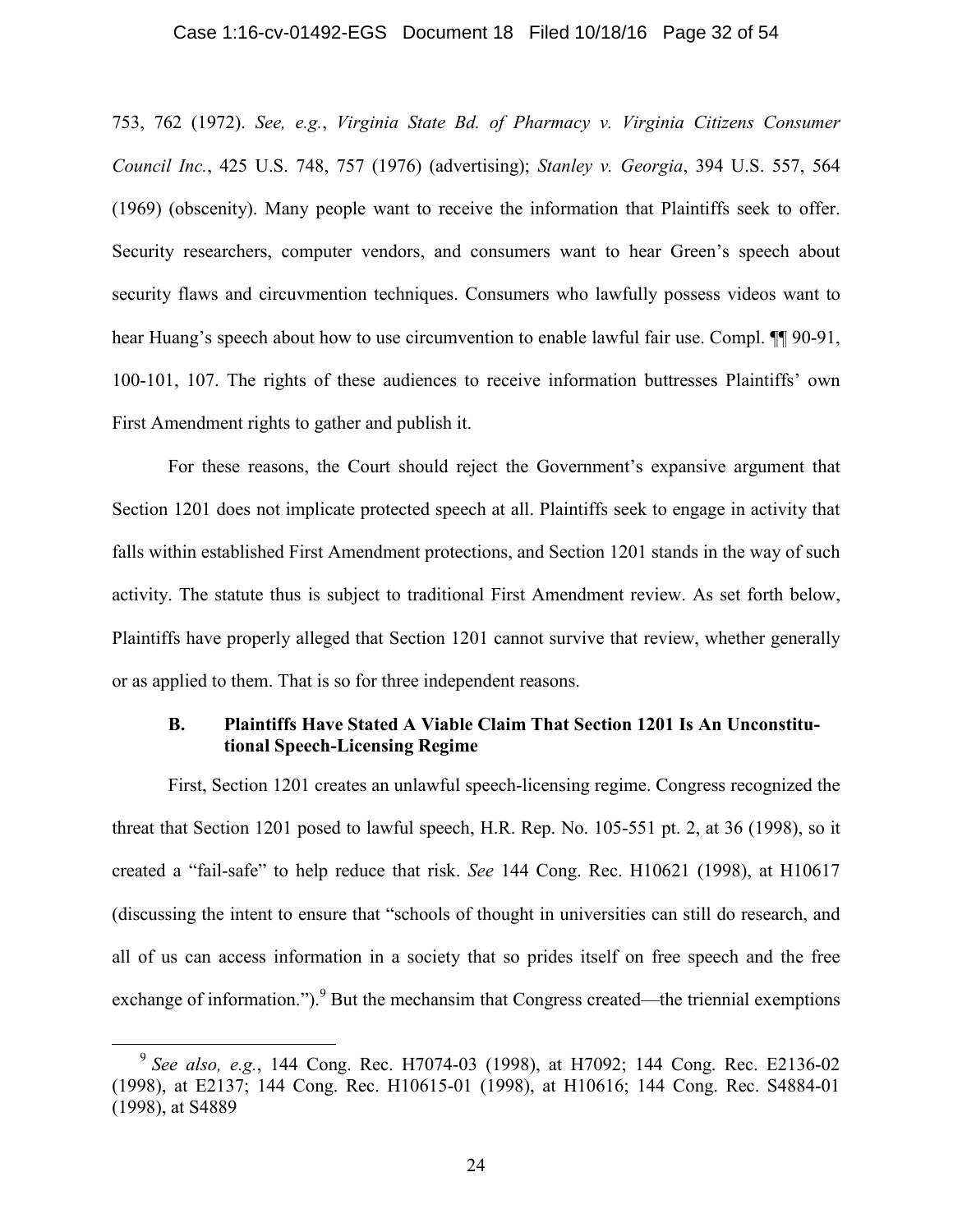#### Case 1:16-cv-01492-EGS Document 18 Filed 10/18/16 Page 33 of 54

process administered by the Rulemaking Defendants—does not save the statute. To the contrary, that process is itself an unconstitutional burden on speech.

#### 1. Speech-Licensing Schemes Must Satisfy Strict Standards

Speech-licensing regimes are presumptively unconstitutional. *See Freedman v. Maryland*, 380 U.S. 51 (1965); *see, e.g.*, *FW/PBS, Inc. v. Dallas*, 493 U.S. 215 (1990) (ordinance requiring a permit to operate a business selling sexually explicit books and movies); *Bernstein v. U.S. Dep't of State*, 974 F. Supp. 1288 (N.D. Cal. 1997) (regulation requiring a license to export encryption technology). As the Supreme Court has explained, a scheme making the "freedoms which the Constitution guarantees contingent upon the uncontrolled will of an official—as by requiring a permit or license which may be granted or withheld in the discretion of such official—is an unconstitutional censorship or prior restraint upon the enjoyment of those freedoms." *FW/PBS*, 493 U.S. at 226 (plurality opinion) (quoting *Shuttlesworth v. Birmingham*, 394 U.S. 147, 151 (1969)). Such schemes create an unacceptably high risk that licensors will abuse their excessive discretion. *Lakewood v. Plain Dealer Pub. Co.*, 486 U.S. 750, 758 (1988).

Accordingly, a regulation "subjecting the exercise of First Amendment freedoms to the prior restraint of a license" must include "narrow, objective, and definite standards to guide the licensing authority." *Shuttlesworth*, 394 U.S. at 150-51; *accord Lakewood*, 486 U.S. at 770-72. In addition, any viable speech-licensing regimes must also employ procedural safeguards to limit the inherent dangers of a censorship system. Specifically, (1) the licensing decision must be prompt; (2) there must be prompt judicial review; and (3) when a censor denies a license, it must go to court to obtain a valid judicial order and, once there, must prove the gag is justified. *See Freedman*, 380 U.S. at 58-60.

### 2. Section 1201 Is An Unconstitutional Speech Licensing Scheme

Plaintiffs have alleged more than enough facts to state a claim that Section 1201's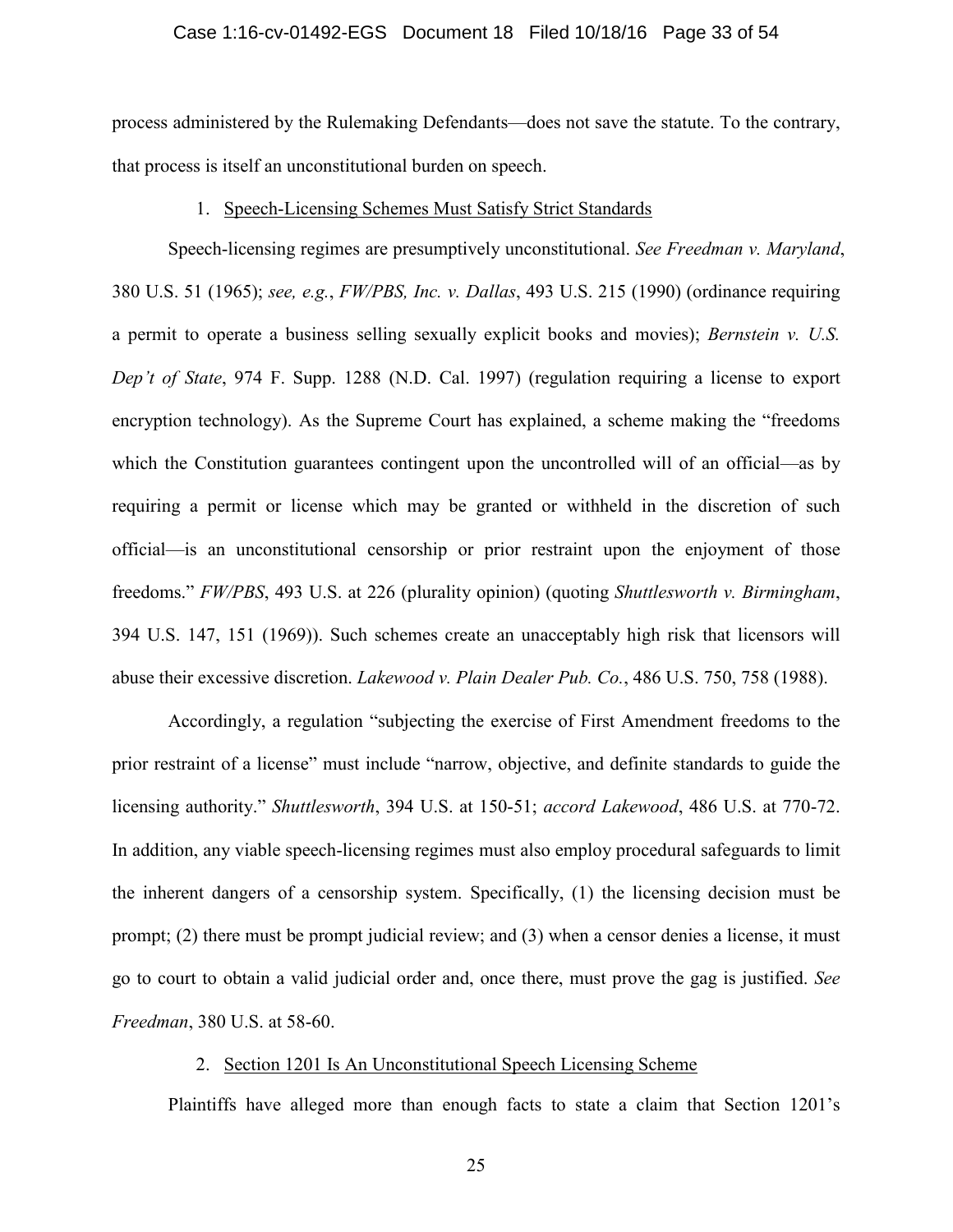#### Case 1:16-cv-01492-EGS Document 18 Filed 10/18/16 Page 34 of 54

exemption process is an unconstitutional speech-licensing regime. Compl. ¶ 29. The statute begins with a blanket ban on a broad array of activities protected by the First Amendment. 17 U.S.C. § 1201(a)(1). Indeed, the Rulemaking Defendants themselves have acknowledged that the circumvention ban blocks many kinds of noninfringing speech and that the statute, as written, adversely affects legitimate activity. Compl. ¶¶ 41, 79. The only way that citizens can overcome that ban is to obtain the Government's permission before they are allowed to engage in activities. This is a textbook example of a speech-licensing regime.

That regime lacks the safeguards that the First Amendment requires. Compl. ¶¶ 29-42, 122-128. As an initial matter, the triennial rulemaking procedure lacks definite standards. The statute instructs that a class of copyrighted works is to be exempted from the ban on circumvention if "noninfringing uses by persons who are users of a copyrighted work are, or are likely to be, adversely affected." 17 U.S.C.  $\S$  1201(a)(1)(D). But it also provides that the Librarian of Congress "shall examine" several factors that speak to whether a use is infringing or is adversely affected by the ban, including "*such other factors as the Librarian considers appropriate*." *Id*. § 1201(a)(1)(C)(i)-(v) (emphasis added). Based on this amorphous clause, the Rulemaking Defendants have denied and narrowed requested exemptions based on a variety of purported concerns that are wholly unrelated to copyright, such as environmental protection, potential risk of personal injury, and energy policy.<sup>10</sup> Likewise, they routinely use their discretion to favor some lawful speech over others.<sup>11</sup> Compl.  $\P$  32-33. A licensing regime

<sup>&</sup>lt;sup>10</sup> For example, in the 2015 Rulemaking, the Librarian delayed implementation of exemptions for security research and automobile repair because of their uncertain impact on, among other things, automobile pollution and energy policy. Compl. ¶ 33(e).

 $11$  For example, in the most recent rulemaking, the Rulemaking Defendants opted to prefer "documentary" film to "narrative" film, remixes of film over remixes of video games, multimedia e-books and classroom courses doing "close analysis" of film clips over other fair uses, and research on consumer devices over research on infrastructure. Compl. ¶¶ 36-42, 78-85.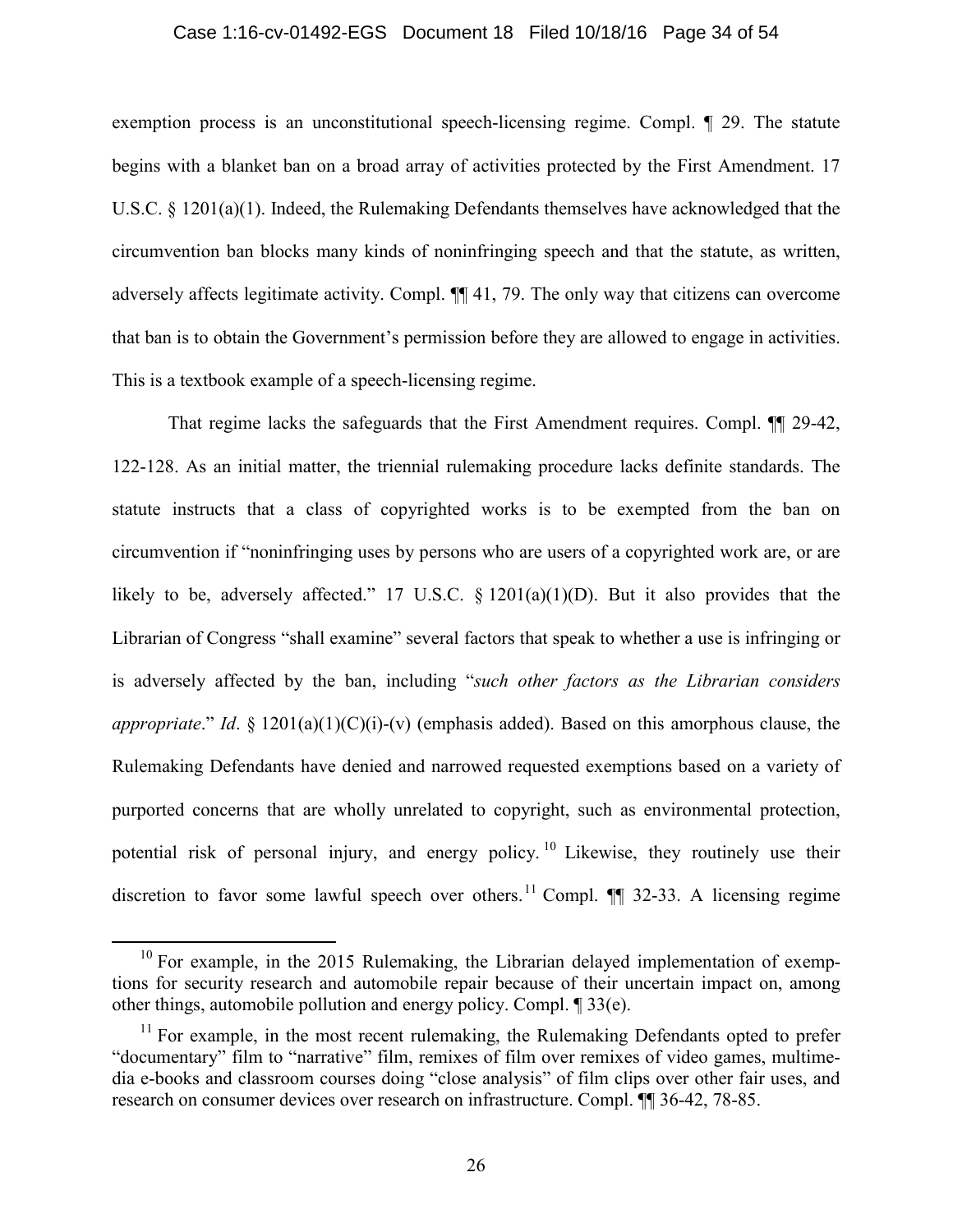#### Case 1:16-cv-01492-EGS Document 18 Filed 10/18/16 Page 35 of 54

creating such excessive discretion and is unconstitutional. *Lakewood*, 486 U.S. at 769-70 (could deny license as against "public interest").

The triennial rulemaking regime also lacks the required procedural protections. *See Freedman*, 380 U.S. at 58-60. The burden impermissibly falls on would-be speakers to vindicate their right to do so, and to carry that same burden every three years. Compl. ¶¶ 33(a), 35. A would-be speaker must wait up to three years to even ask for permission to speak, and then there are no deadlines requiring the Librarian to act in a timely fashion—in practice it takes between one and two years. *Id.* ¶¶ 29-35, 123; Willen Decl. Ex. 8 ("2010 Final Rule") at 43,826 (rulemaking commenced October 8, 2008; final rule published July 27, 2010). This is even more egregious than the licensing wait of four months that was unacceptable in *Freedman*. 380 U.S. at 55. Finally, the regime does not include a mechanism for swift judicial review. Compl. ¶ 124. (Indeed, the Government argues that APA review does not apply to the rulemaking. Gov't Br. at 42- 44.) Any one of these many failings would render the regime unconstitutional, and even speech that is ultimately exempted through the rulemaking process is impermissibly burdened. *Freedman*, 380 U.S. at 58-59.

## 3. The Government Makes No Attempt to Defend 1201**'**s Speech-Licensing Regime Under the Proper Standard

Implicitly recognizing that the exemption process cannot satisfy the *Freedman* factors, the Government argues that Section 1201 is not a speech-licensing regime at all. As discussed above, the Government's premise that the statute does not implicate Plaintiffs' speech is wrong. *See* Section II.A *supra*. But equally unavailing is the Government's argument that the Section 1201 rulemaking procedure is not a licensing regime because it does not issue exemptions on an individual basis, but rather considers exemption requests as to general classes of copyrighted works. Gov't Br. at 31-32. The Government offers no authority for this argument, and it does not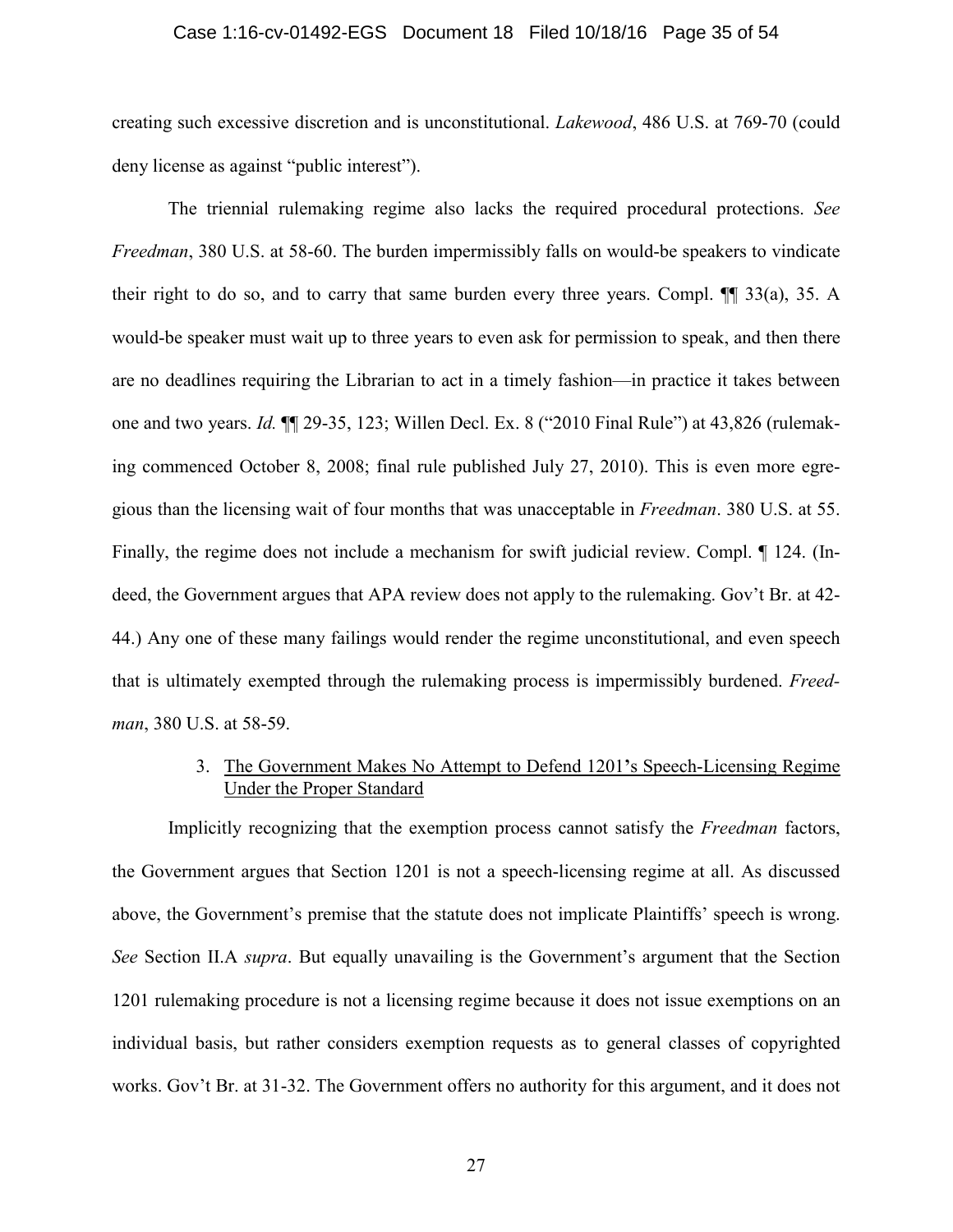#### Case 1:16-cv-01492-EGS Document 18 Filed 10/18/16 Page 36 of 54

provide a valid basis for escaping *Freedman*. The Section 1201 rulemaking process determines what speech may take place, just like the licensing regime at issue in *Freedman*, and poses the same risks to freedom of speech. Indeed, far from saving the regime, the refusal to grant exemptions to particular individuals makes the exemptions process even more burdensome because it requires those who want a license to show not just that their own legitimate activities are burdened but also to produce evidence that a substantial number of *other people* are in the same position.

The Government's claim that a system that is content-neutral cannot be a prior restraint is similarly misplaced. Gov't Br. at 31, 34-36. First, the licensing regime created by Section 1201 is far from content-neutral: the Rulemaking Defendants exercise broad discretion in determining what forms of speech are to be permitted or forbidden, and they issue content-based exemptions every three years. *See* Section II.C.1 *infra*. Moreover, even content-neutral licensing schemes must include the *Freedman* safeguards. *See Lakewood*, 486 U.S. at 763-64; *FW/PBS*, 493 U.S. at 227 (plurality opinion) (city did not pass judgment on content of protected speech, but impermissibly had indefinite amount of time to issue license). In *Lakewood*, for example, the Supreme Court struck down a newsrack-permitting scheme that was neither facially contentbased nor justified in terms of content. The court based its decision on the fact that licensing schemes create a heightened risk of discriminatory application even when facially neutral. *Lakewood*, 486 U.S. at 757-59.

The Government points to cases about "prior restraints" on the use of traditional public fora, including *Boardley v. U.S. Dep't of Interior*, 615 F.3d 508, 516 (D.C. Cir. 2010), and *Wright v. City of St. Petersburg*, No. 15-10315, 2016 U.S. App. LEXIS 14957, at \*15-17 (11th Cir. Aug. 15, 2016). *See* Gov't Br. at 31, 34. But regulations about traditional public fora, such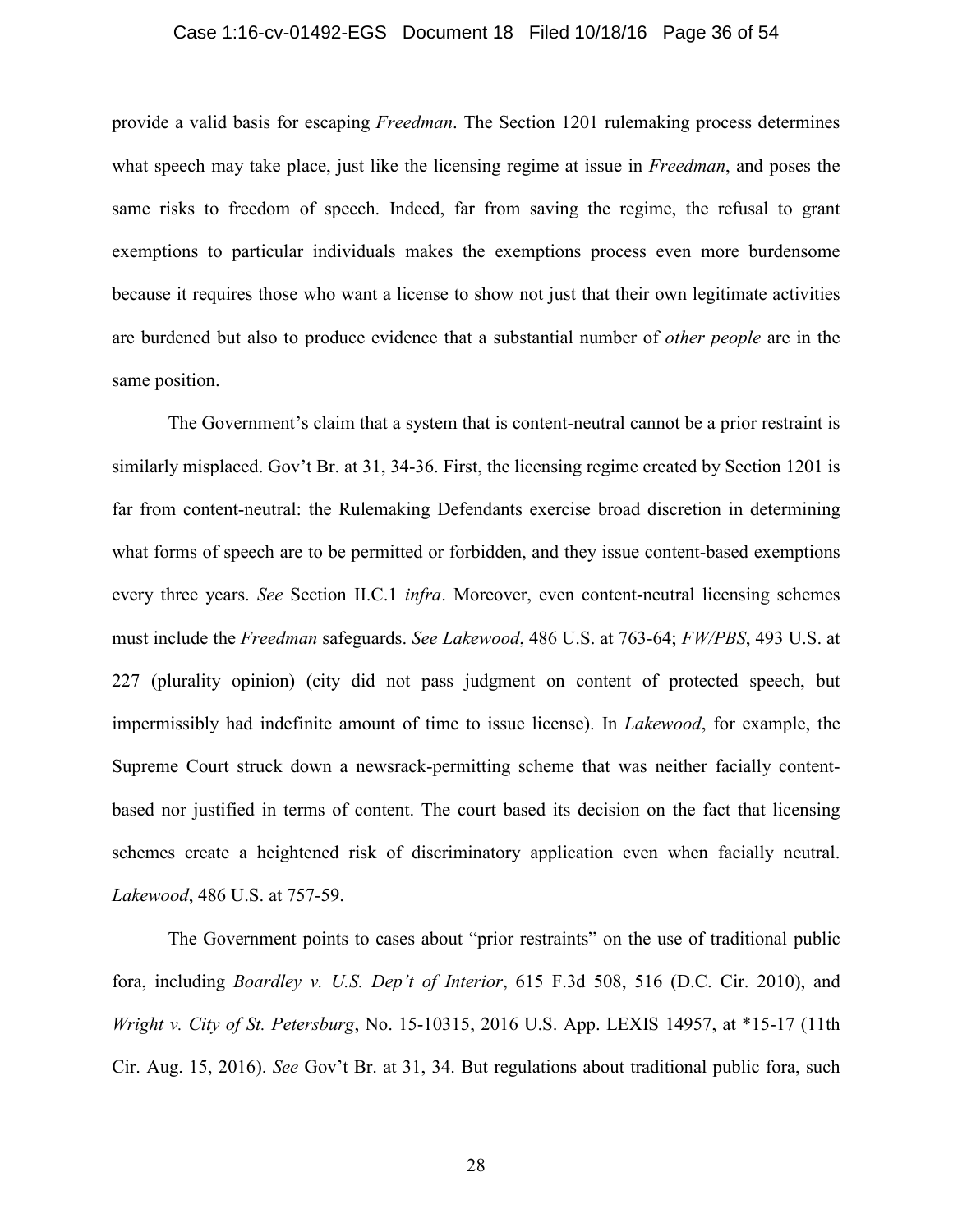#### Case 1:16-cv-01492-EGS Document 18 Filed 10/18/16 Page 37 of 54

as public parks and sidewalks, are analyzed under a different rubric, often referred to as "time, place, and manner" analysis. This approach addresses "whether the manner of expression is basically incompatible with the normal activity of a particular place at a particular time." *Grayned v. City of Rockford*, 408 U.S. 104, 116 (1972). Section 1201's licensing regime is not a time, place, and manner regulation of a "particular place" administered by the government: it is a blanket ban on expressive activity, including on the ways that people may access their own property, which is allieviated only by an unduly rigid governmental licensing process.<sup>12</sup>

For all these reasons, Plaintiffs have alleged facts sufficient to show that the Section 1201 rulemaking is an unconstitutional licensing regime. Plaintiff have been directly harmed by that regime, as the exemptions that would have allowed them to speak were rejected or limited in ways that continue to restrict their activity. But even beyond Plaintiffs' individual experiences with the Section 1201 rulemaking process, that process—and the blanket circumvention ban to which it is integrally connected—cannot survive First Amendment scrutiny.<sup>13</sup>

## **C. Plaintiffs Have Stated Claims that Section 1201 Violates the First Amendment as Applied to Dr. Green, Dr. Huang, and Alphamax**

As explained above, Plaintiffs' First Amendent rights are sigificantly inhibited by Section 1201's bans on circumvention and trafficking. Section 1201 prevents Dr. Green from both engaging in critical forms of research using his circumvention code and talking about that

 $12$  The Government's claim that the regulation cannot be a prior restraint because it is an exemption to a ban on speech is also inapposite. Gov't Br. at 31-34. *All* speech-licensing regimes exempt certain types of speech (at the government's choosing) while generally banning other, unlicensed speech—that is their very essence, and it does not render them permissible.

 $13$  To be clear, the rulemaking provision is not severable from the statute, because (a) the remaining portion of  $1201(a)(1)$  would continue to be unconstitutional; (b) without the intended "fail-safe" mechanism for noninfringing speech, the ban would not function as Congress intended; and (c) Congress would not have enacted an absolute ban on circumvention without it. *See, e.g., Am. Fed'n of Gov't Emps. v. Pierce*, 697 F.2d 303, 307 (D.C. Cir. 1982) (general prohibition not severable from its fail-safe mechanism).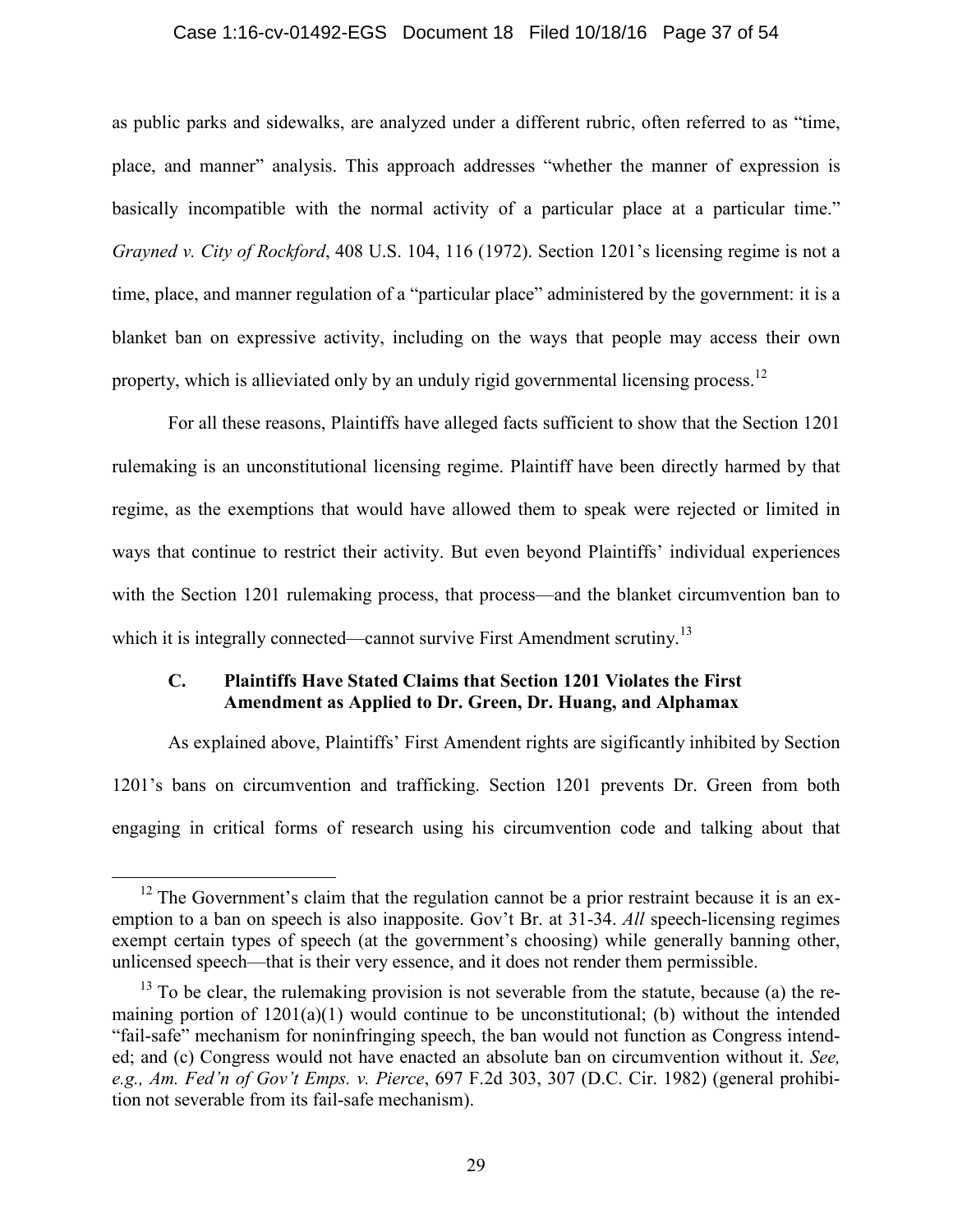#### Case 1:16-cv-01492-EGS Document 18 Filed 10/18/16 Page 38 of 54

research, including publishing the relevant code. The law likewise prevents Dr. Huang and Alphamax from circumventing HDCP in order to remix HDMI videos and to distribute code and documentation for others to circumvent HDCP in the furtherance of lawful speech. *See* Background and Section II.A *supra*. These prohibitions violate the First Amendment.

### 1. Section 1201 Is Subject to Strict Scrutiny

Content-based speech restrictions are presumptively unconstitutional and subject to strict scrutiny. *Reed v. Town of Gilbert*, 135 S. Ct. 2218, 2226-27, 2231 (2015). Both the circumvention and trafficking prohibitions in Section 1201 are content-based: they "defin[e] regulated speech" by "particular subject matter" and by "its function and purpose." *Id*. at 2227.

The anti-trafficking provision bans speech about the particular subject matter (or for the purpose) of circumventing TPMs, while allowing speech on every other subject matter and purpose. The provision's selective ambit "require[s] 'enforcement authorities' to 'examine the content of the message that is conveyed to determine whether' a violation has occurred." *McCullen v. Coakley*, 134 S. Ct. 2518, 2531 (2014) (citation omitted). To determine whether Dr. Green's proposed book or Dr. Huang and Alphamax's NeTVCR code violate the anti-trafficking rule, one would have to examine their contents.

Liability under the circumvention ban likewise hinges on the content of the speech resulting from circumvention. Indeed, the statute on its face draws various content-based distinctions, exempting certain kinds of "reverse engineering" and "encryption research," (17) U.S.C. § 1201(f), (g)), but not others, and overtly regulating speech based on its form and purpose. Section 1201 also requires the Rulemaking Defendants, in determining which activities to exempt by regulation, to "examine" the ban's impact on "the availability for use of works for nonprofit archival, preservation, and educational purposes" and on "criticism, comment, news reporting, teaching, scholarship, or research." 17 U.S.C.  $\S$  1201(a)(1)(C)(ii) & (iii).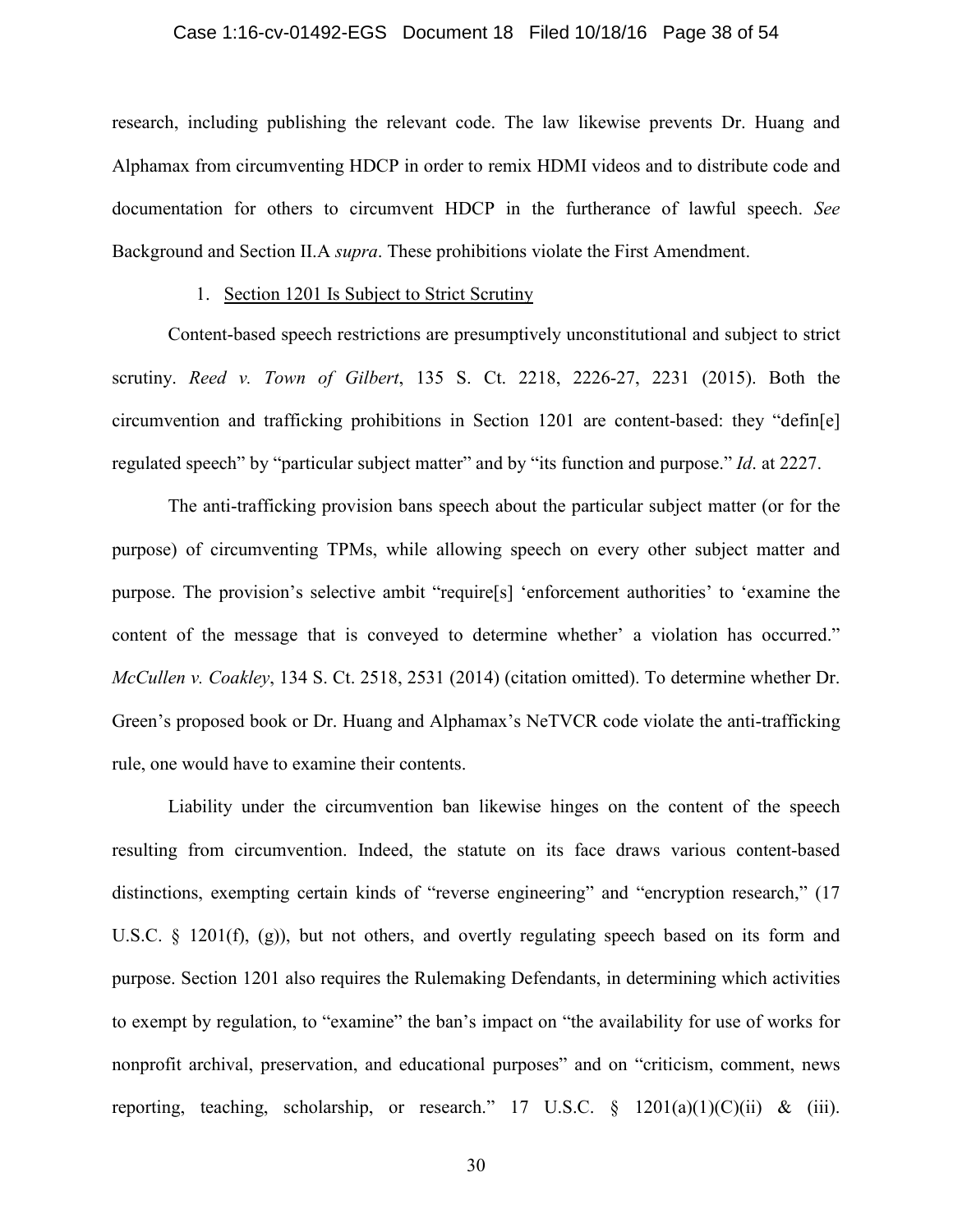#### Case 1:16-cv-01492-EGS Document 18 Filed 10/18/16 Page 39 of 54

Unsurprisingly, therefore, the line between which instances of circumvention are unlawful and which are lawful is almost entirely content-based. Compl.  $\P$  37-42; Willen Decl. Ex. 1 (2015) Final Rule) at 65,946 (Rulemaking Defendants will refine an exemption "by reference to the use or user"). Some examples include exemptions for use of video clips in "documentary" film but not "narrative" film; for ebooks offering close media critique but not others; for research on some devices but not others; and for educational uses at universities but not grade schools or adult education programs. Compl. ¶¶ 37-42. In short, the statute "require[s] 'enforcement authorities' to 'examine the content of the message that is conveyed to determine whether' a violation has occurred." *McCullen*, 134 S. Ct. at 2531 (citation omitted).

The Government cannot shield Section 1201 from First Amendment scrutiny by appealing to its provenance as a copyright law. As the Supreme Court has made clear, laws that disturb the traditional contours of copyright must survive independent First Amendment scrutiny. *See Eldred v. Ashcroft*, 537 U.S. 186, 221 (2003); *Golan v. Holder*, 132 S. Ct. 873, 890 (2012); *see aso* Neil Netanel, *First Amendment Constraints on Copyright After* Golan v. Holder, 60 UCLA L. Rev. 1082, 1086 (2013) ("Following *Golan* and *Eldred*, neither Congress nor the courts may eviscerate copyright law's idea/expression dichotomy or fair use privilege without running afoul of the First Amendment."). Notwithstanding the Governments' claim (Gov't Br. at 26-27), Section 1201 does precisely that—the statute does not adequately accommodate fair use or the public's right to use non-copyrightable facts contained in copyrighted works. Instead, Section 1201 prevents Plaintiffs, and many others, from engaging in numerous lawful uses, from extracting excerpts from DVDs, to researching security vulnerabilities in everyday devices, to making books more accessible to the disabled, to building new and innovative tools to comment on affairs of the day. Compl.  $\P\P$  39(a)-(f), 41(a)-(i), 42, 81-82, 108-110. Indeed, according to the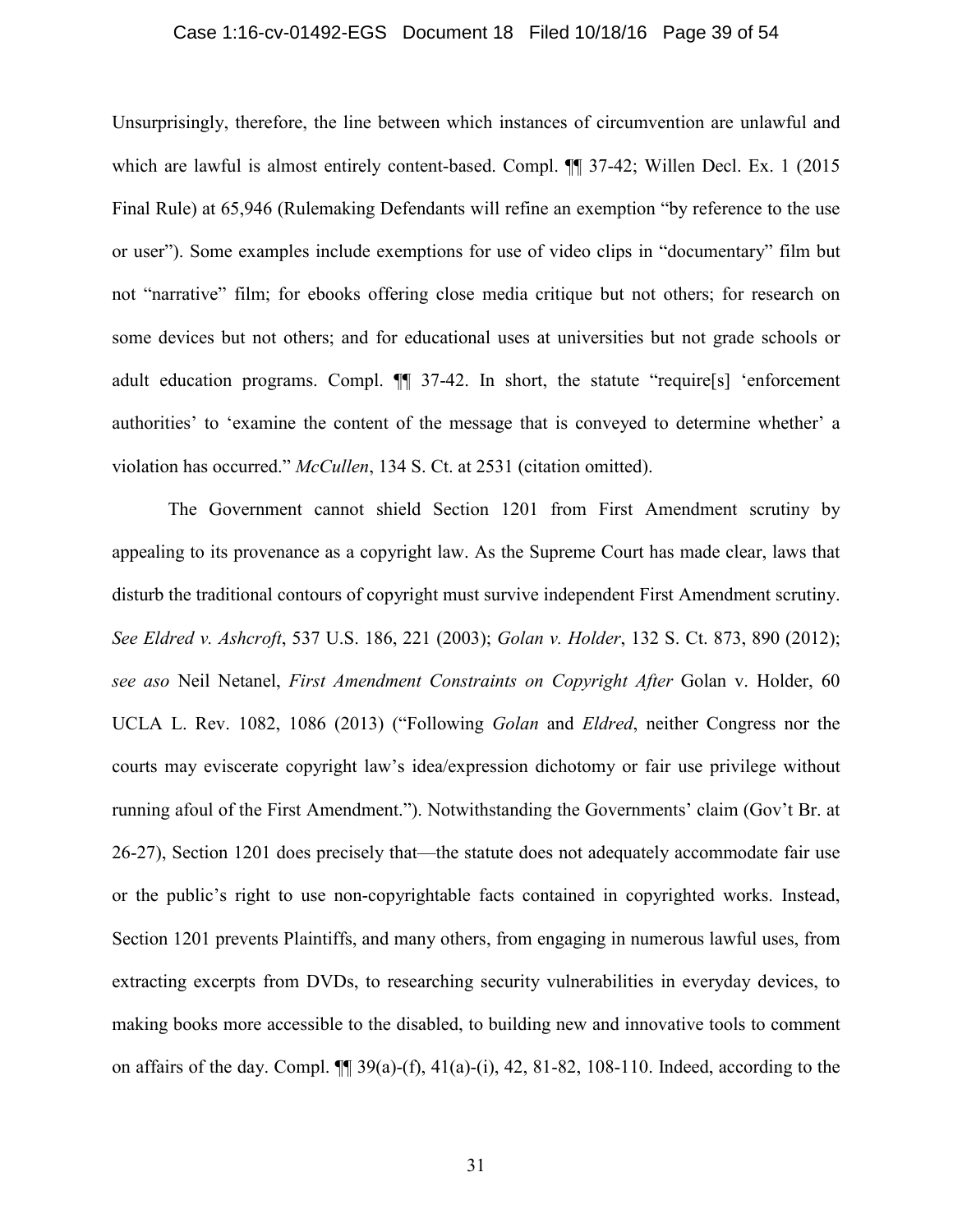#### Case 1:16-cv-01492-EGS Document 18 Filed 10/18/16 Page 40 of 54

Department of Justice, enforcement of Section 1201 does not require any nexus to copyright infringement at all. Compl. ¶ 26 (citing U.S. Dep't of Justice, Prosecuting Intellectual Property Crimes, at 4-5).

Because it undermines copyright law's speech-protecting accommodations, Section 1201 is subject to ordinary First Amendment standards. Here, because the law is content-based, those standards require strict scrutiny.

### 2. Section 1201 Cannot Survive Strict Scrutiny

Under strict scrutiny, restrictions on speech can survive only upon a showing that they are "the least restrictive means of achieving a compelling state interest." *McCullen*, 134 S. Ct. at 2530; *see also Reed*, 135 S. Ct. at 2231 (strict scrutiny requires "the Government toprove that the restriction furthers a compelling interest and is narrowly tailored to achieve that interest" (quotations and citations omitted)). The Government cannot meet this standard here. The Government argues that the purpose of Section 1201 is to "ensur[e] adequate legal protections for copyrighted content" and "discourag[e] digital piracy." Gov't Br. at 25, 35. But the statute is not narrowly tailored to advance that purpose, and there are far less restrictive means to achieve these goals.

Most obviously, the ordinary enforcement of copyright law protects the copyrighted computer software and videos that Plaintiffs would be accessing without unduly restricting protected speech in the same way that Section 1201 does. Copyright law is a powerful tool: it includes civil liability (with statutory damages) and criminal penalties. 17 U.S.C. §§ 501, 504, 506. But it preserves the robust fair use rights that keep copyright law in balance with the First Amendment. *See Golan*, 132 S. Ct. at 890. And it "leaves breathing room for innovation and a vigorous commerce" by "absolv[ing] the equivocal conduct of selling an item with substantial lawful as well as unlawful uses." *MGM Studios Inc. v. Grokster, Ltd*., 545 U.S. 913, 932-33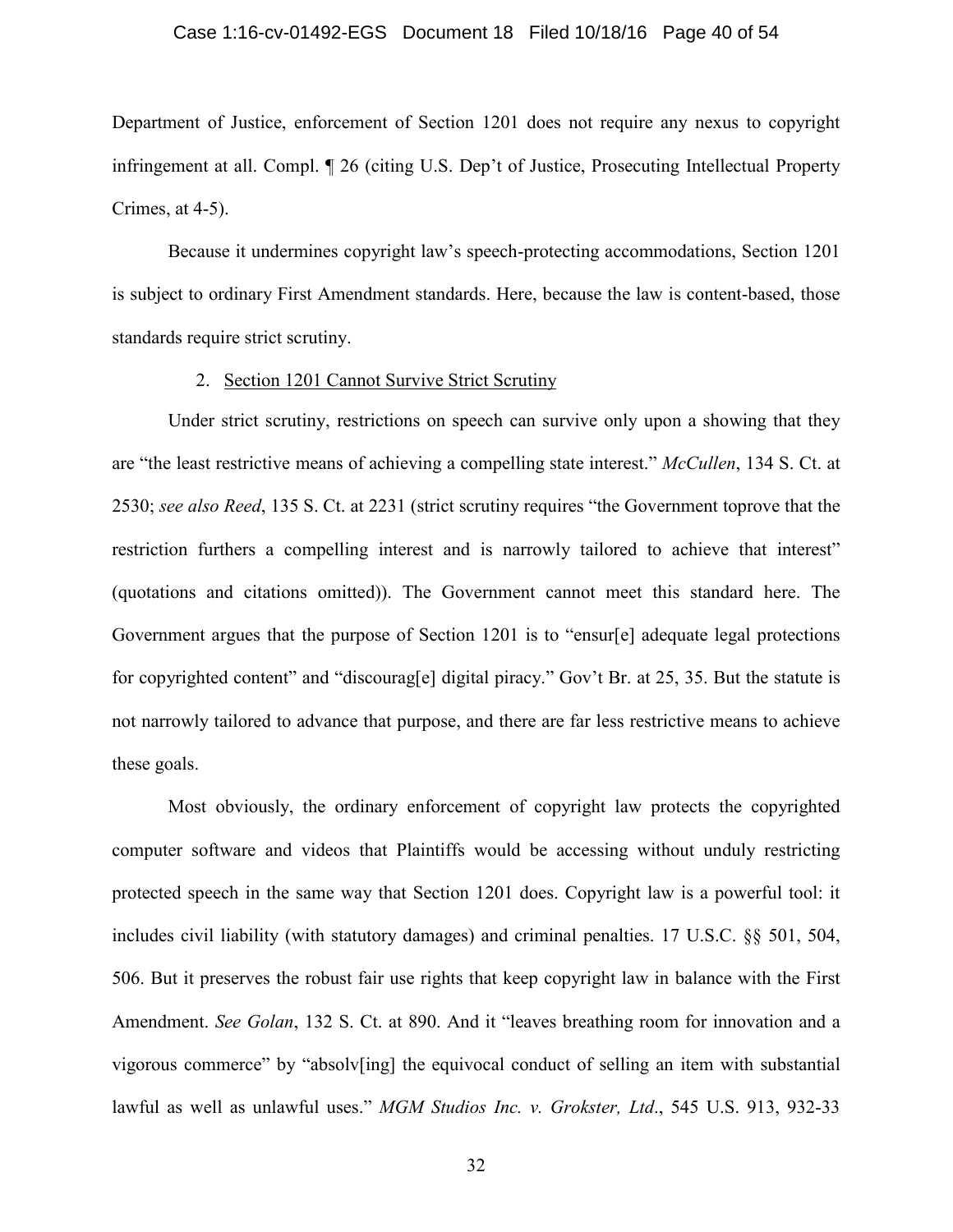#### Case 1:16-cv-01492-EGS Document 18 Filed 10/18/16 Page 41 of 54

(2005); *see also Sony Corp. of Am. v. Universal City Studios, Inc*., 464 U.S. 417, 442, 456 (1984). The Government has not—and could not at this initial stage of the case—come close to meeting its burden of showing that these existing tools are not a less restrictive alternative way to advance the purposes supposedly furthered by Section 1201.

The Government argues merely that Plaintiffs' publication of circumvention technologies might pose some "risk" that an independent third party will choose to infringe copyright law using Plaintiffs' technologies. Gov't Br. at 41. It does not say how that might happen or make any effort to quantify that risk. In any event, if it ever materialized, that risk could be addressed by imposing copyright liability on those who might misuse Plaintiffs' technology to derogate the rights of copyright holders. It does not justify restricting Plaintiffs themseves from engaging in activity protected by the First Amendment. Indeed, it is well settled that the "prospect of crime . . . , by itself does not justify laws suppressing protected speech." *Ashcroft v. Free Speech Coalition*, 535 U.S. 234, 245 (2002). And "it would be quite remarkable to hold that speech by a law-abiding possessor of information can be suppressed in order to deter conduct by a non-lawabiding third party." *Bartnicki*, 532 U.S. at 529-30.

Indeed, the application of Section 1201 to Dr. Green's book and research *undermines* the Government's interest in "the progress of science and the useful arts" by depriving the public of Dr. Green's insights regarding how to conduct security research and design more secure systems. Likewise, the application of Section 1201 to noninfringing expressive activities using HDMI videos undermines the government's interest in cultural progress by diminishing the universe of new, fair use expression.

Plaintiffs have adequately alleged that Section 1201 cannot survive strict scrutiny.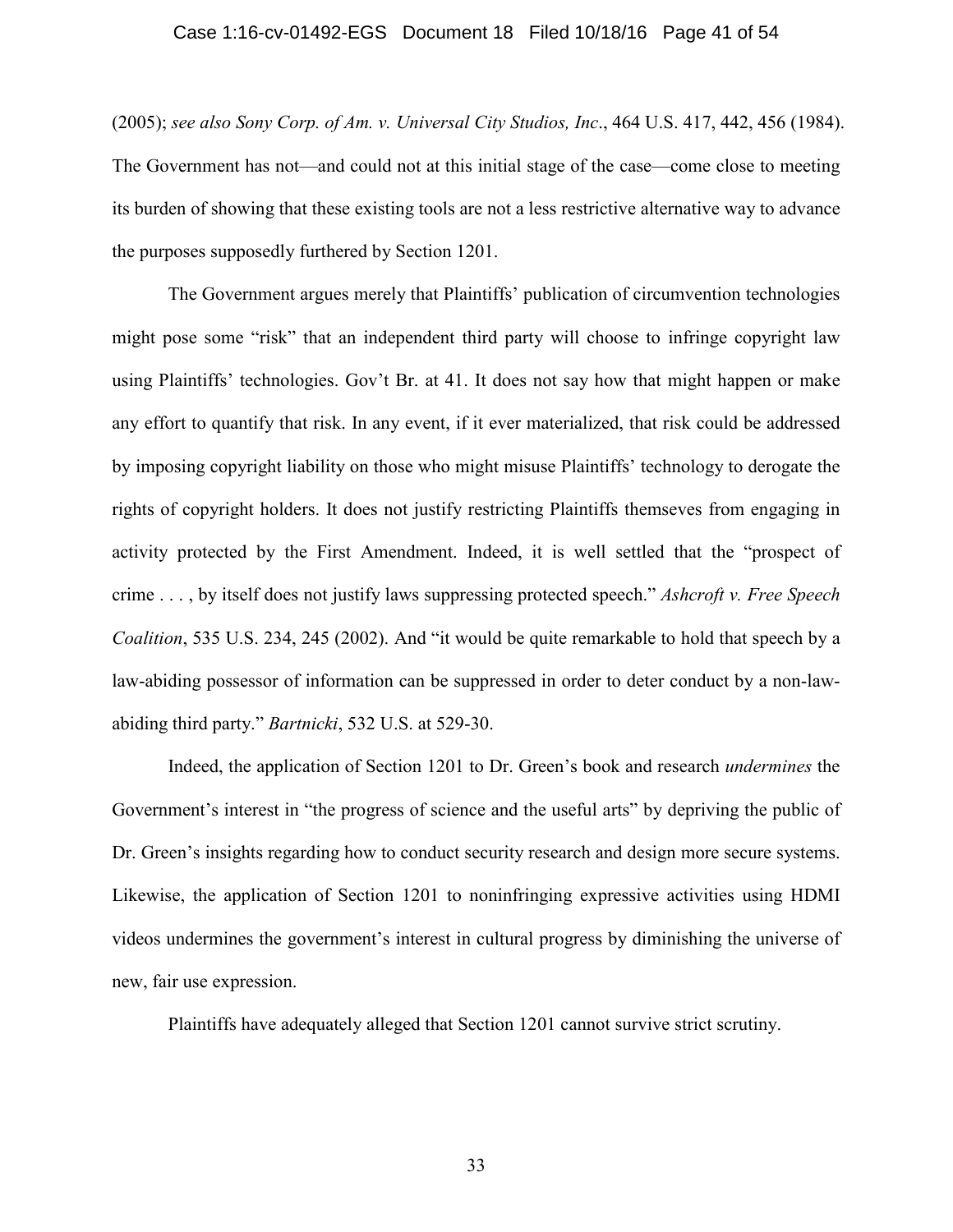## 3. Even If The Anti-Trafficking And Anti-Circumvention Rules Were Not Content-Based, They Fail Intermediate Scrutiny

Plaintiffs have alleged facts sufficient to show that Section 1201, as applied to them, cannot survive intermediate scrutiny either. "[W]hen 'speech' and 'nonspeech' elements are combined in the same course of conduct, a sufficiently important governmental interest in regulating the nonspeech element can justify incidental limitations on First Amendment freedoms." *United States v. O'Brien*, 391 U.S. 367, 376 (1968). A government regulation is only:

sufficiently justified if it is within the constitutional power of the Government; if it furthers an important or substantial governmental interest; if the governmental interest is unrelated to the suppression of free expression; and if the incidental restriction on alleged First Amendment freedoms is no greater than is essential to the furtherance of that interest.

*Id*. at 377; *see also, e.g., Turner Broad. Sys., Inc. v. FCC*, 512 U.S. 622, 662 (1994).

Simply put, a burden on speech must be "narrowly tailored to serve a significant governmental interest." *McCullen*, 134 S. Ct. at 2534; *Ward v. Rock Against Racism*, 491 U.S. 781, 791 (1989). This requirement ensures "a close fit between ends and means." *McCullen*, 134 S. Ct. at 2534. The burden on speech must be "no greater than is essential" to advance the government's interest. *Edwards v. District of Columbia*, 755 F.3d 996, 1001-02 (D.C. Cir. 2014) (quoting *O'Brien*, 391 U.S. at 377). The prohibitions must "target[] and eliminate[] no more than the exact source of the 'evil' [they] seek to remedy." *Boardley*, 615 F.3d at 522-23 (quoting *Frisby v. Schultz*, 487 U.S. 474, 485 (1988)).

The Government bears the burden of proving narrow tailoring. *Edwards*, 755 F.3d at 1003. To do so, it must "demonstrate that the recited harms are real, not merely conjectural, and that the regulation will in fact alleviate these harms in a direct and material way." *Turner*, 512 U.S. at 664 (plurality op.). It cannot rest on "mere speculation or conjecture"; instead, substantial evidence" is required. *Edwards*, 755 F.3d at 1003 (quoting *Edenfield v. Fane*, 507 U.S. 761, 770-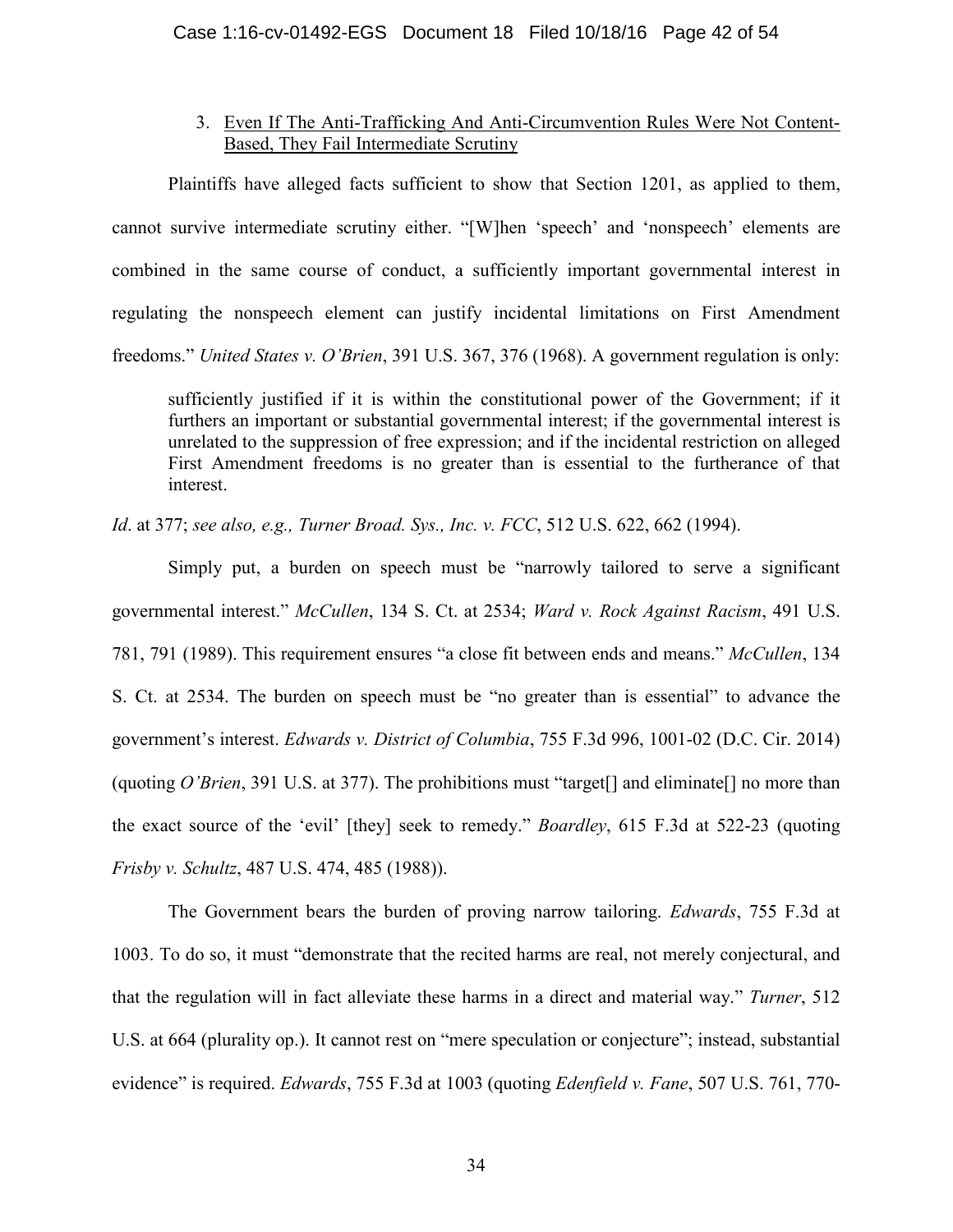#### Case 1:16-cv-01492-EGS Document 18 Filed 10/18/16 Page 43 of 54

71 (1993)). Because the anti-trafficking and anti-circumvention rules target far "more than the exact source of the 'evil' [the laws] seek to remedy," *Boardley*, 615 F.3d at 522-23 (quoting *Frisby*, 487 U.S. at 485), the Government cannot meet its burden here.

Nor can it show that Section 1201 burdens no more than necessary to deter copyright infringement. *Boardley*, 615 F.3d at 522-23 (quoting *Frisby*, 487 U.S. at 485). The Government merely asserts that Plaintiffs' publication of circumvention technology might make the antitrafficking provision less effective and, therefore, could "interfer[e] with the online market for copyrighted works by deterring copyright owners from making works available online at all." Gov't Br. at 41. This claim is not supported by any factual allgations, and it defies logic. There is no online market for the software embedded in toll-collection systems, industrial-grade encryption modules, or the other subjects of Dr. Green's research. Indeed, software piracy is unlikely to be a problem when software is integrated with specific hardware—to benefit from a copy of the software, a person needs the corresponding device, something they cannot simply download. As for NeTVCR, many applications relate to video output of Blu-ray discs, video game discs, and other physical media played via an HDCP-enabled device, which would have no effect on copyright owners' decision to make works available online. *See, e.g.*, Compl. ¶ 100.

The Government further undermines its own argument by pointing to the permanent exemptions to the bans on circumvention and trafficking. *See* Gov't Br. at 29-30. Not only are these extremely narrow exemptions insufficient to accommodate fair use and protected speech, they demonstrate that Section 1201 is not narrowly tailored. "[A]n arbitrary exemption from or 'underinclusiveness of the scheme chosen by the government'" can show "the asserted interests either are not pressing or are not the real objects animating the restriction on speech." *Edwards*, 755 F.3d at 1007. For example, a limit on posting signs on lamposts was not narrowly tailored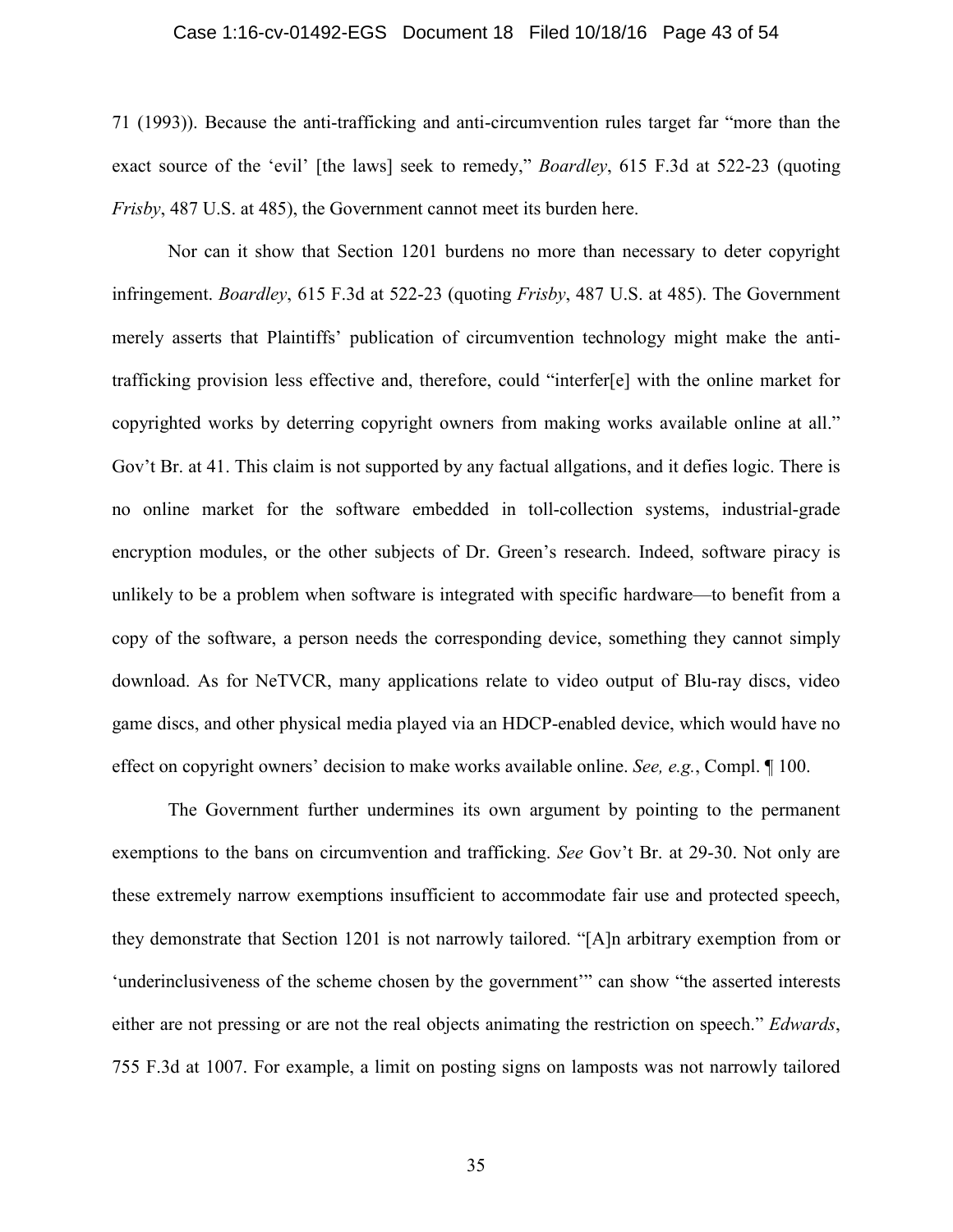#### Case 1:16-cv-01492-EGS Document 18 Filed 10/18/16 Page 44 of 54

where the government could not justify treating signs for "events" more favorably than signs for "non-events." *Act Now to Stop War & End Racism Coalition v. District of Columbia*, 905 F. Supp. 2d 317, 332 (D.D.C. 2012); *see also City of Ladue v. Gilleo*, 512 U.S. 43, 52-53 (1994) (exceptions from speech limits "may diminish the credibility of the government's rationale for restricting speech in the first place"); *Schaumburg v. Citizens for a Better Env't*, 444 U.S. 620, 638 (1980) (holding a limit on door-to-door solicitation was not narrowly drawn where it exempted similarly situated solicitors). The existence of these statutory exemptions, which enable a handful of noninfringing uses, undermines the argument that it is proper for the bans on circumvention and trafficking to sweep up all other noninfringing uses.

In short, Plaintiffs have stated a claim that the application of Section 1201 to their speech activities violates the First Amendment regardless of what level of scrutiny is applied.

#### **D. Section 1201 Is Unconstitutionally Overbroad**

Section 1201 is not just unconstitutional as applied to Plaintiffs' own activities. As set forth in the Complaint, the statute's sweeping prohibitions on circumvention and trafficking burden a wide range of legitimate First Amendment activity. Compl. ¶¶ 37-42, 48-75, 79-87, 100, 101, 107, 109, 110. This renders Section 1201 unconstitutionally overbroad. *See United States v. Stevens*, 559 U.S. 460, 473 (2010) (striking down animal cruelty statute as overbroad).

The Government asserts that the overbreadth doctrine may only be applied to traditional forms of speech like picketing or demonstrating. Gov't Br. at 22. That is not the rule. *See e.g.*, *Broadrick v. Oklahoma*, 413 U.S. 601, 615 (1973) (overbreadth applies "where conduct and not merely speech is involved"). For example, the Supreme Court has recently applied the doctrine to overturn a statute prohibiting "visual [and] auditory depiction[s]" of "conduct in which a living animal is intentionally harmed"—even though the statute exempted any depiction that had

36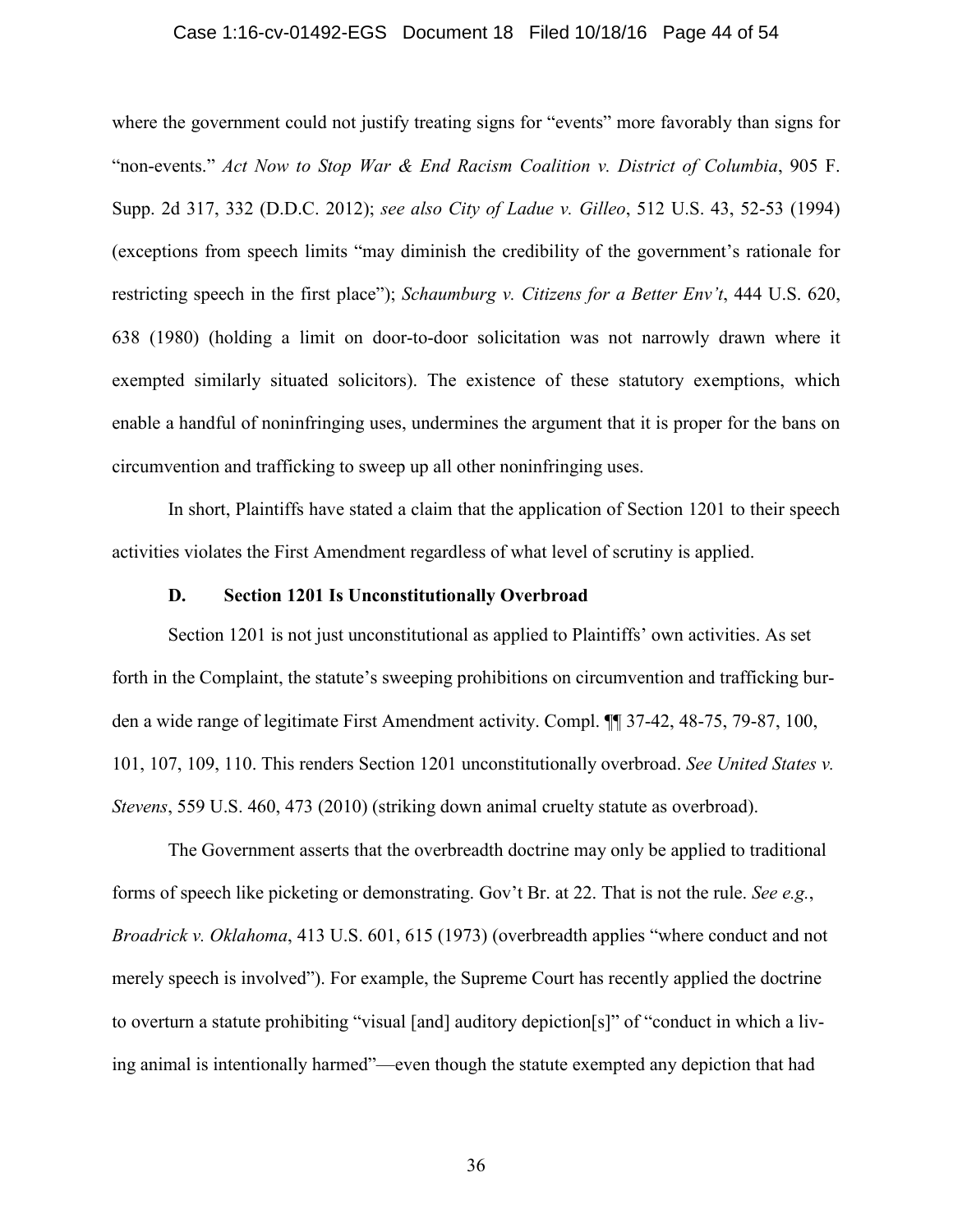#### Case 1:16-cv-01492-EGS Document 18 Filed 10/18/16 Page 45 of 54

"serious religious, political, scientific, educational, journalistic, historical, or artistic value." *Stevens*, 559 U.S. at 468, 477-87.

Plaintiffs also identify numerous examples of third-party speech impermissibly burdened by the challenged regulations, examples that the Government simply ignores. Gov't Br. at 24-25. While such specificity is not required—overbreadth is often established by examining *hypothetical* applications of a statute (*see Stevens*, 559 U.S. 460)<sup>14</sup>—the Complaint identifies numerous specific categories of impermissibly burdened speech. Those include: narrative films (Compl.  $\P$ 37-38); critical commentary on a large portion of a political debate, sporting event, or movie (*id.* ¶ 50); educational uses (*id.* ¶¶ 39(a-b), 41(d)); format- and space-shifting (*id.* ¶¶ 39(d-e), 57-64); analysis of medical data from medical devices (*id.* ¶ 41(i)); and at least six types of remix video expression particularly facilitated by NeTVCR (*id.* ¶ 100(a-f)). Plaintiffs likewise allege that the ban on trafficking impermissibly impedes these forms of speech, and the dissemination of knowledge and technologies for engaging in such speech. *Id.* ¶¶ 42, 100.

Continuing in the same vein, the Government incorrectly argues that other than their fair use claims "Plaintiffs fail to identify a single circumstance where the First Amendment would require an exception to" the challenged provisions. Gov't Br. at  $30^{15}$  That simply is not so; Plaintiffs' Complaint is replete with examples. Compl. ¶¶ 39(a)-(f), 41(a)-(i). Nor can the Government support its conclusory statement that the "vast majority" of applications of Section

 $14$  By ignoring the traditional contours of direct and secondary copyright infringement, Section 1201 creates a broad hypothetical range of unconstitutional applications in addition to its actual burdens on real instances of protected activity. *See* Section II.C *supra*; Compl. ¶¶ 23, 42, 113, 116.

<sup>&</sup>lt;sup>15</sup> The Government appears to suggest that fair use is not a right protected by the First Amendment. Gov't Br. at 26. But, as discussed above, the Supreme Court in *Golan* held that fair use embodies the First Amendment for purposes of copyright law. *Golan*, 132 S. Ct. at 890. Where fair use is burdened, therefore, the First Amendment is burdened. And if fair uses are impeded, as they are by Section 1201, that triggers First Amendment scrutiny.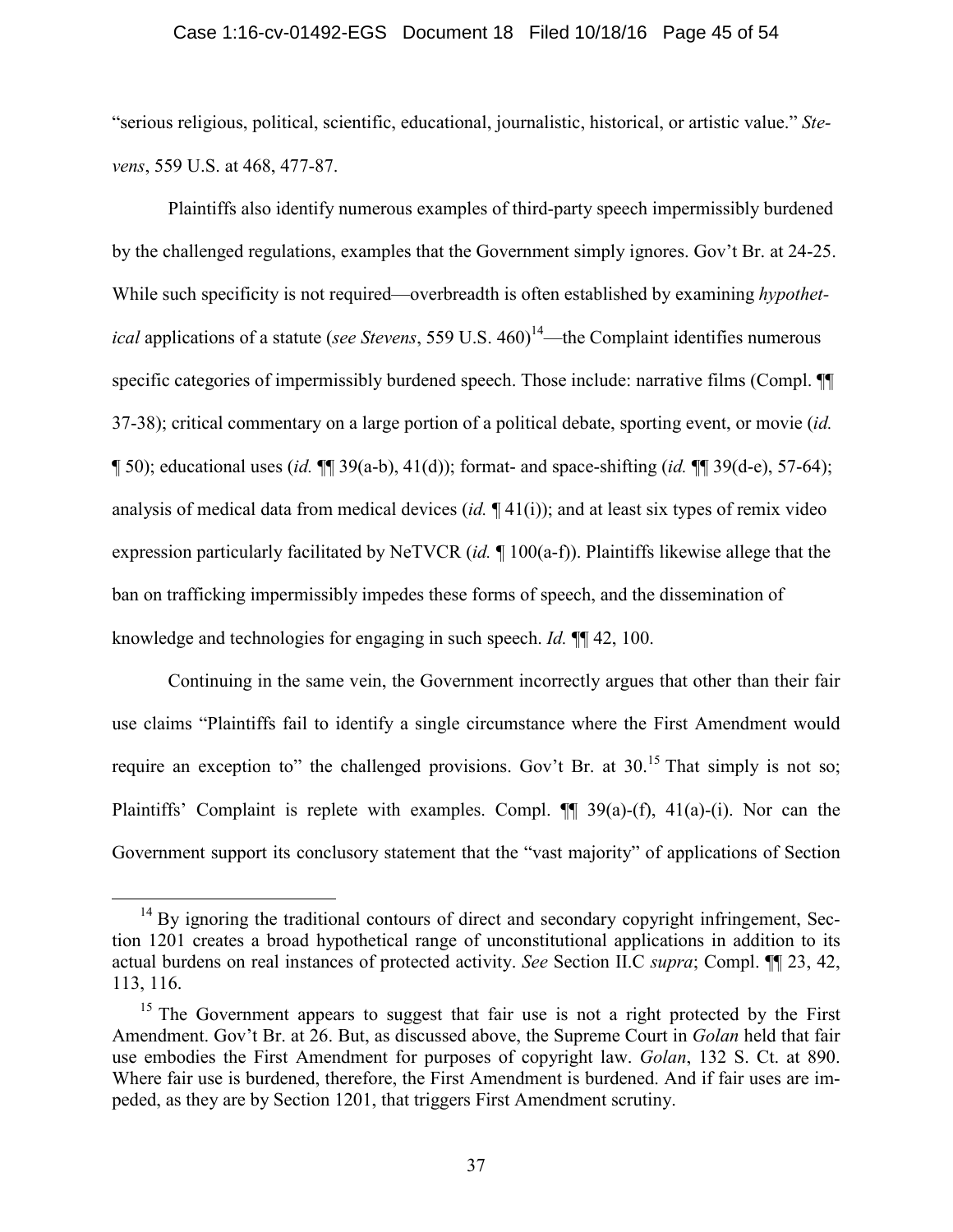#### Case 1:16-cv-01492-EGS Document 18 Filed 10/18/16 Page 46 of 54

1201 target infringing activity. Gov't Br. at 25-30. Some may, but the thousands of persons who asked the Rulemaking Defendants to issue exemptions in 2015 provide strong countervailing evidence of the widespread impact of the ban on circumvention on noninfringing speech. Compl. ¶¶ 36-41.

A law that outlaws "everything already illegal plus publishing newspapers" could not be defended against an overbreadth challenge by arguing that it is constitutional in *most* of its applications (on the basis that many things are illegal and can be prosecuted without implicating the First Amendment). Instead, a court must look at the actual effect of the challenged law. *See City of Los Angeles v. Patel,* 135 S. Ct. 2443, 2451 (2015); *Planned Parenthood of Se. Pa. v. Casey*, 505 U.S. 833, 894-95 (1992). Here, Section 1201's overbreadth must be evaluated by focusing on the speech that would have been lawful to create and disseminate prior to its enactment, but is now forbidden. Plaintiffs have plausibly alleged that the universe of speech burdened by the challenged provisions consists substantially of noninfringing speech that the First Amendment protects. Compl.  $\P$  39(a)-(f), 41(a)-(i), 114.

The Government's motion to dismiss Plaintiffs' overbreadth claims should be denied.

#### **E. Corley Does Not Defeat Plaintiffs' Claims In This Case**

To avoid grappling with Section 1201's numerous defects, the Government repeatedly cites the Second Circuit's 2001 decision in *Corley.* That ruling, of course, is not binding here, but in any event, the Second Circuit's conclusions regarding Section 1201 and fair use are distinguishable in several important ways.

First, neither the parties nor the court in *Corley* considered whether and how Section 1201's exemption procedure operates as a speech-licensing regime. Indeed, when that case was filed, the triennial rulemaking regime had yet to be implemented, and Section  $1201(a)(1)$ 's ban on acts of circumvention was not at issue. Here, however, the defects of the speech-licensing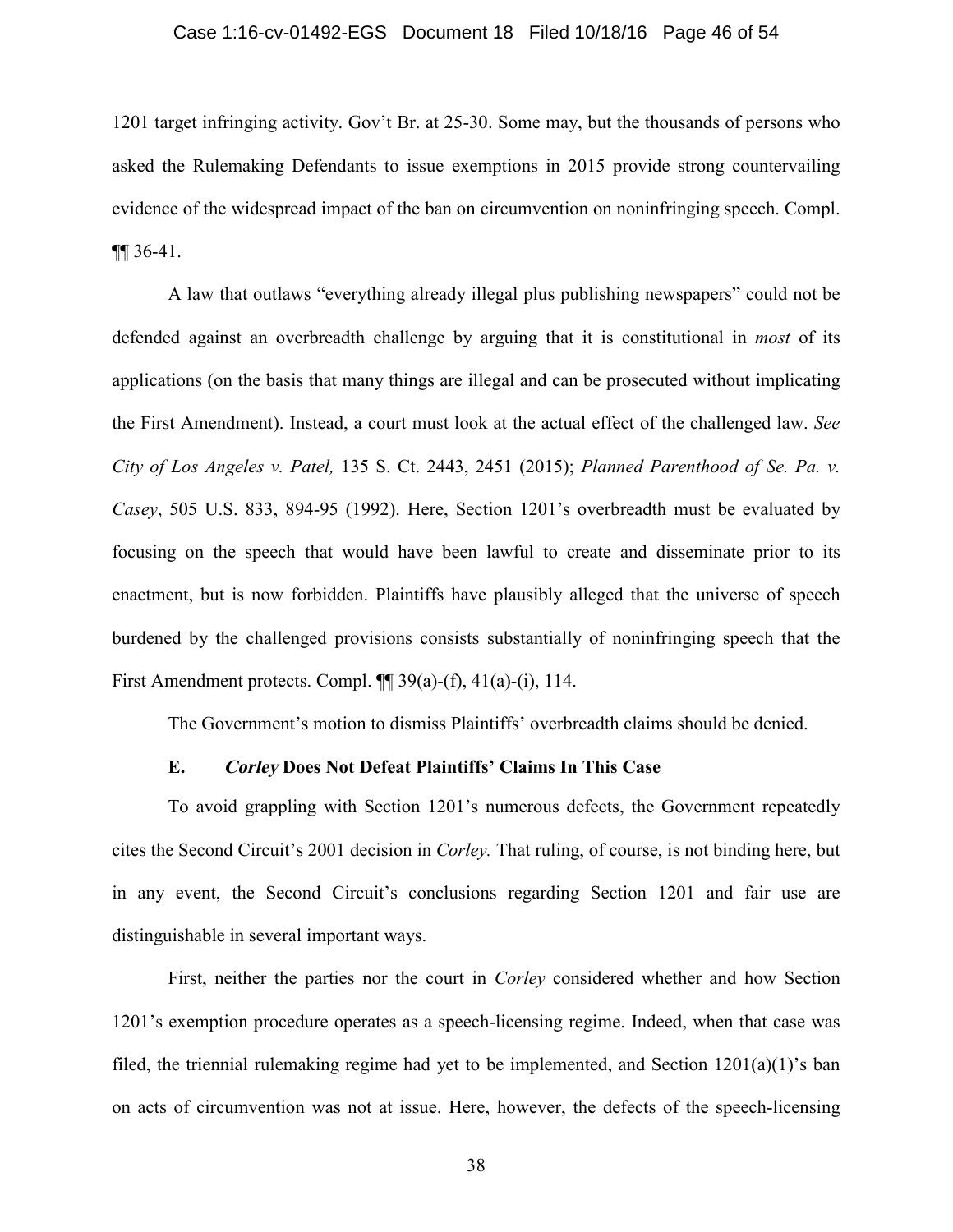#### Case 1:16-cv-01492-EGS Document 18 Filed 10/18/16 Page 47 of 54

regime are central to Plaintiffs' challenge. *See* Section II.B *supra*. And resolving that question in Plaintiffs' favor would foreclose one of the Government's principal arguments in defense of the law. Gov't Br. at 30 (arguing that the triennial rulemaking process provides a mechanism to address fair use considerations).

Second, *Corley* emphasized that the question whether the DMCA impairs fair uses was "far beyond the scope" of its ruling because "Appellants do not claim to be making fair use of any copyrighted materials and nothing in the injunction [at issue] prohibits them from making such a fair use." 273 F.3d at 458-59. Here, as set forth in the Complaint and above, Plaintiffs (and the public at large) are stymied in their ability both to make fair uses and to enable others to make fair uses. Unlike the plaintiffs in *Corley*, Plaintiffs here have presented concrete examples of how, despite the Government's contrary argument (Gov't Br. at 29), Section 1201(a) is not being interpreted to preserve fair use or free speech rights.

Third, *Corley* was decided without adequate guidance from the Supreme Court regarding the constitutional underpinnings of fair use. The *Corley* defendants argued that Section 1201's trafficking ban impermissibly burdens fair use. In rejecting that claim, the Second Circuit began by observing that the Supreme Court had not clearly stated that fair use is constitutionally required—a claim the Government mistakenly repeats here. Gov't Br. at 28-29 (citing *Corley*, 273 F.3d at 459). Two years after *Corley* was decided, however, the Supreme Court did just that. *See Eldred,* 537 U.S. at 221; *Golan* 132 S. Ct. at 890. Thus, the Supreme Court has superceded a core premise of *Corley's* understanding of the relationship between fair use and the First Amendment.

Fourth, *Corley* was simply incorrect in its conclusion that fair use does not encompass a right to copy "by an optimum method or in [an] identical format of the original." 273 F.3d at 459.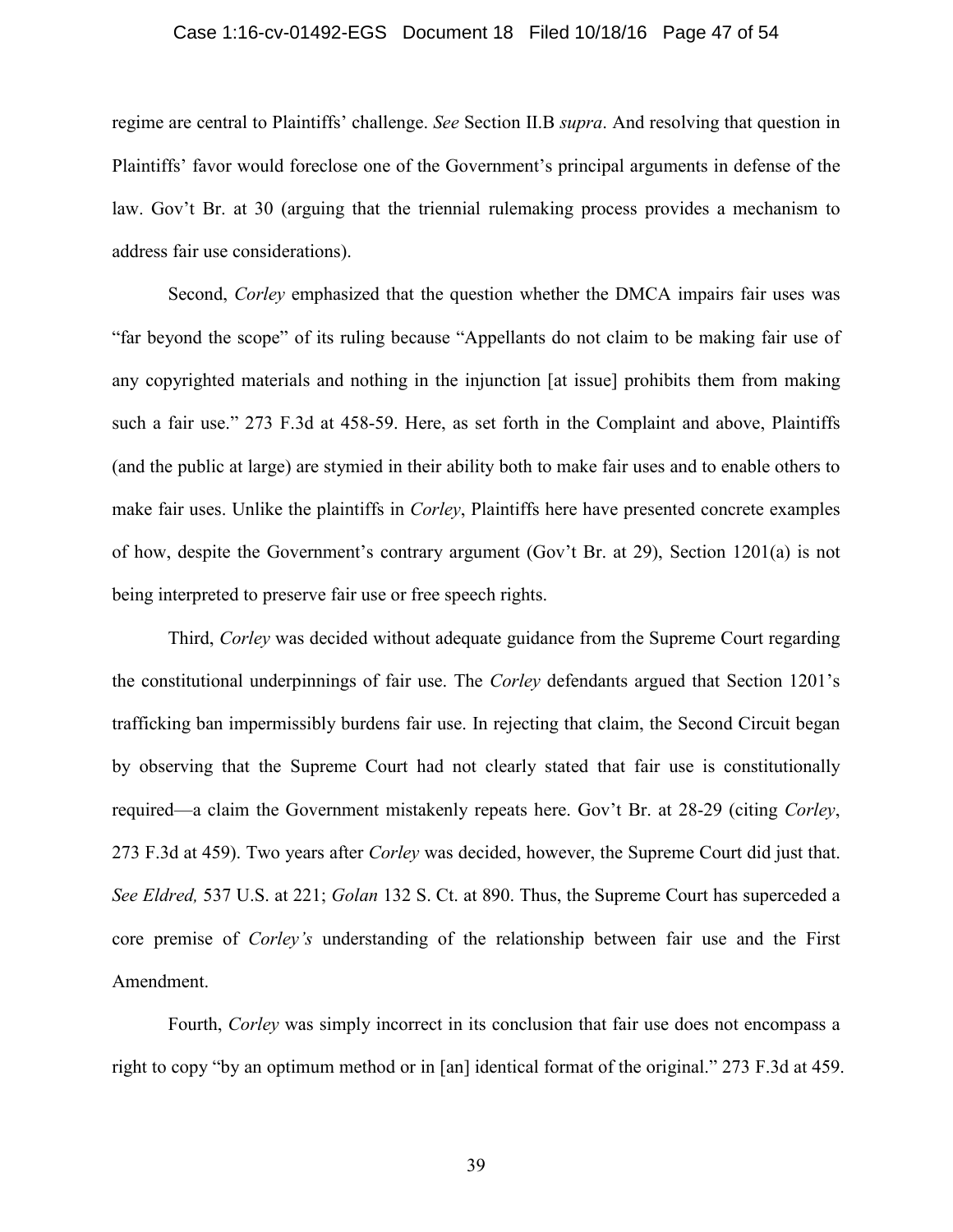#### Case 1:16-cv-01492-EGS Document 18 Filed 10/18/16 Page 48 of 54

Fair use encompasses a right to copy as necessary to accomplish a transformative purpose; if an optimum method is necessary to accomplish that purpose, then it is protected by fair use. *See Sony Comput. Entm't, Inc. v. Connectix Corp.*, 203 F.3d 596, 602-03 (9th Cir. 2000); *Sega Enters. v. Accolade, Inc.*, 977 F.2d 1510, 1520-28 (9th Cir. 1992). Even the Rulemaking Defendants acknowledge that there are numerous categories of fair use video creations for which no alternative means of speech exist because they depend upon access to high-quality source material that is typically distributed subject to access controls. Compl. ¶¶ 39-41.

Finally, *Corley* rested in part on its conclusion that evidence of the impact of Section 1201 on fair use was "scanty." 273 F.3d at 459. Nearly two decades later, however, there is ample evidence of that impact. The Complaint identifies numerous forms of expression burdened by the challenged provisions that are incontrovertibly protected speech, from documentary and narrative films, to student education, to translation of e-books into an accessible format, to addition of commentary to videos, to Dr. Green's proposed book describing flaws in computer systems. Compl. ¶¶ 37-42, 48-75, 79-87, 100, 101, 107, 109, 110. The speech at issue does not infringe copyright—either because it is a fair use or because it relies only upon factual information in the copyrighted work—yet Section 1201 prevents it. *See id.* ¶¶ 23, 37-42, 50, 56, 62, 66, 74, 103-106. The Second Circuit did not have the benefit of these facts.

The Government also refers to two early district court cases, *United States v. Elcom Ltd.*, 203 F. Supp. 2d 1111 (N.D Cal. 2002), and *321 Studios v. MGM Studios, Inc.*, 307 F. Supp. 2d 1085 (N.D. Cal 2004), but those cases suffer from similar defects. Like *Corley*, neither case considered Section 1201's onerous speech-licensing regime rulemaking procedure. *Elcom* followed *Corley* in concluding that is was unclear whether fair use was constitutionally required, and concluded that Section 1201 does not "eliminate" fair use but simply incidentally burdens it.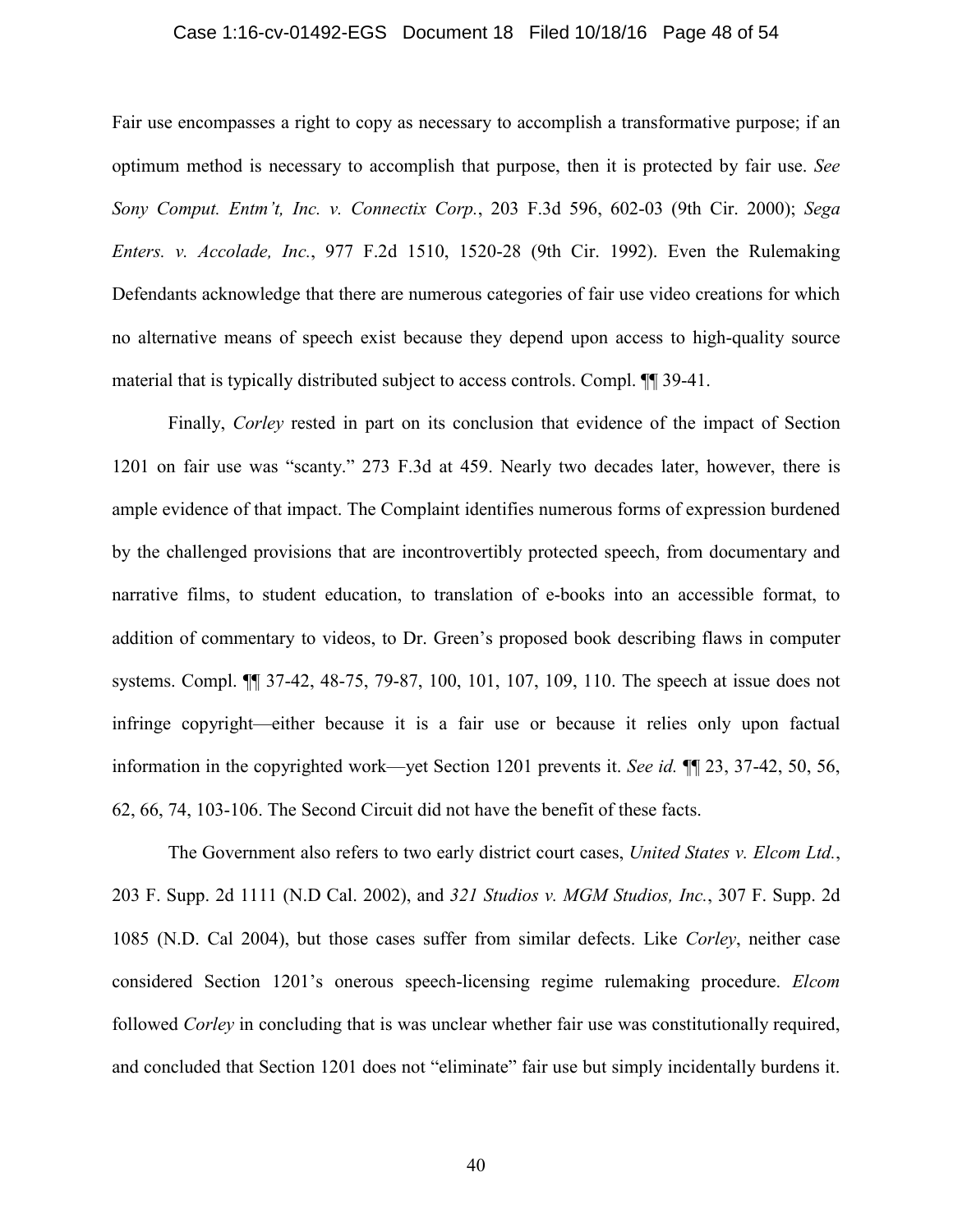#### Case 1:16-cv-01492-EGS Document 18 Filed 10/18/16 Page 49 of 54

203 F. Supp. 2d 1131-33. That is not true here. Section 1201 prevents Plaintiffs from making fair uses of works they have lawfully acquired. Dr Green, for example, has no other way to complete his research; circumvention is essential to his ability to reproduce and comment on the original software. *Elcom* assumed that the lawful possessor of a work was always able to access it, *id.* at 1131, but that is not true for much of the software in modern-day devices, for which circumvention is required to even view the copyrighted work at all. *See* Green Decl. ¶¶ 5-9.

The district court in *321 Studios* had the benefit of *Eldred*'s guidance, but *Golan* had not yet been decided. Without the benefit of *Golan*, the court rested its analysis on *Eldred*'s initial conclusion that "copyright's built-in free speech safeguards" are generally adequate to address First Amendment concerns where a party wishes to use a copyrighted work. The court followed *Corley* to hold that Section 1201's restrictions on fair use are acceptable as long as fair use is still theoretically possible (even if it is not "as easy, as exact, or as digitally manipulable"). 307 F. Supp. 2d at 1102. As *Golan* clarified, though, the analysis must begin with a different question: whether Section 1201 interferes with traditional contours of copyright—like fair use—such that those contours cannot serve their essential accomodating role. 132 S. Ct. at 891-92.

Finally, subsequent circuit court decisions demonstrate that the relationship between Section 1201 and fair use is far from settled. Courts have split as to how Section 1201 interacts with copyright's traditional contours. The Federal Circuit requires a reasonable relationship between circumvention and copyright infringement. *The Chamberlain Grp., Inc. v. Skylink Techs., Inc.*, 381 F.3d 1178 (Fed. Cir. 2004). The Ninth Circuit does not, but has left the door open to a fair use defense. *MDY Indus., LLC, v. Blizzard Entm't, Inc.*, 629 F.3d 928 (9th Cir. 2010). Meanwhile, the Sixth Circuit has narrowly construed access controls to avoid penalizing circumvention that had no connection to infringement, and one judge would have held that only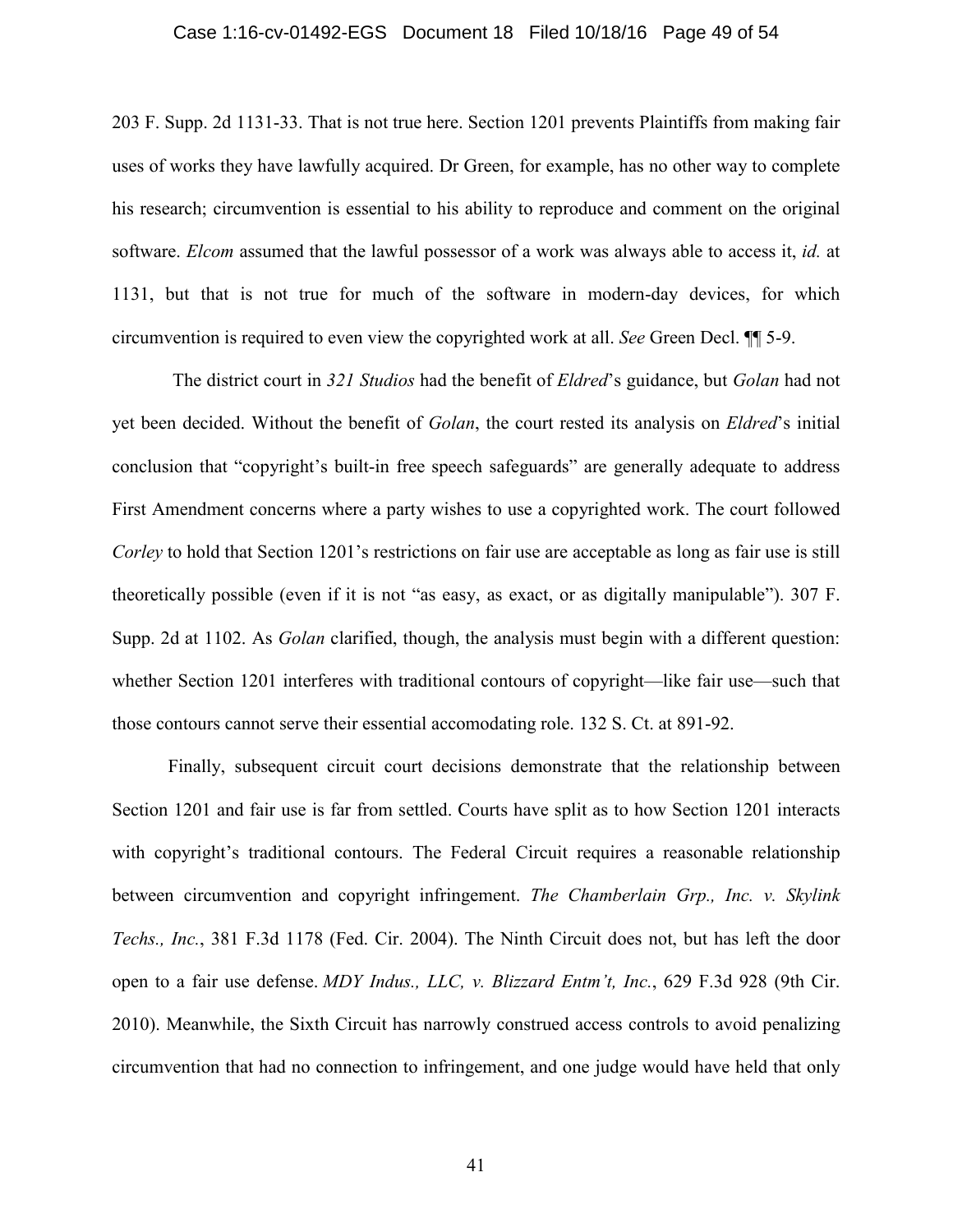#### Case 1:16-cv-01492-EGS Document 18 Filed 10/18/16 Page 50 of 54

circumvention for the purpose of infringement is actionable. *See Lexmark Int'l, Inc. v. Static Control Components, Inc.*, 387 F.3d 522, 547 (6th Cir. 2004); *id.* at 552 (Merritt, J., concurring). Thus, *Corley*'s extreme approach and that of its district court progeny do not represent a consensus among the courts. This case offers an overdue opportunity to revisit the statute and resolve that confusion with new facts and new Supreme Court guidance.

## **III. PLAINTIFFS HAVE STATED A VIABLE APA CLAIM**

The APA is a "bill of rights for the hundreds of thousands of Americans whose affairs are controlled or regulated" by the Government. *Intertape Polymer Corp v. Nat'l Labor Relations Bd.*, 801 F.3d 224, 242 (4th Cir. 2015) (quoting 92 Cong. Rec. 2149 (1946) (Sen. McCarran)). Under the APA, courts must set aside "agency action" that is "arbitrary, capricious, an abuse of discretion, or otherwise not in accordance with law." 5 U.S.C. § 706(2)(A). Plaintiffs allege in detail that the Rulemaking Defendants violated the APA in denying or limiting the exemptions from Section 1201's circumvention ban that would have covered their proposed activities. Compl. ¶¶ 36-74. Without addressing those claims on the merits, the Government argues that the APA does not apply to the Librarian's rulemaking determinations under Section  $1201(a)(1)(C)$ because, in the Government's view, the Library of Congress is not an "agency" for purpose of the APA.

This argument fails. The APA defines "agency" as "each authority of the Government of the United States." 5 U.S.C. § 701(b)(1). The Library meets this definition: it is an authority that exercises the power on behalf of the United States Government. Its head, the Librarian of Congress, "is appointed by the President with advice and consent of the Senate, 2 U.S.C. § 136, and is subject to unrestricted removal by the President." *Intercollegiate Broad. Sys., Inc. v. Copyright Royalty Bd.*, 684 F.3d 1332, 1341 (D.C. Cir. 2012); *see also ELTRA Corp. v. Ringer*, 579 F.2d 294, 300 (4th Cir. 1978) ("the Librarian is an Officer of the United States").

42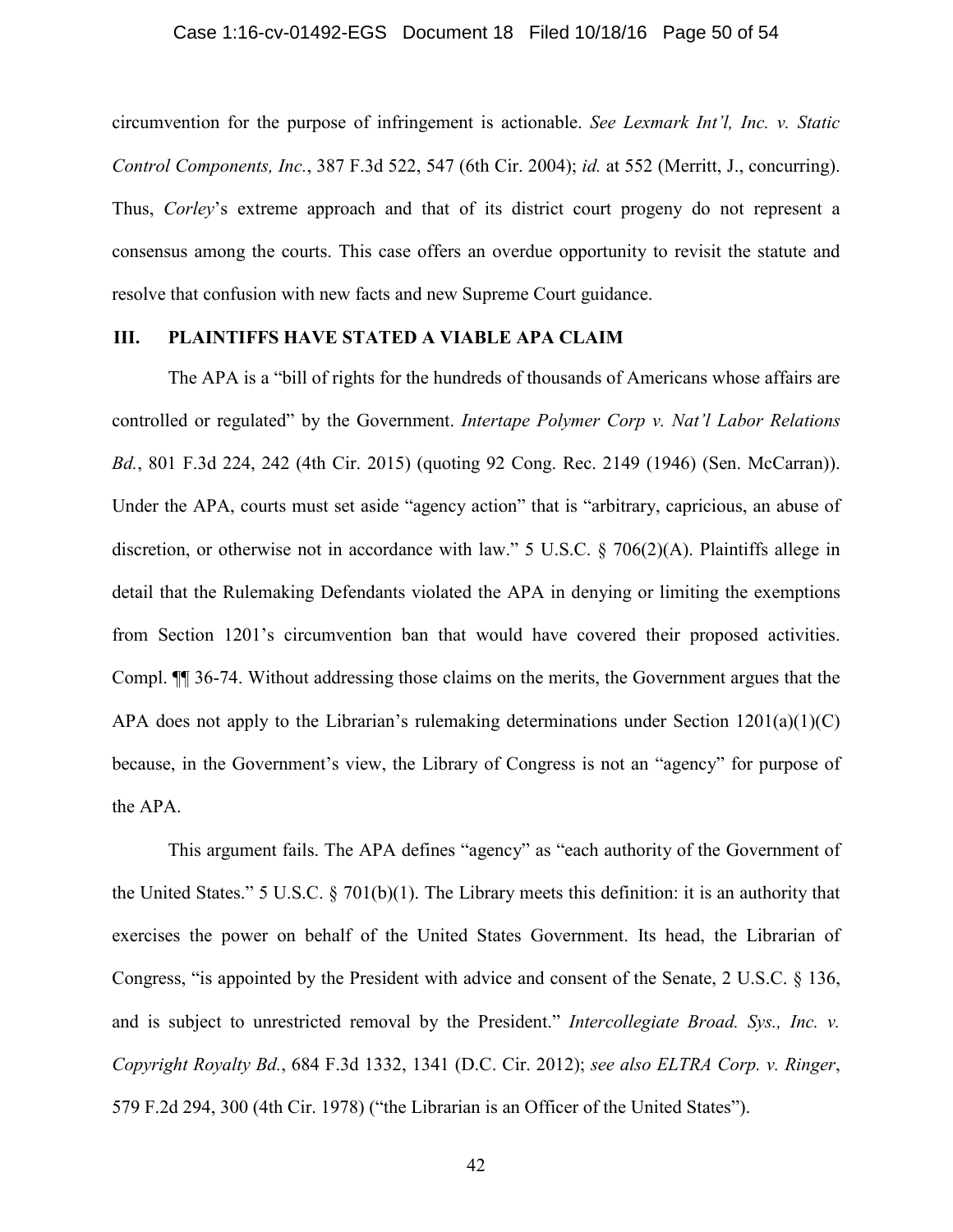#### Case 1:16-cv-01492-EGS Document 18 Filed 10/18/16 Page 51 of 54

Given that the Government does not claim that the Library is not an authority of the United States, its argument must rest on the idea that the Library is part of "the Congress," which is excluded from the definition of "agency." 5 U.S.C.  $\S$  701(b)(1)(A)). But that cannot be right in this context. Instead, the Library is a "hybrid character": "The Librarian performs certain functions which may be regarded as legislative (*i.e*., Congressional Research Service) and other functions (such as the Copyright Office) which are executive or administrative." *ELTRA*, 579 F.3d at 301. Thus, even if the Library is properly considered to be the Congress for certain purposes—such as when it regulates its own workplace<sup>16</sup>—it has a different character here. In granting exemptions from the anti-circumvention law, the Library is exercising substantive rulemaking authority. And, as the D.C. Circuit has held, when the Library "promulgate[s] copyright regulations," it "is undoubtedly a 'component of the Executive Branch.'" *Intercollegiate Broad.*, 684 F.3d at 1341-42. Indeed, the Library itself has recognized that it is not part of Congress in connection with its Section 1201 powers: "the Librarian and the Register conduct rulemaking proceedings as an independent agency. Congress exercises no appointment or removal authority over the Librarian or the Register and has no direct influence on the DMCA rulemaking process." *Tracfone Wireless, Inc. v. Billington*, No. 06-cv-22942, ECF No. 8-1, at 26-27 (S.D. Fla. Feb. 5, 2007). As such an agency, the Library's rulemaking decisions under

<sup>16</sup> *See* Gov't Br. 42-43 (citing *Ethnic Emps. of Library of Cong. v. Boorstin*, 751 F.2d 1405, 1416 n.15 (D.C. Cir. 1985); *Clark v. Library of Cong.*, 750 F.2d 89, 102 (D.C. Cir. 1984); *Terveer v. Billington*, 34 F. Supp. 3d 100, 122 n.10 (D.D.C. 2014)). Nor can the Government rely on dicta in *Kissinger v. Reporters Comm. for Freedom of Press*, 445 U.S. 136, 145 (1980) suggesting that the Library of Congress is not an agency for purposes of FOIA. Whether the Library might be part of Congress in a capacity where it exercises no executive authority has no bearing on whether it is—or constitutionally could be—part of Congress purposes of the Section 1201 rulemaking. *Nat'l Ass'n of Broads. v. Librarian of Cong.*, 146 F.3d 907 (D.C. Cir. 1998), is even less helpful. That case held that the Librarian's royalty distribution decisions are not subject to APA review, but only because Congress repealed a law that had expressly provided APA review and replaced it with a different standard. *Id*. at 917-19. Nothing like that happened here.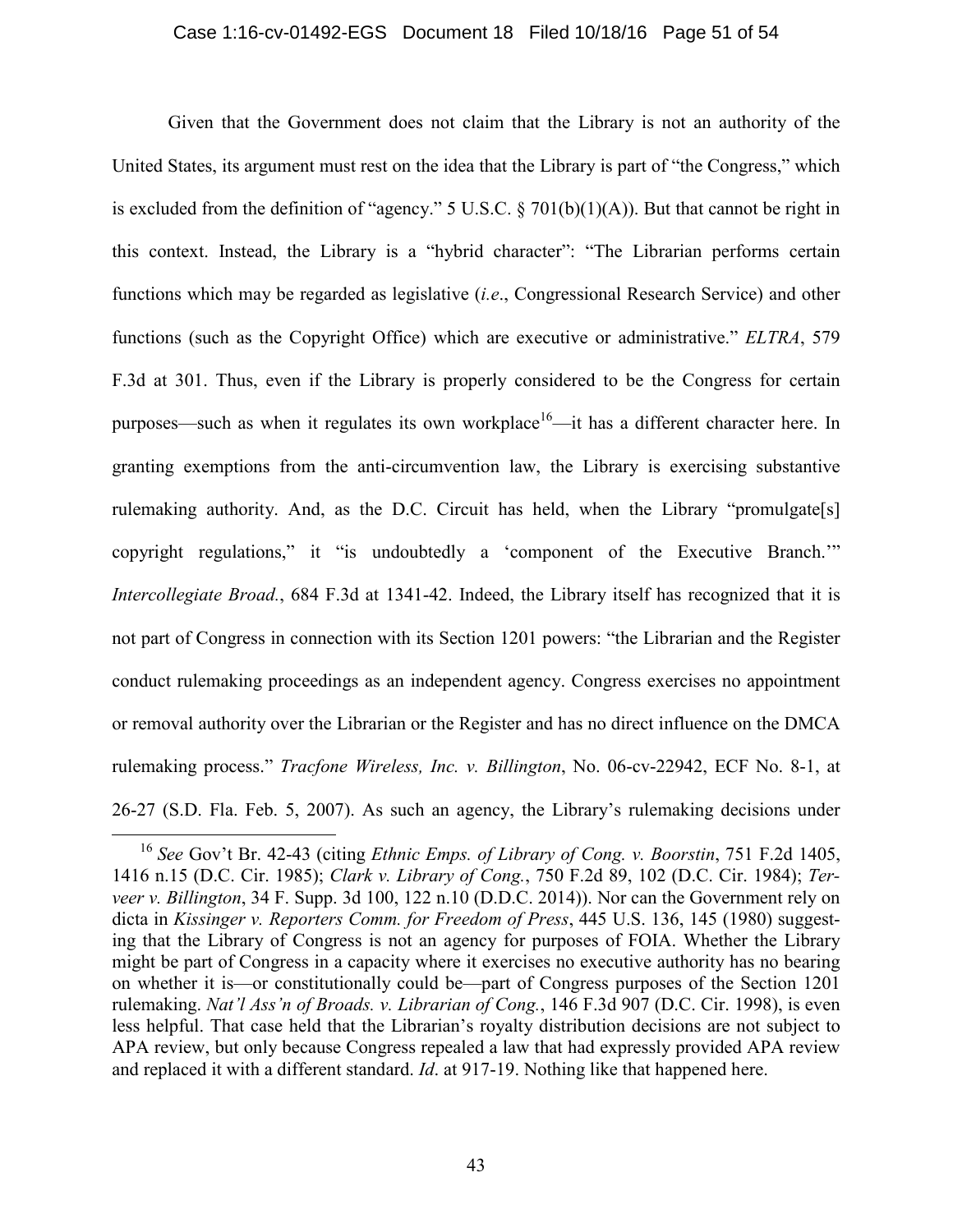Section  $1201(a)(1)(C)$  are subject to APA review.

The DMCA's legislative history confirms that conclusion. The House Commerce Committee Report states expressly that the Section 1201 rulemaking proceeding must be "consistent with the requirements of the Administrative Procedures [sic] Act." H.R. Rep. No. 105-551, pt. 2, at 37. And in signing the law, President Clinton explained clearly that "the Copyright Office is, for constitutional purposes, an executive branch entity." Presidential Statement on Siging the Original Millennium Copyright Act, 34 Weekly Comp. Pres. Doc. 2168 at 1 (Oct. 28, 1998).

The Government argues that the APA's express application to the Register of Copyright (17 U.S.C. § 701(e)) means that it does *not* apply to the Library of Congress. Gov't Br. 43-44. But this only further undermines the Government's position. The Register (who heads the Copyright Office) is appointed and supervised directly by the Librarian of Congress. 17 U.S.C. § 701(a). And Section 1201 directs the two bodies to work in tandem in the rulemaking process: the Librarian makes its decisions "upon the recommendation of" the Register. 17 U.S.C. § 1201(a)(1)(C). This close relationship confirms that Congress intended the APA to apply to the outcome of Section 1201 rulemaking process.<sup>17</sup>

Finally, any other conclusion would raise grave constitutional questions. "The structure of the Constitution does not permit Congress to execute the laws." *Bowsher v. Synar*, 478 U.S. 714, 726 (1986). But that is exactly what would happen under the Government's argument. The Library, acting as part of "the Congress," would be exercising substantive rulemaking power under a federal statute that imposes civil and criminal liability on those who violate it. That is a

<sup>&</sup>lt;sup>17</sup> While the APA limits judicial review to "final agency action," 5 U.S.C. § 704, Plaintiffs bring their APA claims against both the Register and the Librarian, Compl. ¶¶ 14, 150-162, and the Government concedes that the Librarian's decisions are final, Gov't Br. at 44-45.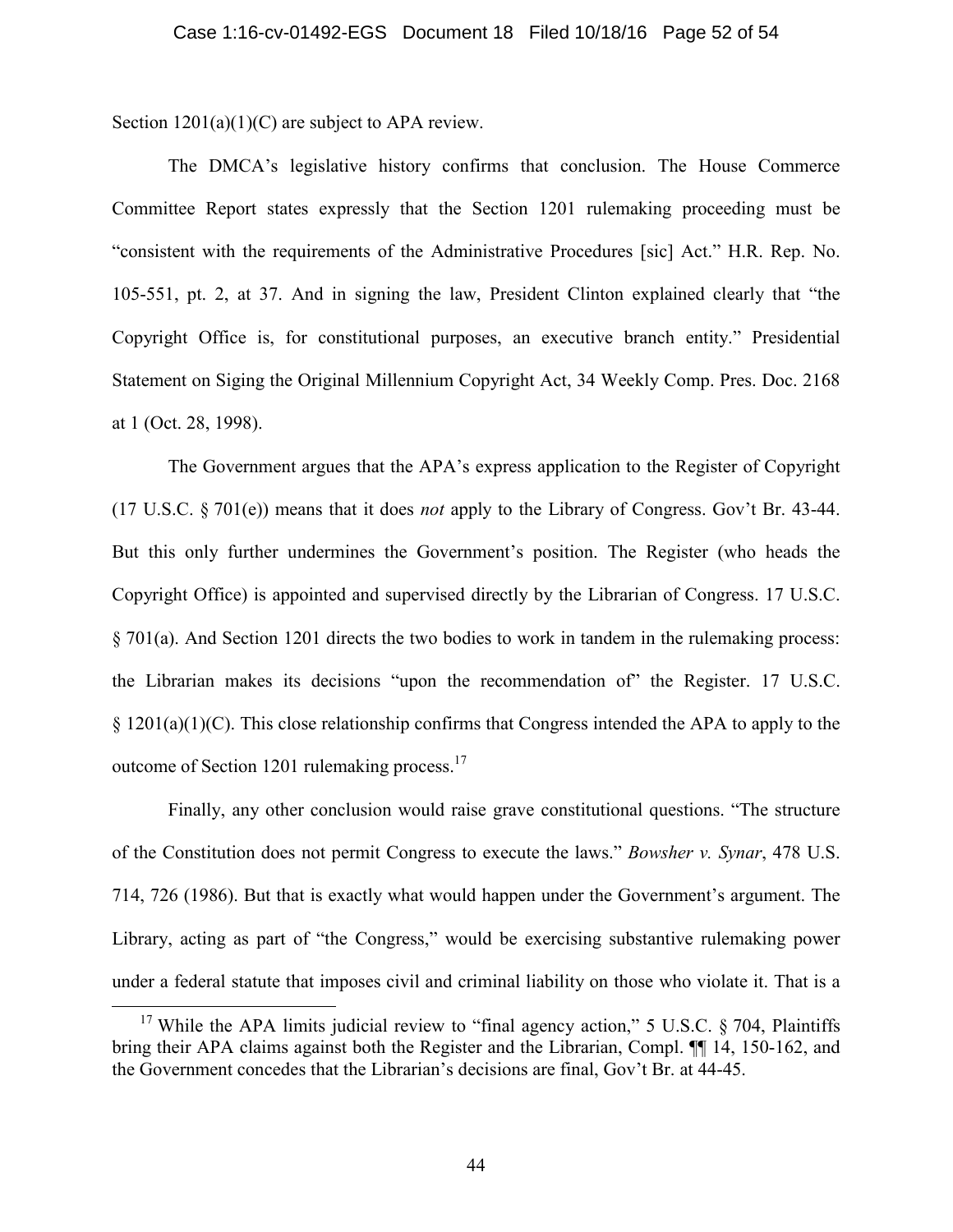#### Case 1:16-cv-01492-EGS Document 18 Filed 10/18/16 Page 53 of 54

quintessentially executive function. *See Intercollegiate Broad.*, 684 F.3d at 1341-42 (explaining that the powers to "promulgate copyright regulations" and "to apply the statute to affected parties" are "ones generally associated in modern times with executive agencies rather than legislators"); *see also ELTRA*, 579 F.2d at 301 (concluding that "the operations of the Office of Copyright are executive" (citing *Buckley v. Valeo*, 424 U.S. 1 (1976))).

Under our system of separation of powers, executive powers such as these cannot be vested in the Congress. *See Metro. Washington Airports Auth. v. Citizens for Abatement of Aircraft Noise, Inc.*, 501 U.S. 252, 269-77 (1991) ("If the power is executive, the Constitution does not permit an agent of Congress to exercise it."); *Springer v. Gov't of Philippine Islands*, 277 U.S. 189, 202 (1928) ("[T]he legislature cannot engraft executive duties upon a legislative office."). And the Court must "construe the statute to avoid such problems." *INS v. St. Cyr*, 533 U.S. 289, 299-300 (2001). There is an easy—and textually sound—way to do that: the Library should be understood as an "agency" for the purposes of the APA when it promulgates rules under Section 1201. Because judicial review of the Librarian's rulemaking determinations is available under the APA, the Government's motion to dismiss this claims fails.

### **CONCLUSION**

For the foregoing reasons, the Court should deny the Government's motion to dismiss.